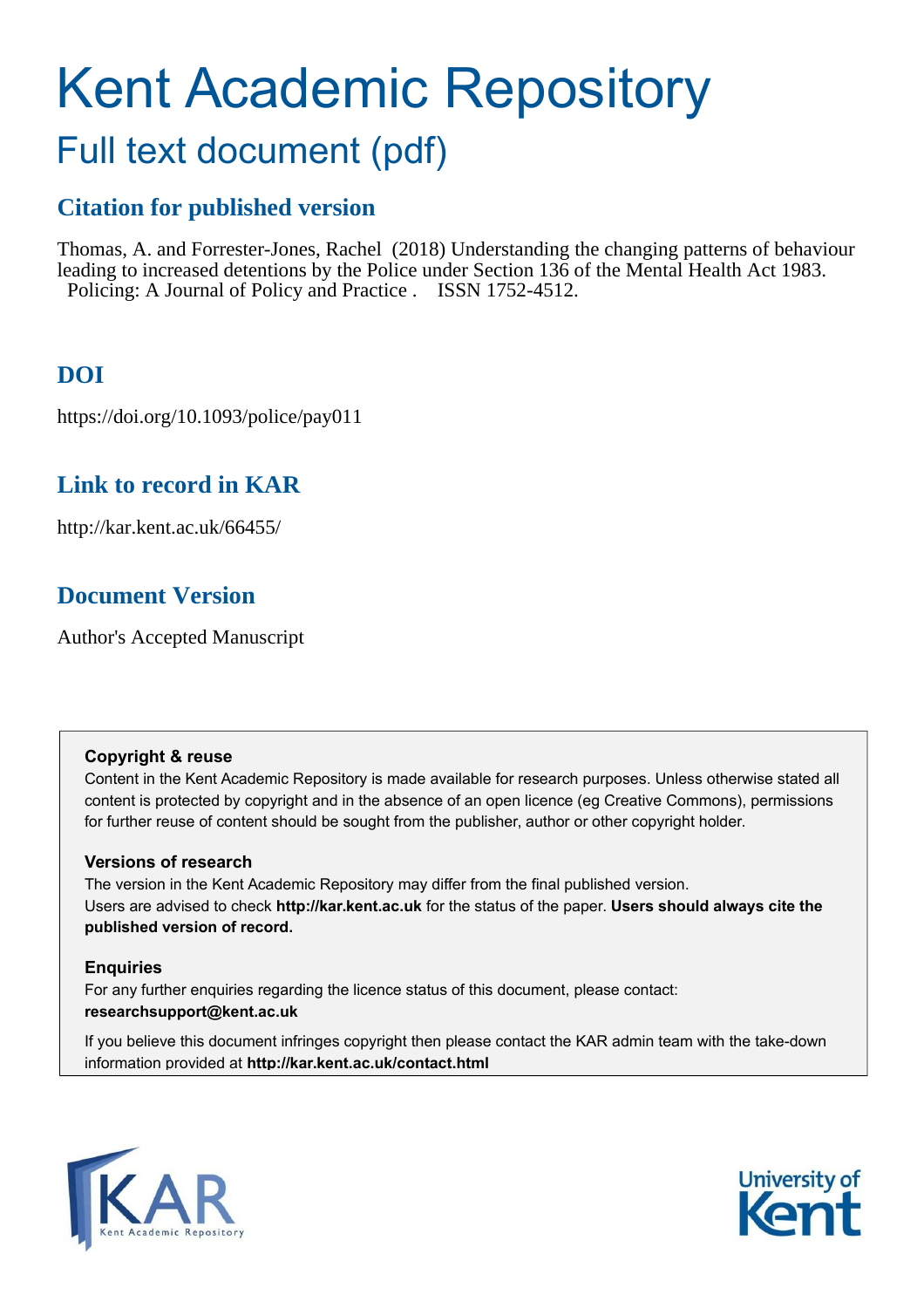#### **Introduction.**

The police in England and Wales possess a power under Section 136 of the Mental Health Act 1983 (MHA) to detain people who they believe are mentally ill. This section states:

If a constable finds in a place to which the public have access a person who appears to him to be suffering from mental disorder and to be in immediate need of care or control, the constable may, if he thinks it necessary to do so in the interests of that person or for the protection of other persons, remove that person  $\,$ to a place of safety within the meaning of section 135 above.

Whilst this section has recently been amended, during this study this detention enabled the police to take the person to the appropriate Health Authority to assess whether they were ill and in need of further detention and treatment.

The number of people detained by the police using this power has risen by as much as 6 fold over recent years (Keown 2013), this rise has been the source of much public disquiet. In parallel to the increase in detentions the subsequent rate of treatment by Health Authorities has declined. Thirty years ago, over ninety percent of people detained received treatment either formally or informally (Rogers 1990), whereas recently the figure was closer to twenty percent (House of Commons Health Committee 2013).

Over the last 30 years the number of people detained for compulsory treatment under all provisions of the Mental Health Act 1983 has also increased from 40,000 in 2003/04 to over 63,000 in 2015/16<sup>i</sup>. The causes for this rise include changes in social support networks;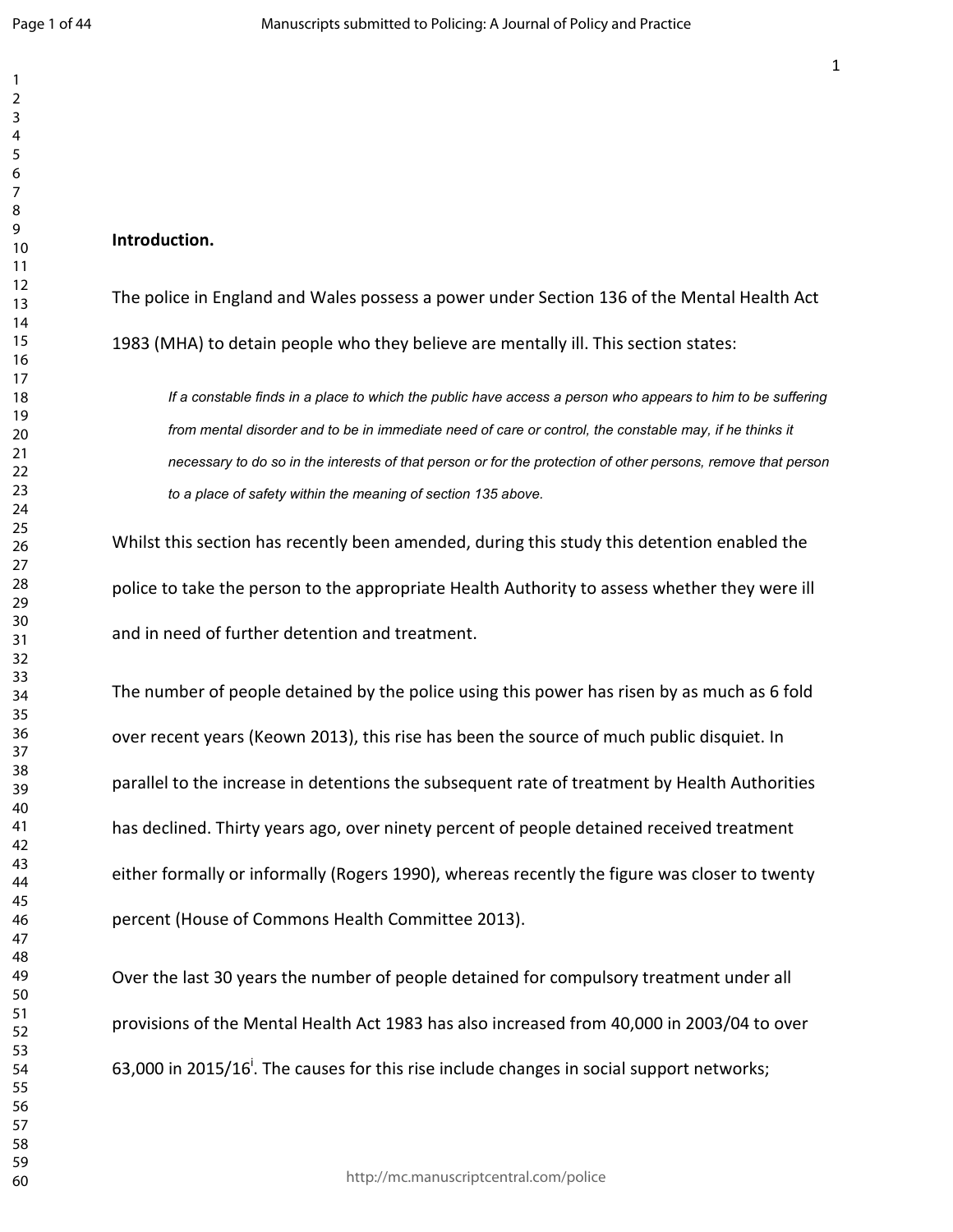treatment and bed shortages; reductions in 'care in the community'; increased use of compulsory treatment for patients initially admitted voluntarily; increased severity of illness before admission and early discharge resulting in relapse and early admission (Weich et al. 2014).

There have been significant efforts between public sector partners and the police to reduce the number of people detained under Section 136. Those reported upon such as street or telephone triage appear to operate by bringing forward the decisions about treatment to the stage before the officer detains a person (Dyer, Steer and Biddle 2015; Keown et al. 2016; Reveruzzi and Pilling 2016) thus reducing unnecessary detentions. Whilst the focus has been upon reducing detentions, there have however been no reported studies which have examined why the number of police detentions have risen. The implication from the reductions in treatment and care may be that there are a larger number of mentally ill people living in the community who come more often into contact with the police, resulting in the rise in detentions. In the past there have been reported studies which have examined in detail the behaviours of people which led to their detention (Bean et al 1991, Turner et al 1992, Simmons and Hoar 2001). In these the great majority of reported behaviour was violent, abusive, or disturbing - the sorts of behaviour that might be expected to result in the use of this power. This research set out to re-examine the types of behaviours leading to detention and to examine the circumstances and factors which caused officers to use their power of detention.

#### **Method.**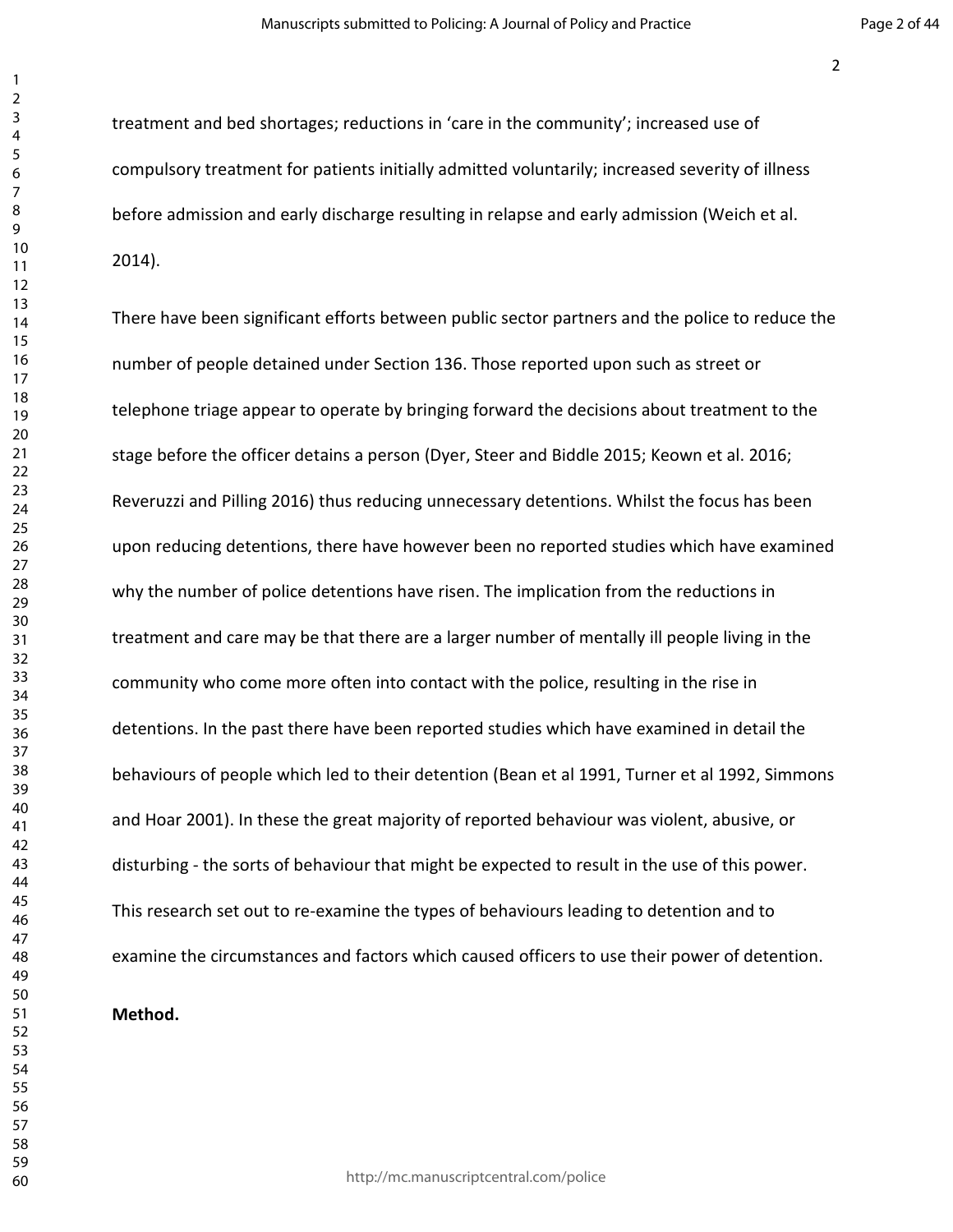The research for this study was undertaken in a small provincial police force, which contains post-industrial communities as well as relatively wealthy rural areas. A mixed-methods approach was undertaken, using both quantitative and qualitative methods and analyses.

Quantative data.

#### *Police records of mental illness.*

Two sets of quantitative data were analyzed. The first was data from the control room system. To collect data about mental illness operators are requested to 'flag' incidents which they believe involve mental illness. These can then be selected from the main volume of incidents. Each incident usually consists of two sets of anonymous text descriptors, an initial account, usually from the operator taking a telephone call and a closing account, most often provided by the officer or PCSO who attended.

The incident descriptors were read through several times and a number of categories were devised. Each time the incidents were assessed the descriptions of the categories were amended until they were consistent with each other and the number of categories were sufficiently large to support cross referenced analysis. The incident types were sorted into categories and the numbers obtained.

#### *Health Trust data.*

The second set of data concerned the Health assessments made of people presented to Health by the force, after a detention under Section 136. This data is collected by all Trusts and collated and reported nationally. In this case it was provided such that the data was co-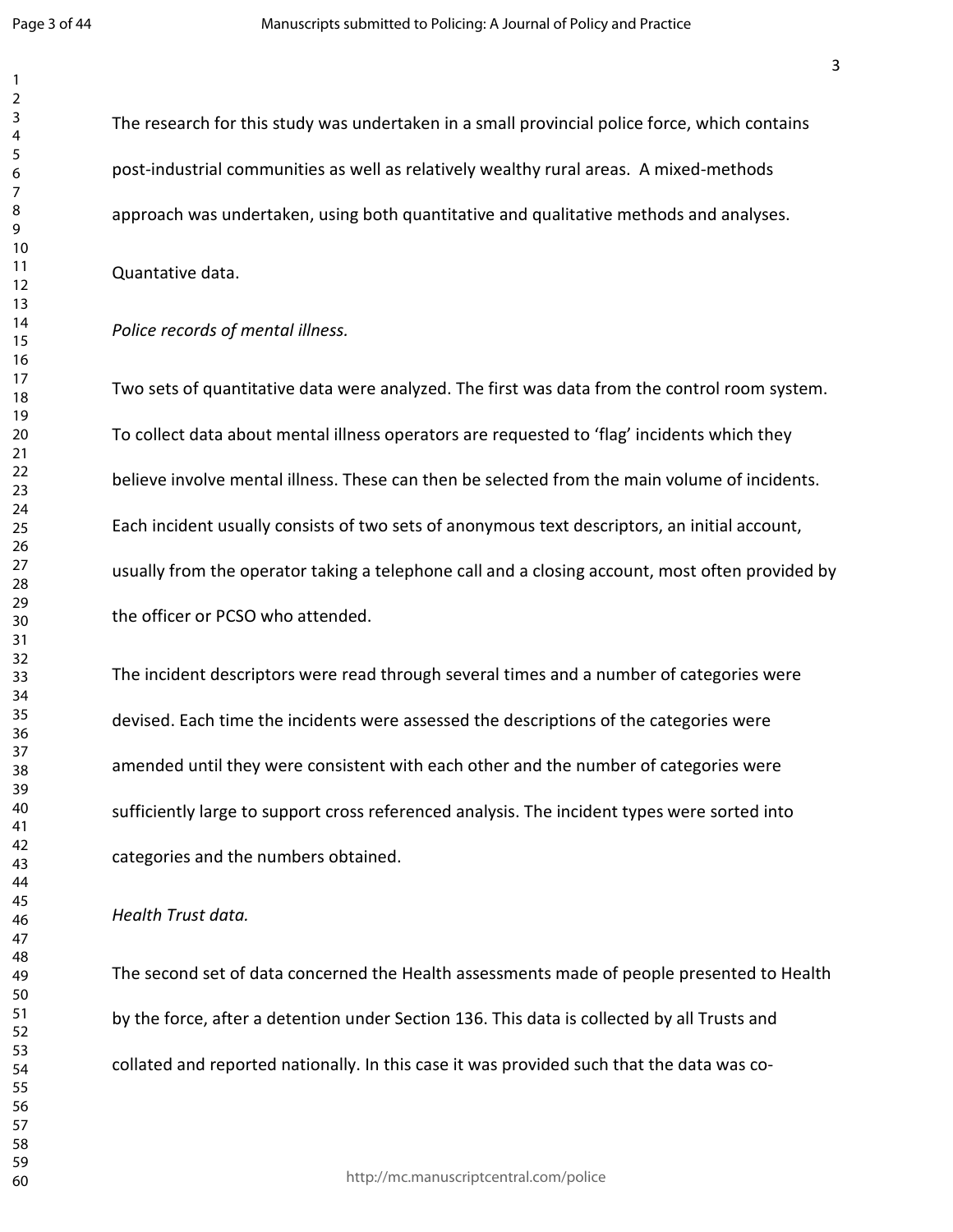terminous with the force boundary. It was in a tabulated, cross referenced and anonymized form and was not capable of further analysis.

Qualitative analysis: Police views and experiences of people with mental illness

Following on from the quantitative analysis a series of semi-structured interviews were undertaken with police officers. Using an ethnographic approach, the transcribed interviews produced a narrative of the informant's views and experiences in their own words providing their own subjective reality of their actions when dealing with people who were mentally ill. This method is phenomenologically orientated and accepts different realities for different informants and is regarded as "no less real than the objectively defined and measured reality" (Fetterman 1989 p. 11). A latent thematic analysis (Morse and Field, 1996; Glaser and Strauss, 1967) was carried out on the transcribed data. Text was systematically reviewed to identify and code major significant theoretical categories and themes. Comparative methods of Glaser (1992) were used in this process. The emerging framework was tested and retested by the second author to ensure a high degree of agreement about the themes. This inductive, analytical process (Glaser and Strauss, 1967) enabled a theoretical framework to be developed to explain the actions of officers and the data previously analyzed. 17 officers (15 uniformed constables and 2 uniformed sergeants) were interviewed for an average 40 minutes each. Participants were recruited by an appeal for volunteers through the force's internal communications system. It was not possible to select volunteers who were demographically representative of the workforce.

The structured framework of questions in all interviews concerned the following:

http://mc.manuscriptcentral.com/police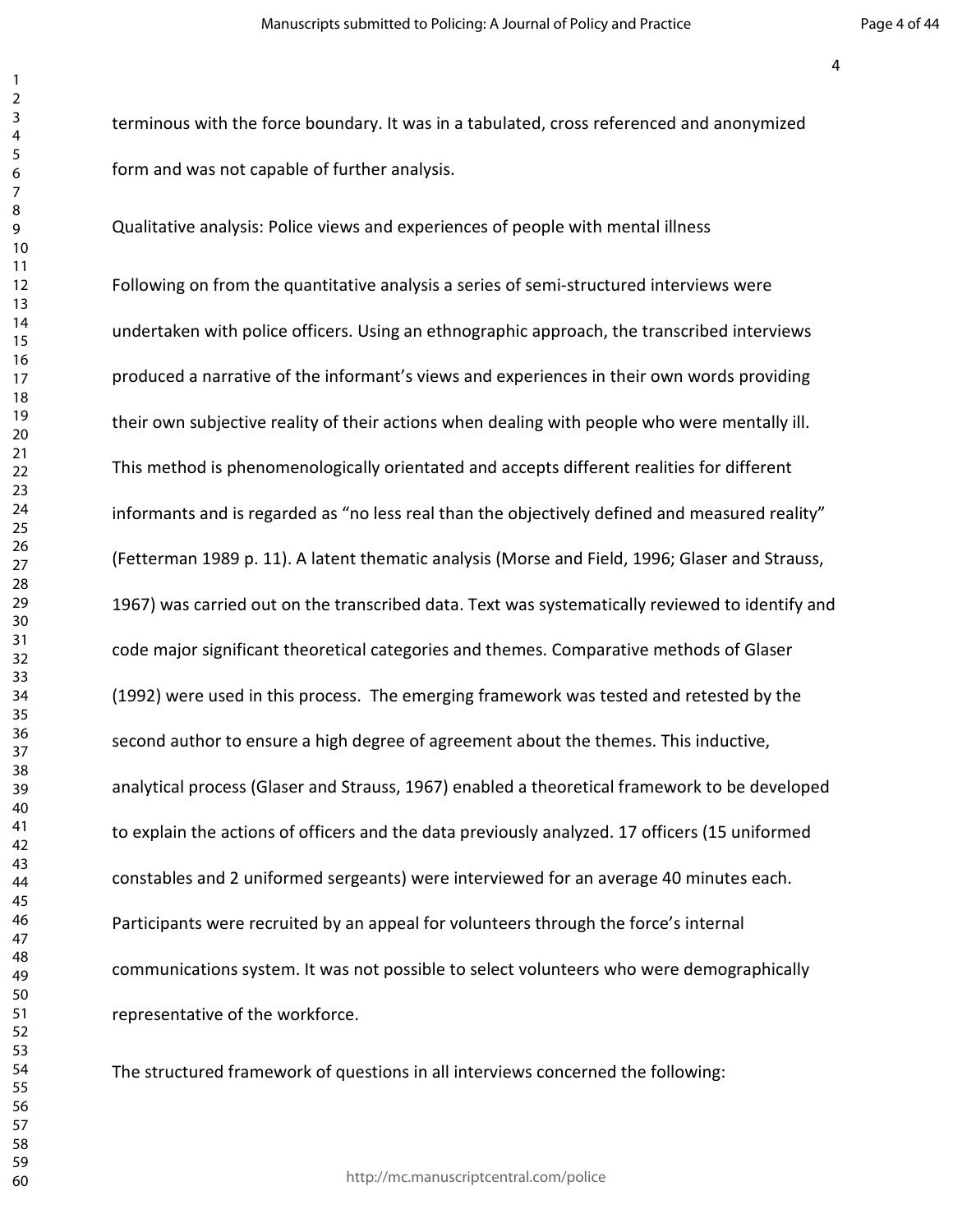- The frequency of encounters with people who are mentally ill or disordered. • The behaviours they engage in to come to notice. Considerations when deciding how to deal with them. Differences in dealing with mentally disordered offenders compared with those under Section 136. Essential skills in dealing with people who are mentally disordered. The necessity for the police to deal with people who are mentally disordered. Views of colleagues about dealing with mentally disordered people.
	- Personal experiences of mental disorder.
	- Desirable changes to police engagement with people who are mentally disordered.

The interviews also allowed for any other issues or concerns by participants to be raised.

#### **Results and discussion.**

#### Command and Control data.

Between 1st Jan and 31st July 2015, the force identified 660 incidents, which officers were sent to, where mental illness or disorder was a principle concern. Over that seven-month period the force recorded 104,418 calls from the public. Given that several calls could relate to one incident and many calls may not illicit a police response, it is not possible to be exact, but that indicates around 0.6% of calls directly related to mental illness. This figure is low compared to the College of Policing (2015) estimate that 2% of demand arises from mental illness and the Metropolitan Police estimate in the same report, that 15 to 20% of demand relates to mental illness. This is discussed below.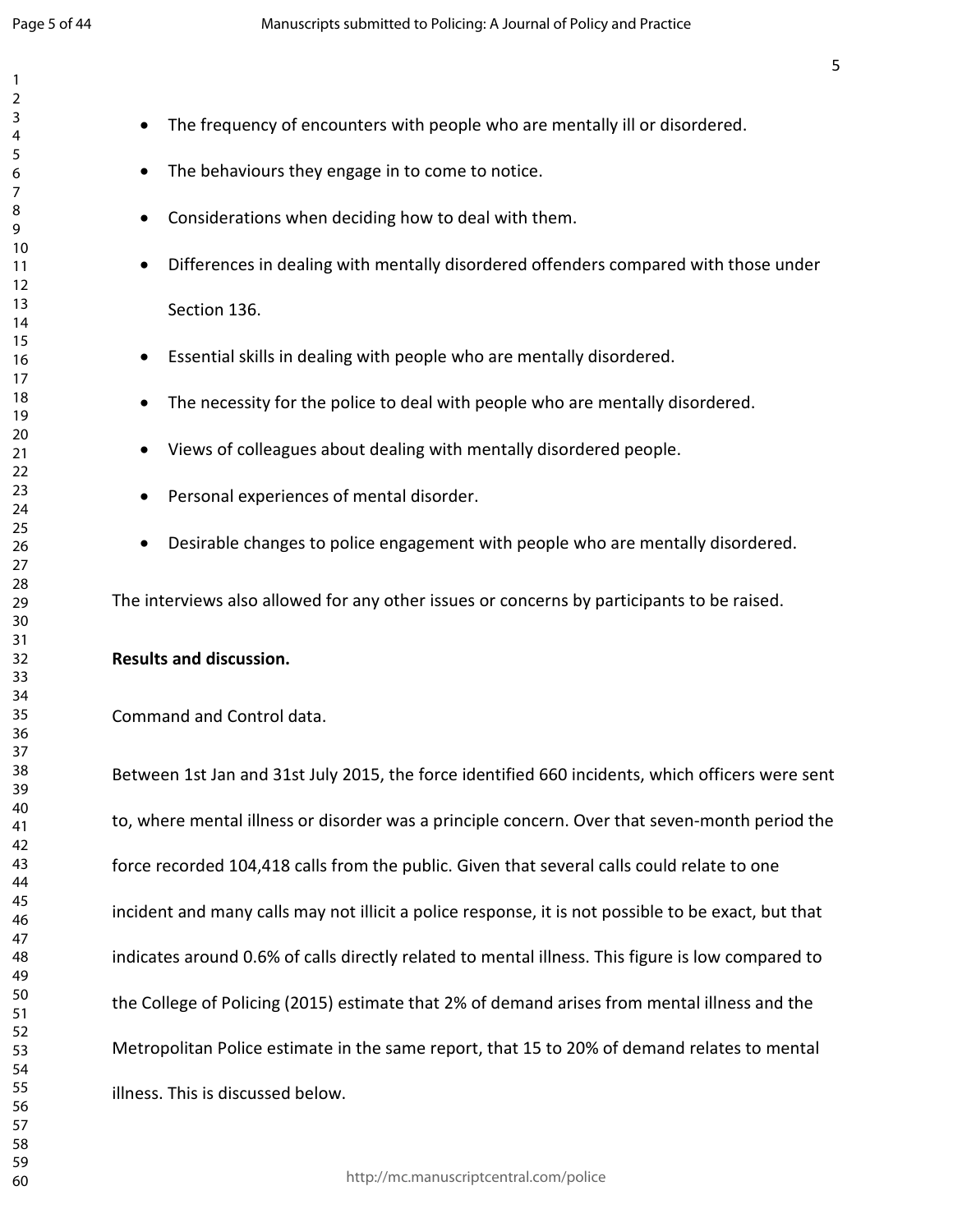These 660 calls were classified into 8 categories. These were:

• Absconders from treatment. These calls related to people who were being detained for treatment under the MHA and who absconded from hospital, or had left a hospital whilst informally receiving assessment or treatment and were considered to be at risk. These were all reported to the police by Health organisations.

• Requests for assistance. These were requests from other public authorities for assistance from the police over an issue concerning mental health. They included assisting Health staff to restrain patients, requests to transport patients to care facilities or requests to visits patients' home addresses where there were concerns for their welfare.

• Section 135. These related to the use of a Warrant, by Health or Social Services, to search for and detain a person in their home, where they were believed to be in need of treatment.

• Concerns for safety. These related to calls from the public where it was believed that a person had or was likely to harm themselves. In this period one suicide occurred.

• Crime related. These are incidents where violence was used or threatened, either against people or property and the offender was suspected of being mentally ill. Many incidents concerned violence within the family.

• Other. These included a range of incidents that did not fall into the other categories but still appeared to relate to mental illness or incapacity. They included calls relating to people with dementia or mental illness who were confused or delusional. One call concerned the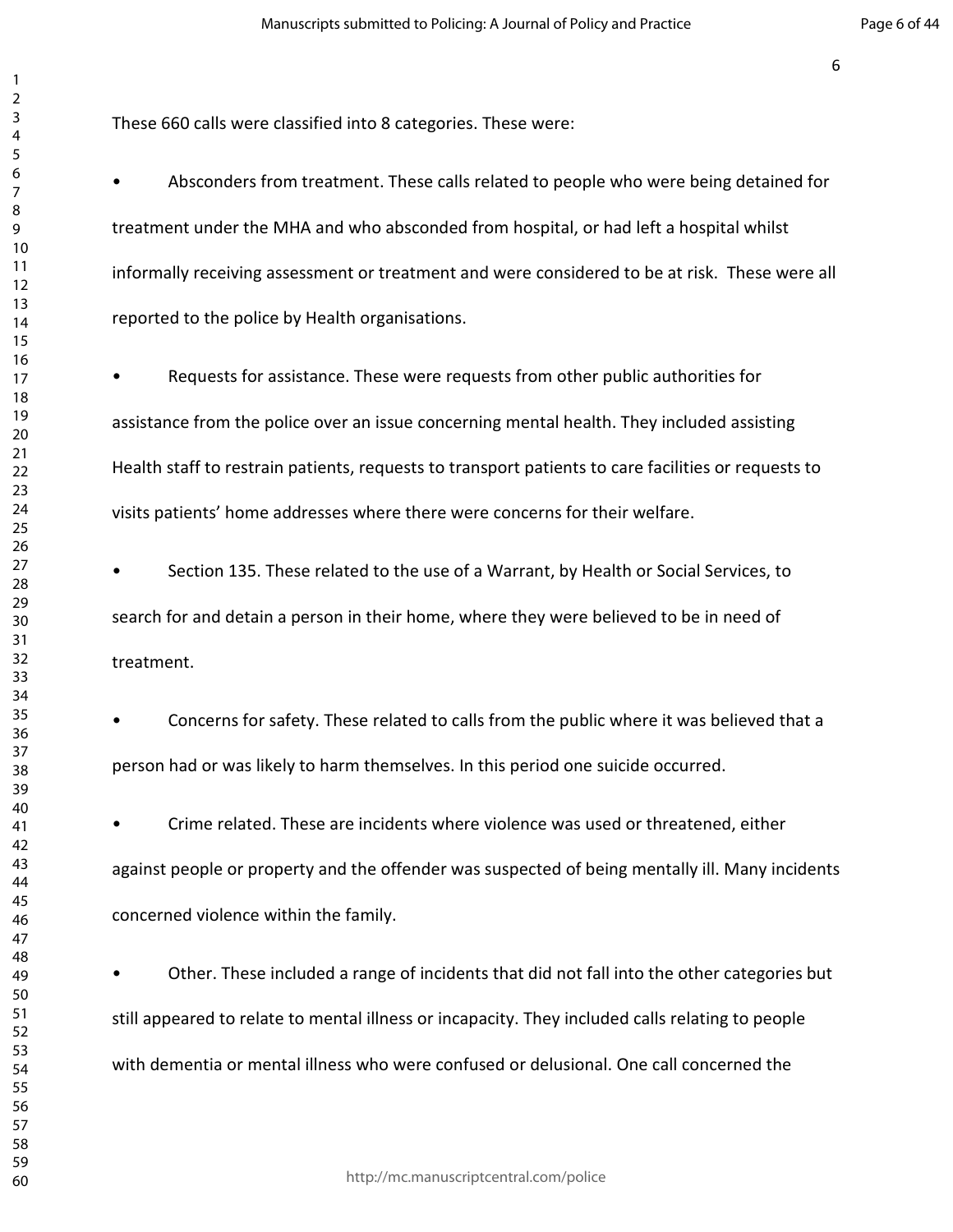behaviour of a person with Asperger's Syndrome and others related to neighbour disputes where one or more parties were mentally ill.

• Section 136. These concerned incidents where a person was detained by a police officer under Section 136. This is a different category from the other seven as it is an 'outcome' and not a type of behaviour. Contained within this group are some of the categories above. The numbers in each category are set out in Table 1 below.

Table 1.

The most striking feature of this data is that the largest part of the demands on police time arose from Health and other partner organisations. The categories shown as 'Requests for Assistance', 'Absconder' or 'Section 135'are relatively clearly defined in their categorization for they were incidents involving approaches from these partners. This concerned 334 of the 660 incidents, which is 50.6 % of the total. Previous research looking only at Section 136 and its outcomes has not identified the scale of this demand, which other ongoing research suggests varies considerably from force to force (unpublished data).

The remaining 326 incidents are those concerning direct police and public encounters. These consist of three categories of calls and an outcome – detention under Section 136.

• Concern for Safety. There were 190 such incidents. There would appear to be considerable scope for different outcomes from these depending upon the views and actions of the officers. Many would appear to meet the criteria for the use of Section 136 but are dealt with by other means.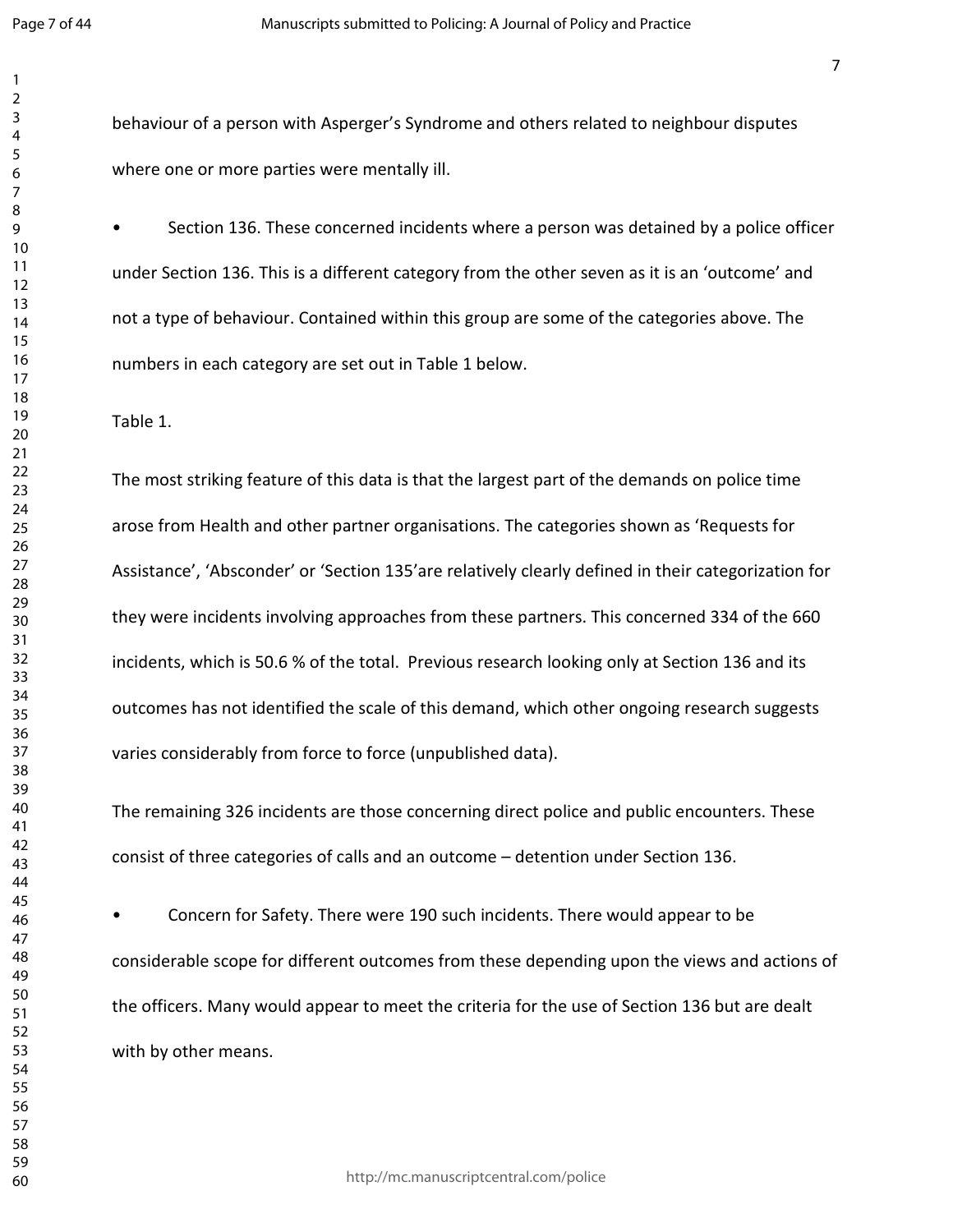- Crime related. There were 34 incidents in this category.
	- Other. There were 43 incidents in this category.

There were 61 Section 136 detentions. They can be divided into the same behavioural categories above and consisted of 42 incidents of concern for safety. Seven incidents which were 'crime related' i.e. violence against persons or property. There were seven incidents which would be classified as 'other' above but in this case, they all concerned delusional behaviour. Finally, there were three incidents where the behaviour was not recorded. A comparison of all public/police mental health incidents compared with Section 136 incidents is set out in table 2 below. The three Section 136 incidents where the behaviour is not known are excluded.

#### Table 2.

On the numerical values it appears that Section 136 detentions arise more often from threats of self-harm.

For these Section 136 detentions the final outcomes after assessment by Health were as follows:

| No further action                                                             | 44% |
|-------------------------------------------------------------------------------|-----|
| Released with recommended follow up such as from community teams<br>$\bullet$ | 26% |
| Informal admission to hospital<br>$\bullet$                                   | 20% |
| 'Sectioned' for treatment<br>$\bullet$                                        | 10% |
| These results exclude the 9 cases where no result was recorded.               |     |

The national figures for the outcomes from Section 136 detentions do not include informal referrals to community based teams as these are not recorded in NHS data because they are not admissions for treatment. There is no way to determine the outcome of these referrals or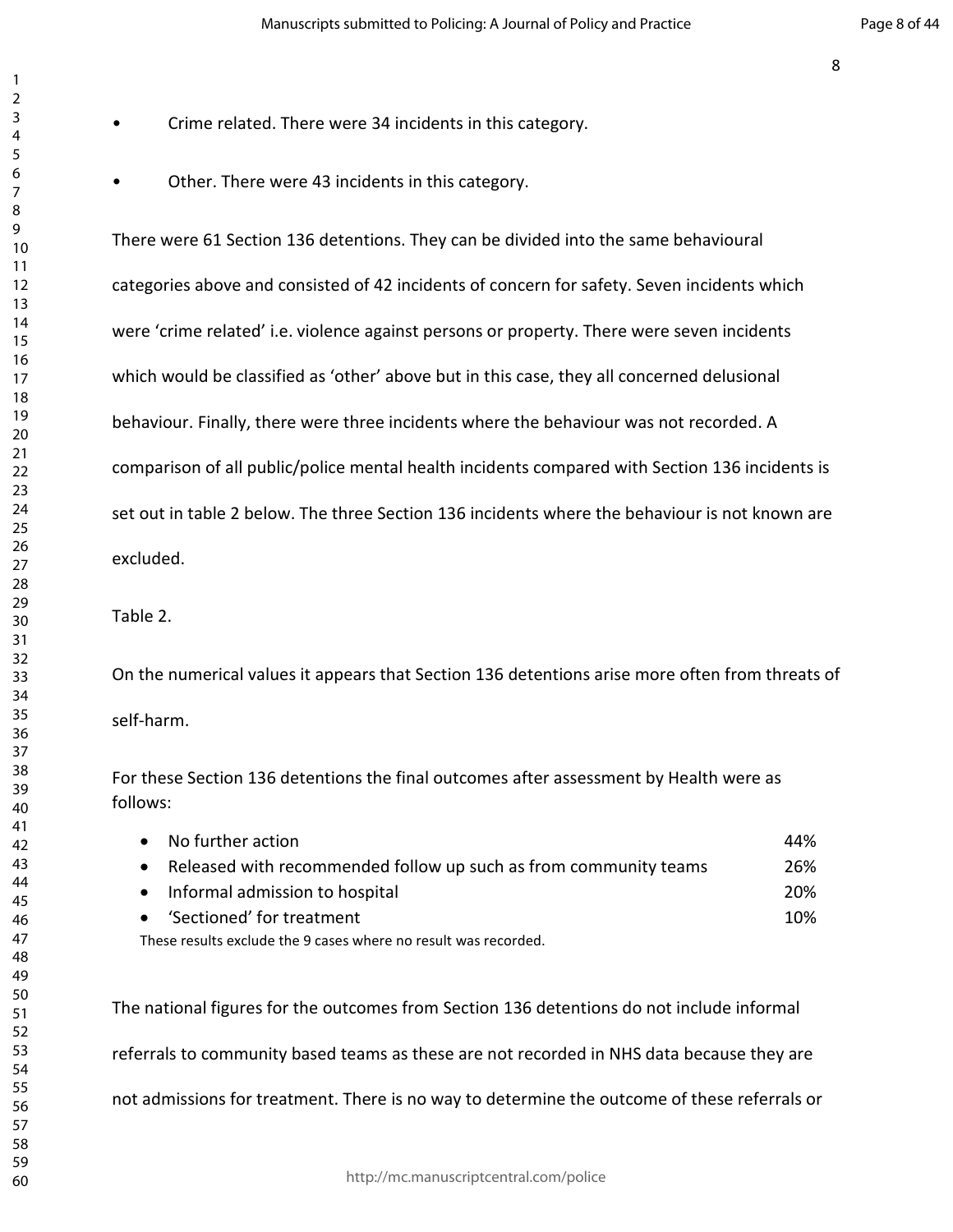indeed whether any follow up contact is made. On that basis 30% of these Section 136 detentions resulted in some form of formal or informal treatment and 70% resulted in a release back into the community either with no further action or a community referral.

These two sets of data about behaviours and outcomes can also be cross referred and at this level of analysis, the behaviours can be more precisely defined. All the concerns for safety are about self-harm; all the crime concerns violent conduct and all the others are delusional behaviour see table 3 below.

Table 3

With a sample size of 58, the numbers when cross referred are small however, violence prior to detention appears to indicate a higher rate of admission for treatment than other behaviours. This provides an interesting differential between partners, the police appear disproportionately likely to detain someone who threatens self-harm whom Health are less likely to treat, whilst the police proportionately detain people who are violent-, whilst Health are more likely to detain these people for treatment.

Health data.

The other set of data concerns Section 136 detentions presented to Health for assessment. In the four months from April to August 2015 105 detentions were recorded. In terms of the behaviours leading to their detention, there are two classifications in the Health data: conduct and behaviour. These classifications are not the same as in the police data but 80% of detentions presented for assessment appeared to relate to self-harm or threats of self-harm. This is the same as the 79% of Section 136 detentions relating to self-harm in the force data.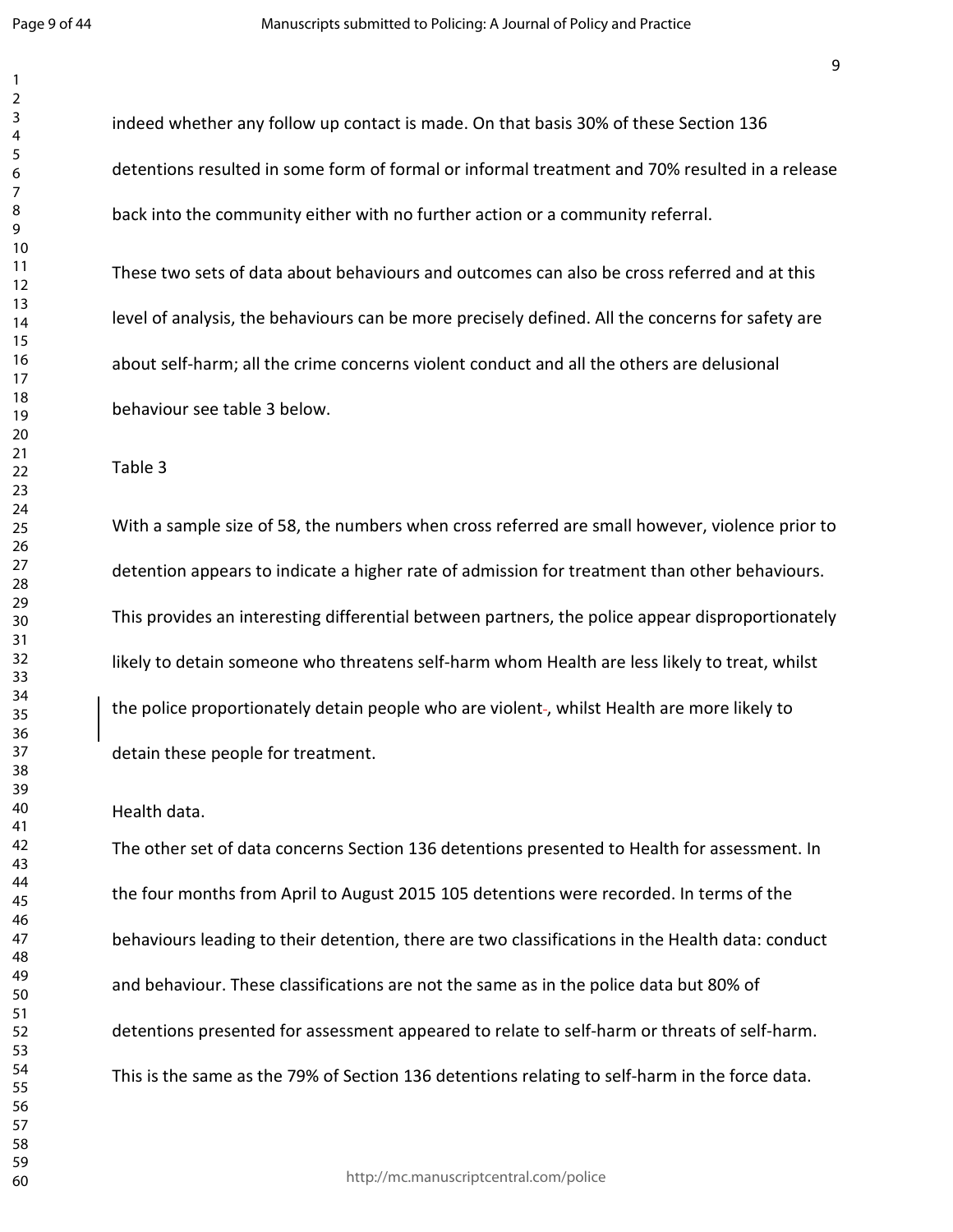For 'conduct' there were four types:

- Harming others 3%
- $\bullet$  Harming self  $-16\%$
- Threats to harm self 64%
- Difficult to manage 16%

For behaviours there five types:

- Violent 5%
- Aggressive 9%
- Abusive 2%
- Irrational 80%
- $\bullet$  Other 4%

In terms of behaviour, 16% of Health instances related to violent, abusive or aggressive behaviour. This appeared to correspond to the 'criminal' classification in the Force data, which constituted 10% of Section 136 detentions (and 15% of overall incidents). Again, the two sets of figures are similar.

Another area for direct comparison concerns the outcome of the Health detentions. These are set out in table 4 below. In the Health data 36% of detainees were formally sectioned under the MHA or informally admitted to hospital for treatment. In the Force data 30% of detainees were admitted, which again is a similar proportion. The police data percentages are shown in brackets.

#### Table 4

Based on these comparisons of Section 136 data the Force and Health figures were similar, notwithstanding that the rate of detention in the Health figures was three times higher than the Force's recorded rate (26 per month for Health compared to eight per month for the police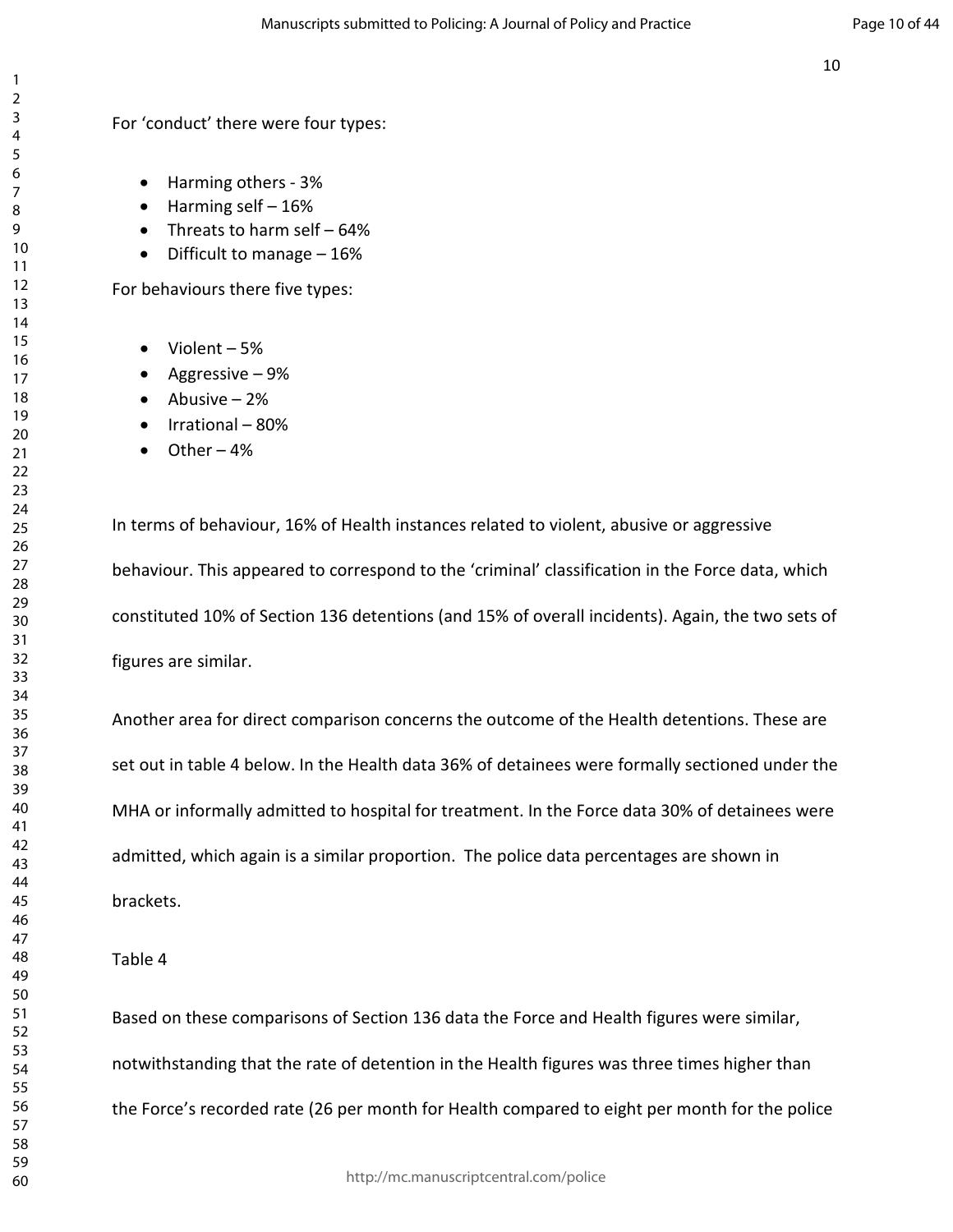data). There are a range of possible reasons why reviewing police command and control data does not identify a significant proportion of incidents involving officers' contacts with people who were mentally ill. However, if the force was only identifying one third of incidents then the actual rate of incidents at 1.8% would be closer to the College of Policing estimate (2015). On the basis of this comparison it also appears that the under recording by the police relating to Section 136 is 'random' as there are no differences between police and Health categories and outcomes.

Whilst there are few recent reports in England and Wales on the proportion of police demand arising from mental illness, in the U.S. it is reported that seven to ten percent of police contacts involved people who were mentally disordered (Borum et al. 1997), whilst in Canada this varied between 8% in a small rural town to between 23 and 47% in Vancouver (Cotton and Coleman 2013). Understanding the complete volume and nature of police contacts with the mentally ill is the subject of ongoing research.

How does this study compare to those previously reported? In their 1991 study Bean et al. (1991) interviewed Metropolitan police officers about 100 incidents where they detained a person under Section 136. In these interviews, they considered the features of the events that precipitated the detention. Self-harm, suicide or threats of either were features in 9% of the detentions whilst violent behaviour towards others and threats of it were present in 34% of cases and violence towards property of threats were present in 37% of cases. Thus, self-harm or suicide (or attempts at either) were relatively rare as events precipitating detention. In examining suicide or an attempt as a precipitating feature Bean et al. ( 1991) observed that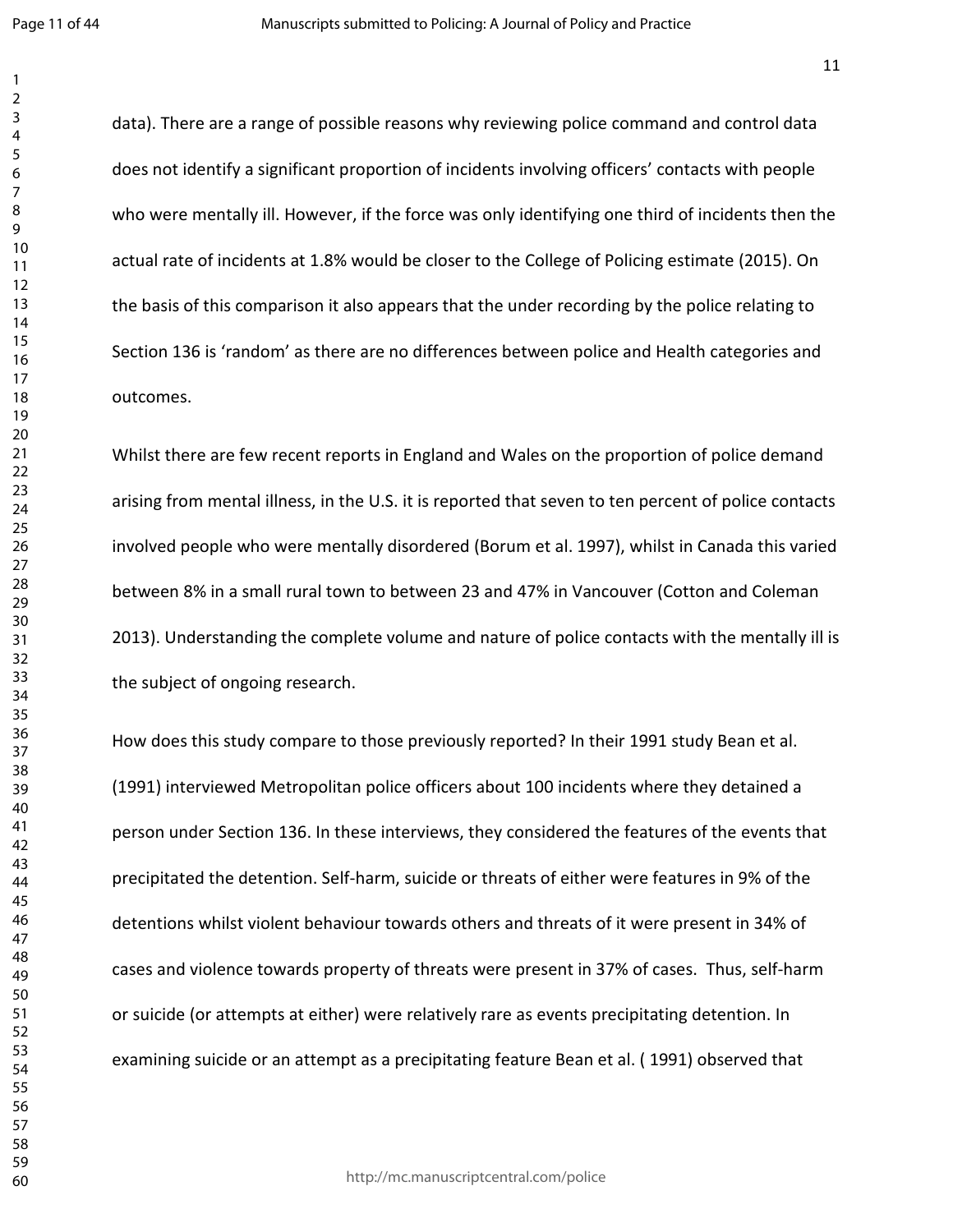suicide alone appeared to be sufficient cause for police intervention though it was not necessarily thought to be a sign of mental disorder.

Turner at al. ( 1992) examined Section 136 detentions in the City of London and Hackney Health areas over two years between 1985 and 1987. From the Health records they identified 163 cases which led to 135 admissions. 90% of conduct leading to detention was violent or threatening and only 10% concerned self-harm.

This was examined again by Simmons and Hoar ( 2001) who in their study looked at 90 detentions under Section 136 in London in 1996/97. In this study excluding the 'other' and 'unknown' categories, self-harming behaviour was exhibited 14 times whilst violent or disorderly behaviours were expressed 153 times. These latter behaviours were ten times more likely. In addition, whilst overall 82% of the 90 individuals were admitted for treatment following detention, only 57% of those self-harming were admitted. This was the lowest rate for any behaviour. For all others, the rate was between 79 and 100%.

Whilst these results only relate to one police force, the difference in behaviour leading to detention is most striking. The great majority of incidents that the police in this study engaged in directly with the public, concerned threats of suicide or self-harm. The violent or disorderly behaviours that were previously so prominent now represented a small minority. Given the rise in use of Section 136 over time, could it be that this rise is largely made up of the growth in incidents involving self-harm?

Qualitative findings – police response to mental illness.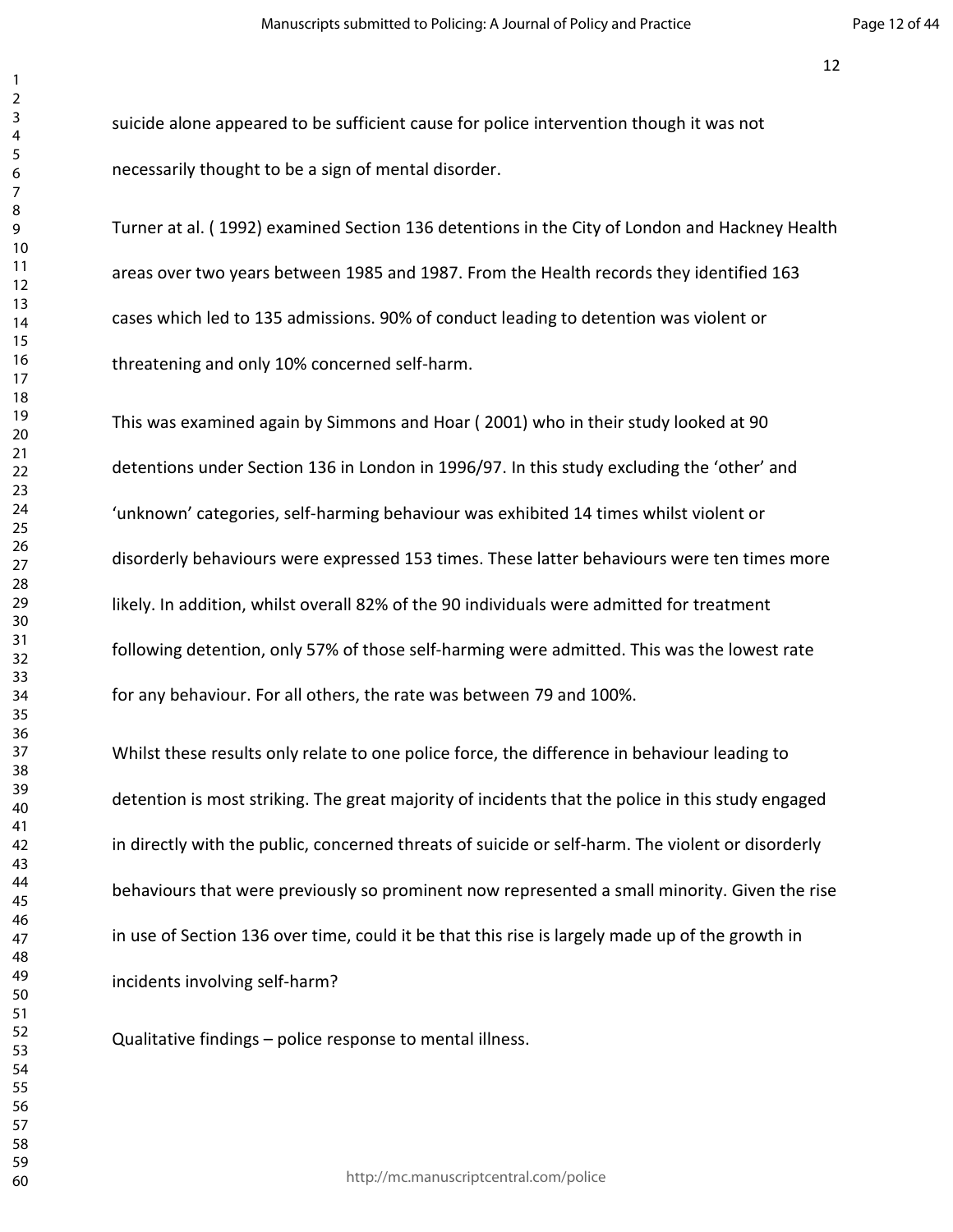Officers' responses could be broadly classified into 3 categories; those within the police, those concerning public sector partners and societal or environmental issues. In this paper only the police issues are presented. Five themes important to officers were derived from the interviews. Each is described below and exemplified by substantive quotations.

#### *Self-harm.*

All the participant officers agreed that self-harm and threats of self-harm were the most common type of incident that they dealt with involving people whom they considered to be mentally ill. This is entirely in accord with the data presented above.

Seven of the seventeen officers interviewed identified the second most common kind of incident as dementia in its various forms, manifest as 'missing persons' or finding people in a confused or disorientated state. This appeared to be very localised to the more established and settled communities with an aging population.

*Frequent presenters.* 

Twelve of the seventeen officers interviewed believed that a significant proportion of incidents arose from a relatively small number of 'frequent presenters'. This was described by a sergeant, Research participant 15, as most demand from a few people:

It's like with most policing, we get sort of a nucleus of 6 people and they give us all our business, they are the ones who are repeat callers, who are the biggest users of our resource.

Research participant 9 set out the challenges of dealing with the same person again and again.

Yes, it is about sometimes you do go to that same person for the  $20^{th}$  time that week and you do get that feeling- crikey! here we go again – we will have lots of paperwork,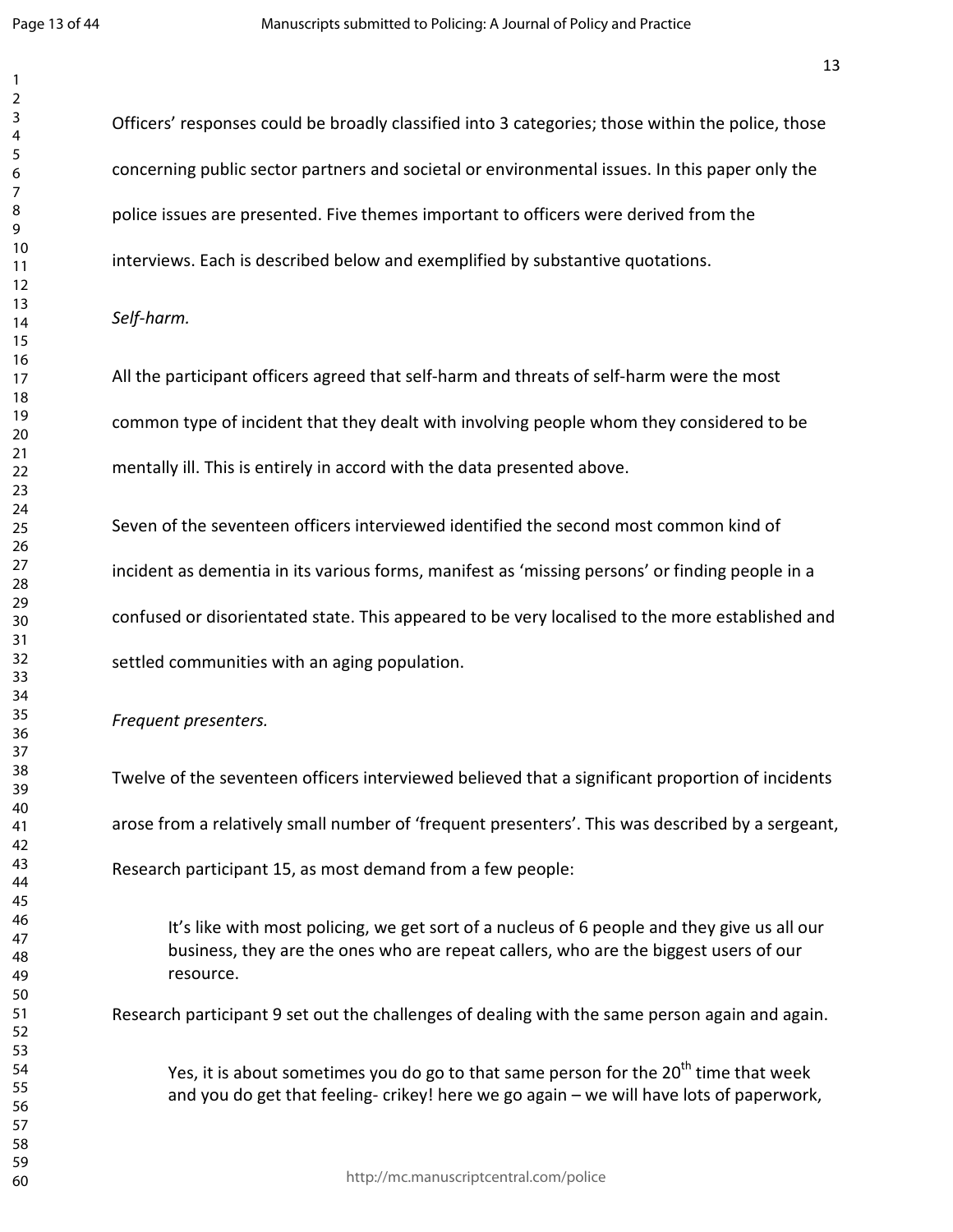lots of my time just sat with this person. Trying to talk them through but at the same time then, we don't know what's going on in their head, you don't know why they are in crisis, you don't know the background so you have got to…. As hard as it can be sometimes, got to treat it like it's the first time you ever met them, so yea, mixed feelings, yes it can be frustrating sometimes but personally you have got to treat them… do as much as you can for them. Research participant 14 identified repeat callers and the disparity in assessment between the police and Health as to whether the detained people were mentally ill: It would be the same people over and over. Mostly, you do get people that you meet for a first time and they are given the right care and straight off the bat, but we go through periods of time where a person will come to our attention and they will be arrested or detained for 136, continually every day the same thing, every day assessed, assessed, assessed, keep being told that it is behavioural issues not mental illness and we will continue to detain them and getting them assessed….. Estimates of the proportion of mental disorder incidents relating to frequent presenters varied from 'most' above to half as with research participant 12: Probably half and half. There are certain re-occurers shall we say, a couple are one off episodes, because of their circumstances they just lose it and come into our contact. A few officers did not see frequent presenters as an issue such as research participant 17: I would say that there is quite a variety of people. Sometimes they are not from this area, they might even catch a train here or something like that, they do all sort of things. Such views appeared to be very specific to location, in this case an urban centre which the officer believed drew people in from a wider area. *Issues about diagnosis.*  The repeated process of assessment and release by Health mentioned above introduced another set of issues raised by officers and this relates to whether people in contact the police are mentally ill.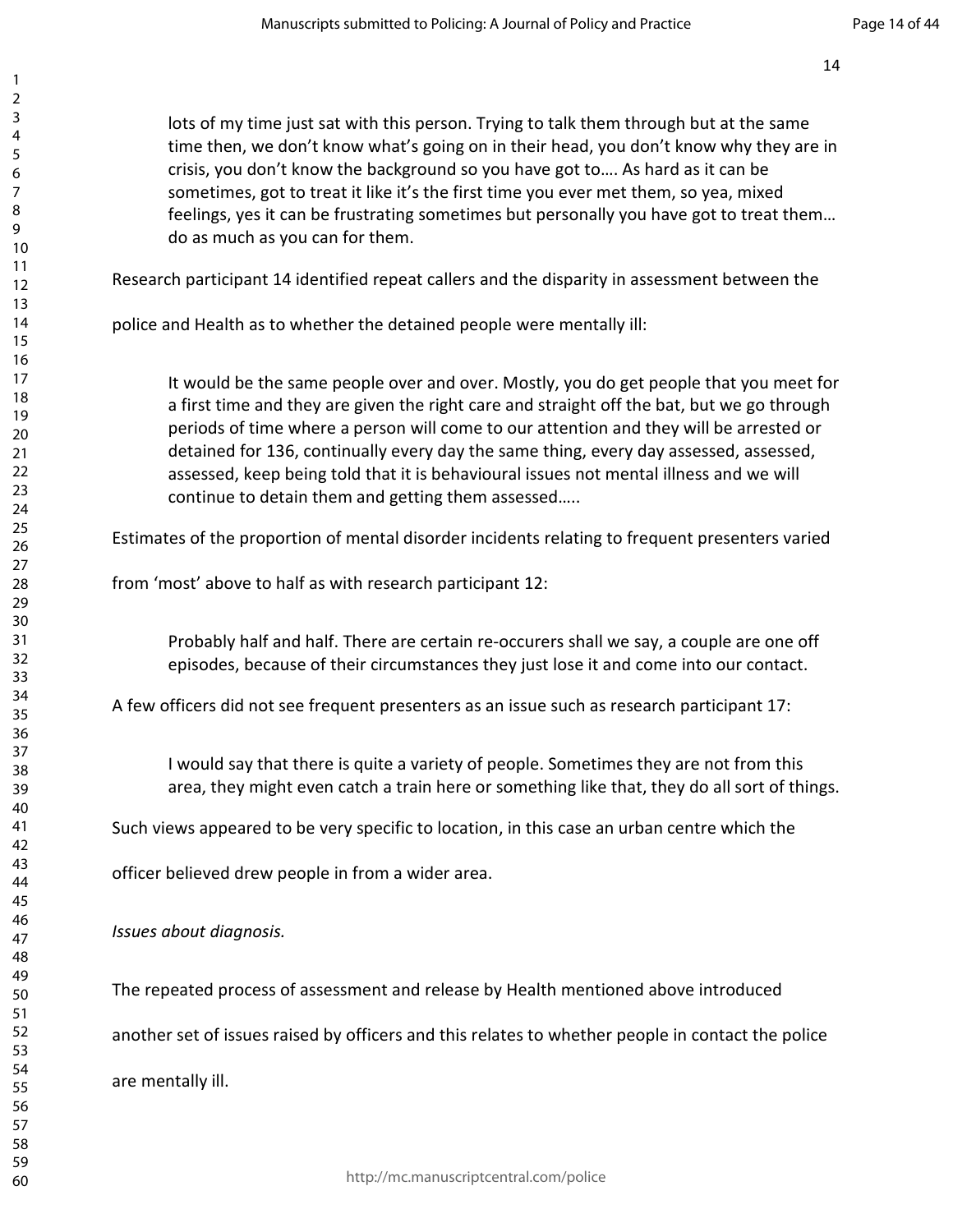| Research participant 14 expressed it thus:                                                                                                                                                                                                                                                                                                                                                                                                                                                                                            |
|---------------------------------------------------------------------------------------------------------------------------------------------------------------------------------------------------------------------------------------------------------------------------------------------------------------------------------------------------------------------------------------------------------------------------------------------------------------------------------------------------------------------------------------|
| That's where we seem to be fighting these loosing battles all the time. We are just, it's<br>never a waste of time to help someone but it feels at the time when you are sat there<br>with someone that you know isn't in dire need of mental health care, that you are<br>wasting your time I would say why the mental health act was brought in, Section<br>136, was for the genuine cases where we come across somebody in the street who is<br>clearly unwell and we take them to a place of safety where they are then assessed. |
| The most common view amongst officers was that many people were lonely or unhappy, in                                                                                                                                                                                                                                                                                                                                                                                                                                                 |
| crisis and wanted attention. Research participant 6 set out 'attention seeking' behaviour thus:                                                                                                                                                                                                                                                                                                                                                                                                                                       |
| Oh yea, I have gone to ones, both very recently, where you sit down and have a chat<br>with them, they say it's nice just to have a chat with somebody as well. You can certainly<br>sit down and engage with somebody who is genuinely in need but then there is also that<br>person who will take advantage of saying that they have taken an overdose or whatever<br>to get a bit of attention and to get what they want. It's like a toddler tantrum.                                                                             |
| Research participant 5 observed that many people who have received treatment for a mental                                                                                                                                                                                                                                                                                                                                                                                                                                             |
| health condition have become 'institutionalised' and want to return into such 'care'.                                                                                                                                                                                                                                                                                                                                                                                                                                                 |
| Yes, I think the one problem that I seem to notice is that people who are already in the<br>mental health system, they get released from the hospital and it's almost like they have<br>been institutionalized once they got into the hospital, so that they are afraid of the<br>outside world, so therefore they do what they can to get back, so they tend to go to<br>places like a hospital or to family, say whatever they can or do what they can in order to<br>think that they will get back into the system.                |
| Worthiness and empathy.                                                                                                                                                                                                                                                                                                                                                                                                                                                                                                               |
| Whatever the personal motives of the person contacting the police, many participants believed                                                                                                                                                                                                                                                                                                                                                                                                                                         |
| that the outcome of the incident was being managed by what people said or did and officers                                                                                                                                                                                                                                                                                                                                                                                                                                            |
| were thus not in control of the outcome. This frustrated some officers as they viewed some of                                                                                                                                                                                                                                                                                                                                                                                                                                         |
| the people they dealt with as more 'worthy' than others. This was reflected in their personal                                                                                                                                                                                                                                                                                                                                                                                                                                         |
|                                                                                                                                                                                                                                                                                                                                                                                                                                                                                                                                       |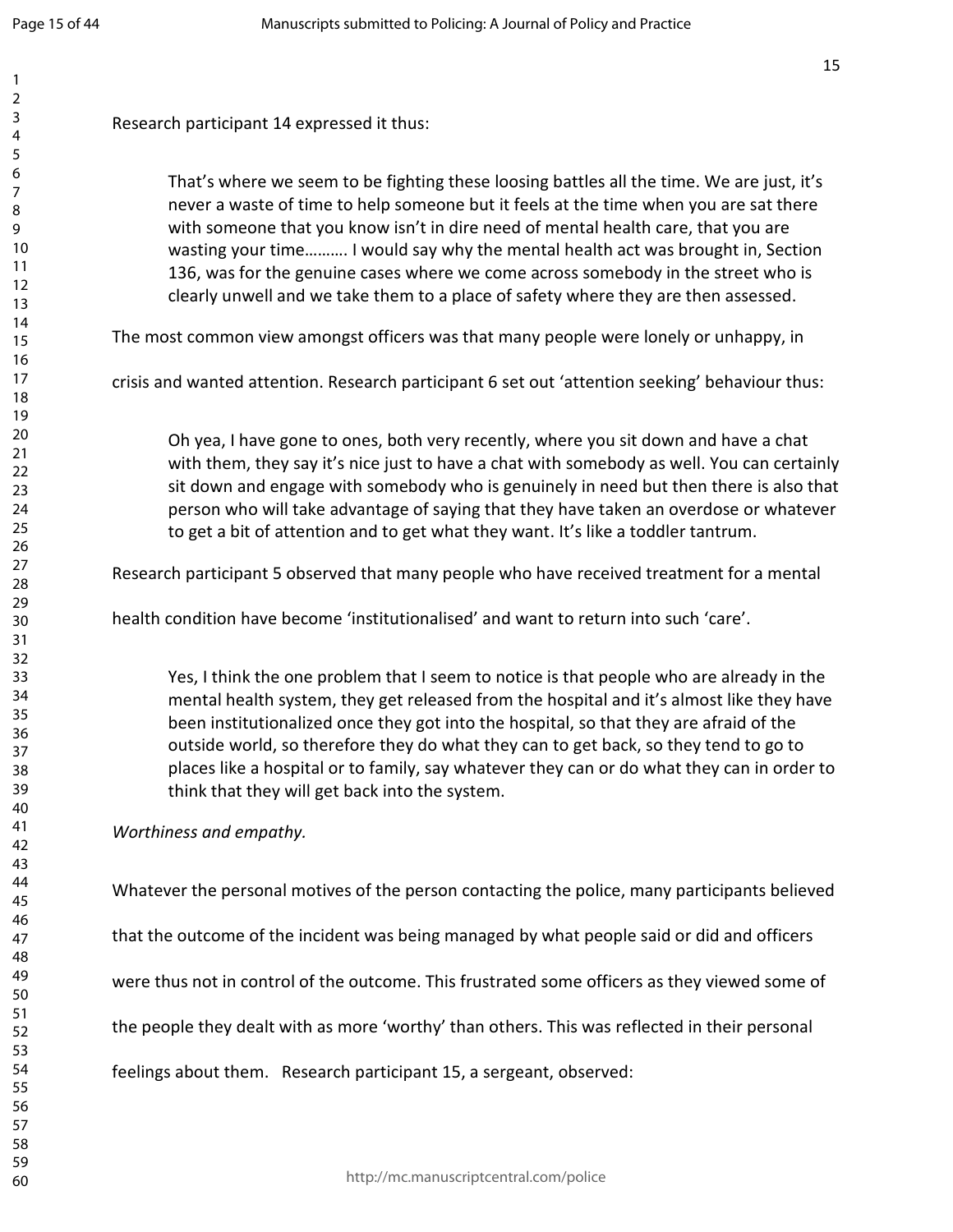So, if you have got an 18 year old boy who is totally out of it on legal highs and something like that, then the empathy that we would give somebody like that with regards to their current mental health condition would be totally different from maybe someone with bi-polar who has struggled for years and years…… somebody who is selfinflicted through alcohol or drugs then….. I definitely have less sympathy, I would say that that probably goes for many officers. But yes, I certainly do.

A few participants such as participant 9 took a more nuanced view:

I do recognize that, I would say that sometimes you do have those feelings but I would also say that there is always something that perhaps you don't know, that's there is always perhaps a back story whether it be in their upbringing or whether it be in their previous relationships to make them that like that. You might not know that, it might be that that made them abuse. It might not be the case at all, it might be the case that they are just one of those people on self-destruct and they like taking drugs and getting drunk all the time. But do you ever really know and I think that is the tragedy that sometimes there are genuinely people that come into contact with us who aren't very nice, who are wild but they are a subject of their upbringing or something that happened in their life and that's the reason for being like it. Of course, it can be quite hard when they are shouting and bawling in your face and being violent …..

Police officers making judgements about whether people are responsible for their mental

illness have previously been reported by Watson et al. (2004) in the U.S. Whilst Godfedson et al

(2011) in Australia observed that officers based such judgments on several factors surrounding

the incident. Hansson and Markström have suggested that such stigma or negative judgements

about mental illness can be changed through appropriate training.

*Risk aversion and the creation of a new 'patient pathway'.* 

It is perhaps surprising given the widespread view that many people are wasting police time,

that the police respond in such an attentive way but the reason for this is very clear. Research

participant 6 introduced the notion:

No because if you made a decision that you were going to leave that one person and say I am sorry you are clearly manipulating us we are not doing anything for you, that could be the person that is lying on the road dead, so it's not worth taking the risk of that one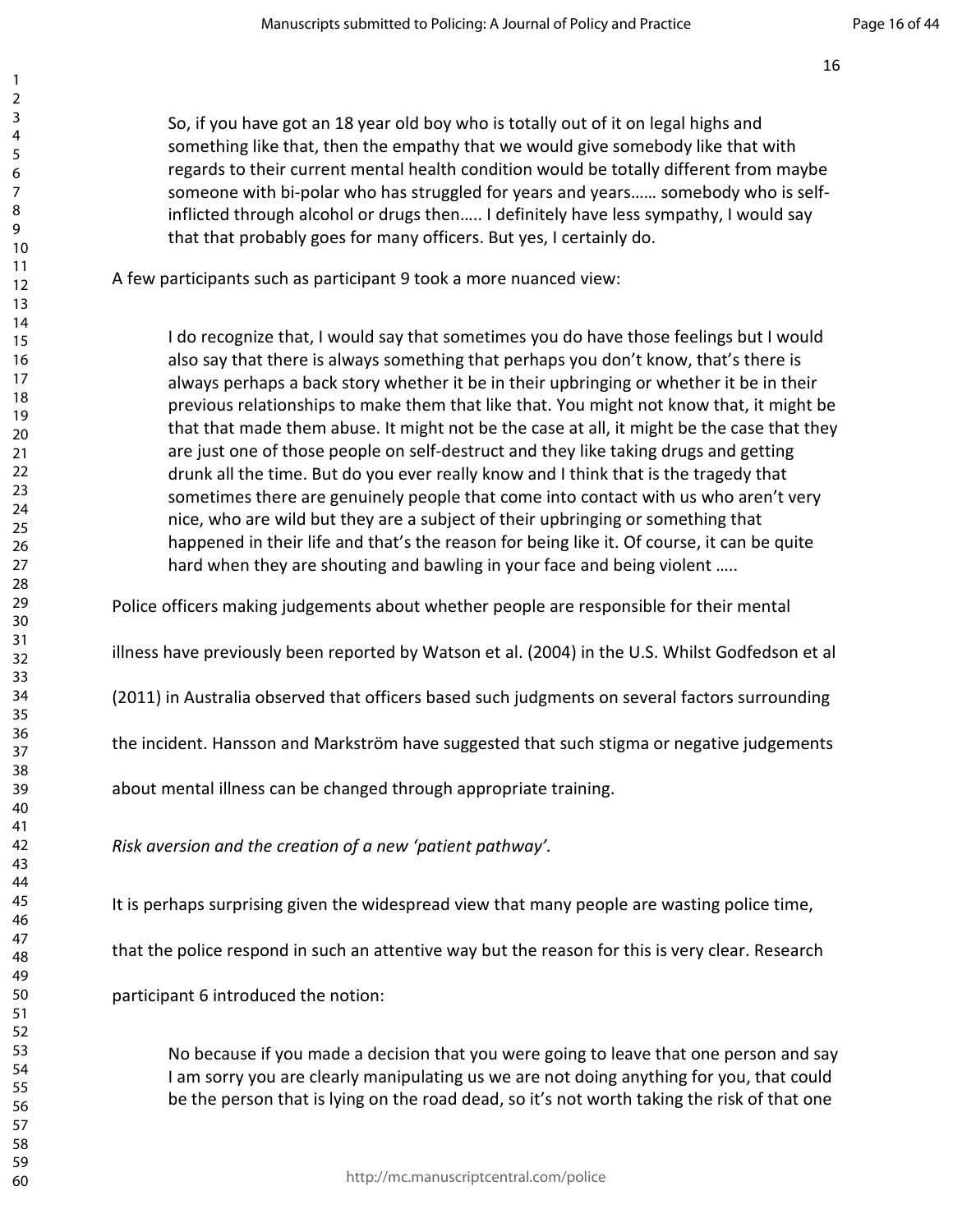| $\overline{c}$ |                                                                                                    |
|----------------|----------------------------------------------------------------------------------------------------|
| 3              |                                                                                                    |
| 4              | person, that you know for a fact is taking advantage, it is still not worth taking the risk        |
|                | of not going through the process of taking them to hospital waiting 6 hours for the                |
| 5              | ambulance to arrive.                                                                               |
| 6              |                                                                                                    |
| 7              |                                                                                                    |
| 8              | The overwhelmingly strong view shared by fifteen of the seventeen participants (and                |
| 9              |                                                                                                    |
| 10             | recognised by the other two) is that officers operate in fear of a 'death in police contact' which |
| 11             |                                                                                                    |
| 12             |                                                                                                    |
| 13             | results in highly risk averse behaviour and a high degree of compliance with force policy, even    |
| 14             |                                                                                                    |
| 15             |                                                                                                    |
| 16             | where the officers judge this is inappropriate. When asked about the consequences if an            |
| 17             |                                                                                                    |
| 18             | incident 'went wrong' Research participant 7 stated:                                               |
| 19             |                                                                                                    |
|                |                                                                                                    |
| 20             |                                                                                                    |
| 21             | I would lose my job! If something happened to her and I had had contact with her and it            |
| 22             | turned out that she had self-harmed I would be a bit worried and a bit concerned that              |
| 23             | they would be looking at a death following police contact.                                         |
| 24             |                                                                                                    |
| 25             |                                                                                                    |
| 26             | Research participant 17 stated:                                                                    |
| 27             |                                                                                                    |
| 28             |                                                                                                    |
| 29             | You would lose your job. You would be sacked. As you are probably fully aware officers             |
| 30             | do get sacked for neglect of duty                                                                  |
| 31             |                                                                                                    |
| 32             |                                                                                                    |
| 33             | Research participant 9 stated:                                                                     |
|                |                                                                                                    |
| 34             |                                                                                                    |
| 35             | It is. I would say mostly it is about consequences, for me personally, I have got a young          |
| 36             | family, I have got a mortgage and bills to pay, I don't want to be on the receiving end of         |
| 37             | a phone call saying such and such has died because you did not do your job properly.               |
| 38             |                                                                                                    |
| 39             |                                                                                                    |
| 40             | Research participant 5 set out why this is more serious than other failings:                       |
| 41             |                                                                                                    |
| 42             |                                                                                                    |
| 43             | It's not, however mental health can be more extreme because if we have taken the                   |
| 44             | wrong decision in mental health it can lead to something somebody seriously ill, life              |
| 45             |                                                                                                    |
| 46             | changing or death that's the sort of thing where effectively we are looking at losing our          |
| 47             | jobs whereas not investigating something properly or dealing with something properly is            |
| 48             | more likely just to put marks on your record rather than anything else.                            |
| 49             |                                                                                                    |
|                |                                                                                                    |
| 50             | Two participants nearing 30 years' service reflected upon the changes over time. Research          |
| 51             |                                                                                                    |
| 52             | participant 12 stated:                                                                             |
| 53             |                                                                                                    |
| 54             |                                                                                                    |
| 55             |                                                                                                    |
| 56             |                                                                                                    |
| 57             |                                                                                                    |
| 58             |                                                                                                    |
| 59             |                                                                                                    |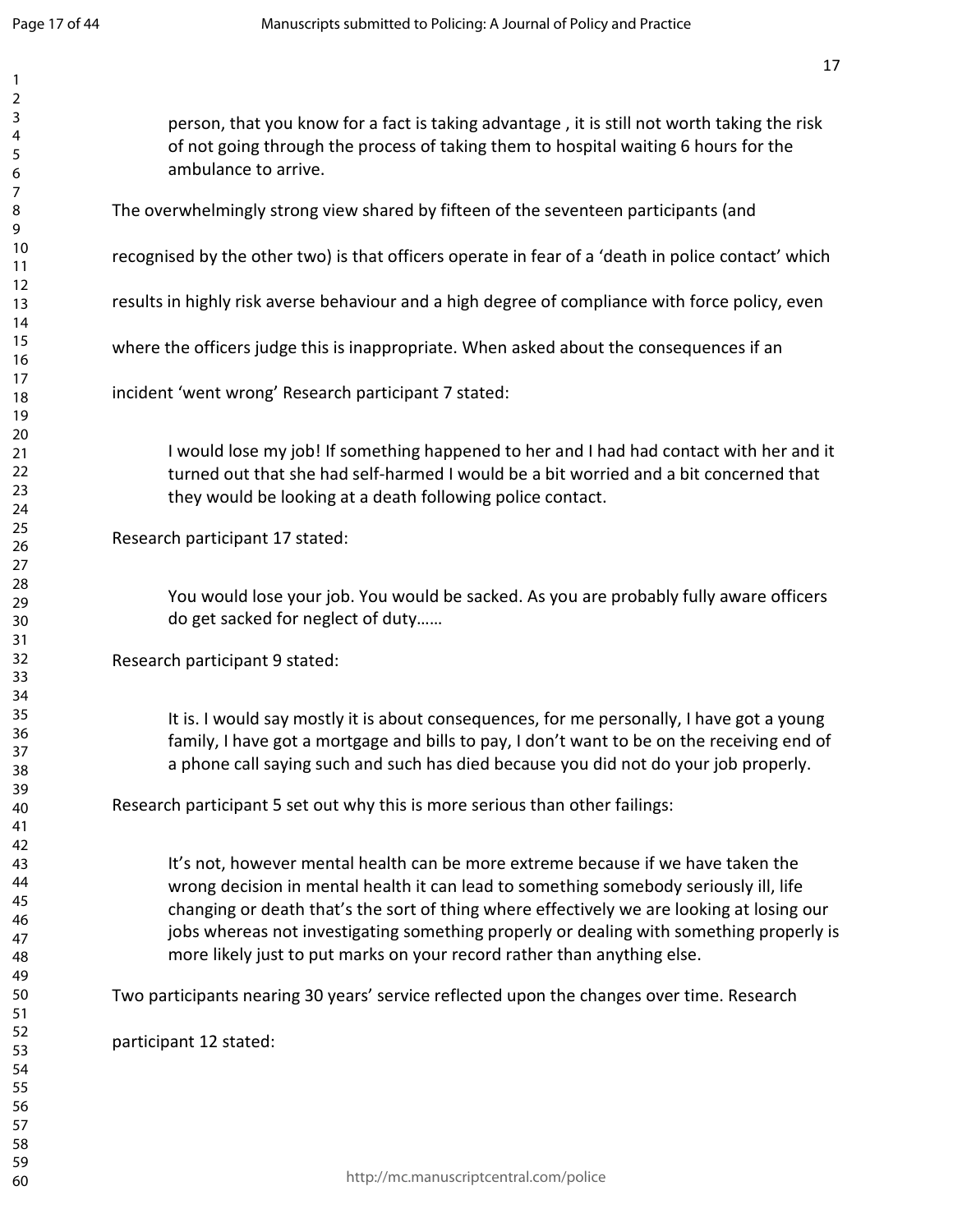No, it's a cover all isn't it. If they mention that they are going to kill themselves they are coming in – full stop. Why? Because I have got 18 months to go (laughs).…. Whereas before we could quite happily make our own decisions, we are directed by policies, by them above……Whereas now it is come on, for if they jump or if they are hurt and there is police contact, any police contact, then we are the ones that get the blame.

Whilst research participant 13 stated:

I think, in this day and age, it would be fair to say that you are looking at losing your job, because it's a hell of a decision to make and I know it goes back to, taking things back to a bygone era was that that decision about taking the drunk out of the town, taking them home, opening their door for them and leaving them there. We did it and we did it time and time again, because it was easier than having a drunk and incapable in the cells overnight. You pushed them in through the door and as long as they didn't die everything was OK. But it's now got to the stage where you are looking at what happened, I came across this person, they said they had taken tablets, couldn't see any, found his address and so took him home, they die of an overdose overnight. I think in this day and age its goodbye.

Once an officer has become involved in an incident where there is a threat to life, then the only

way they can discharge their accountability is to pass the responsibility to someone else. In the

past, this may have been custody, but with the reduction in the number of people taken there,

it appears to be a Health professional, whether to a hospital or an ambulance - Research

participant 1:

We know what the consequences would be, we would be in a world of trouble, we are in a catch 22 situation we can't take that risk…. As I say if they suggest that they have taken tablets, whether or not they have taken them, if they tell the ambulance service, when they eventually turn up, that they are fine and the ambulance says they are fine, thank you very much. That is a different set of circumstances.

It appears based on these interviews and the analysis of data that the police have inadvertently

created a new 'patient pathway' which provides direct access for people in crisis to health

services and to a mental health assessment. This can operate either formally through Section

136 or informally with consent. Research participant 13 describes the informal process: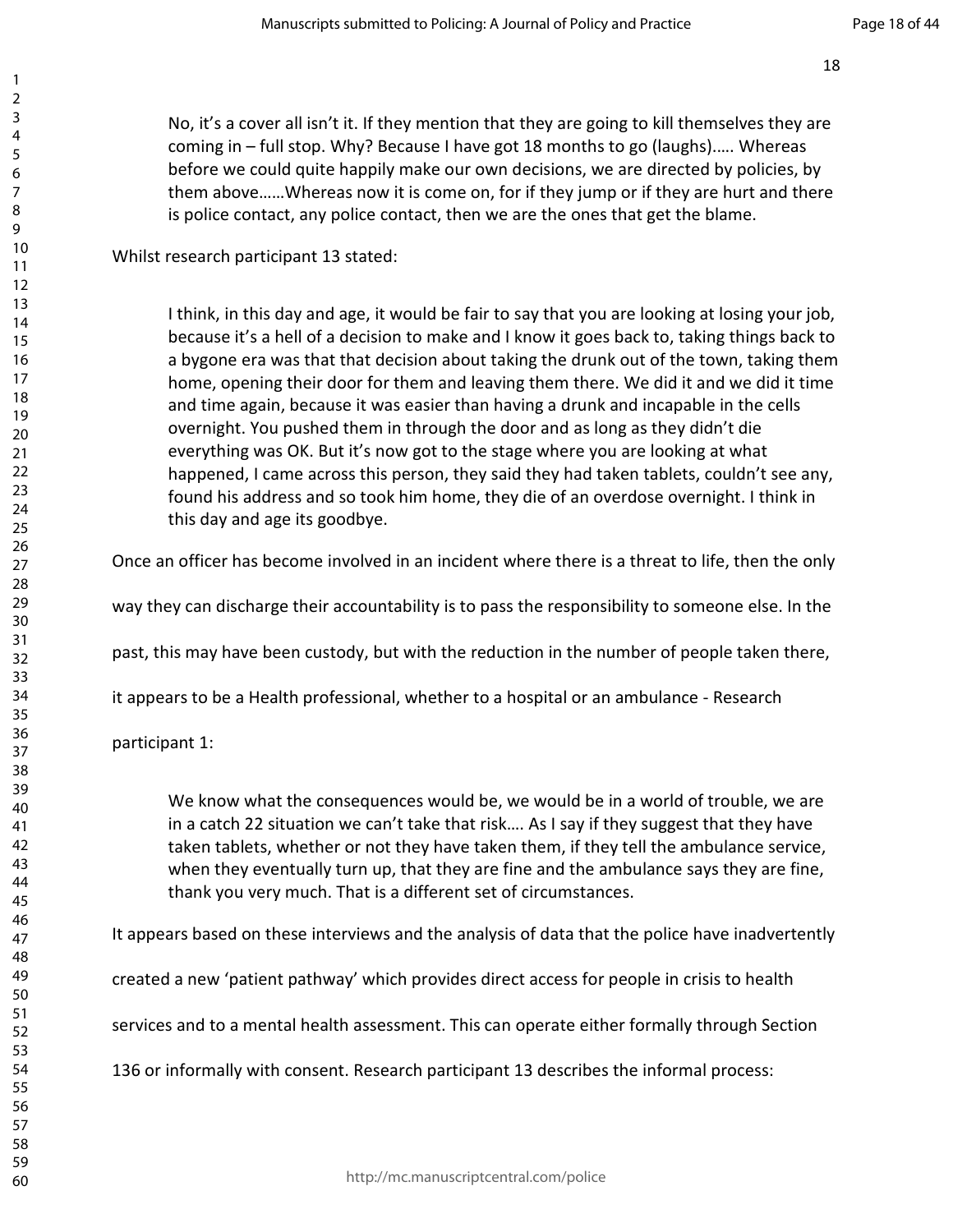They can refer themselves back in…….. we have created pathways for people to get referred and we have got arrangements in place and I am sure other colleagues have told you that now you can ring up the mental health ward and say I have got so and so person, they are not drunk, they haven't taken drugs, they are saying that they want to kill themselves, right bring them up. And we take them straight up and we have created pathways but we haven't created beds, we haven't created staff…

Whilst Research participant 12 describes the formal process:

……but we have created maybe a shortcut for them into the services, I don't know, because we have set out what we are going to do with them, we take them to custody, over the years they have been assessed by the nurse or what have you, and then the next thing they know they are maybe on a mental health assessment. Whereas their GP is just a referral after referral, whether or not it's a quick shortcut that we made I don't know.

#### **Conclusions.**

Whilst this study concerns one small force, informal focus group discussions in another larger force and management interviews in two other forces support these findings. Thus the rise in police detentions over the last 20 years and the corresponding decline in treatment rates arises from two sources. The patterns of behaviours leading to detention were formerly violent, abusive or aggressive and only infrequently related to self-harm, now the great majority of police contacts relate to self-harm and few to the former.

Secondly, police officers' detention of people threatening self-harm appears to be part of a new 'risk averse' culture which fears deaths following police contact. This prevents officers from exercising their discretion and finding other ways to deal with those in distress or crisis and makes detentions inevitable. The police as a result appear to have inadvertently created a new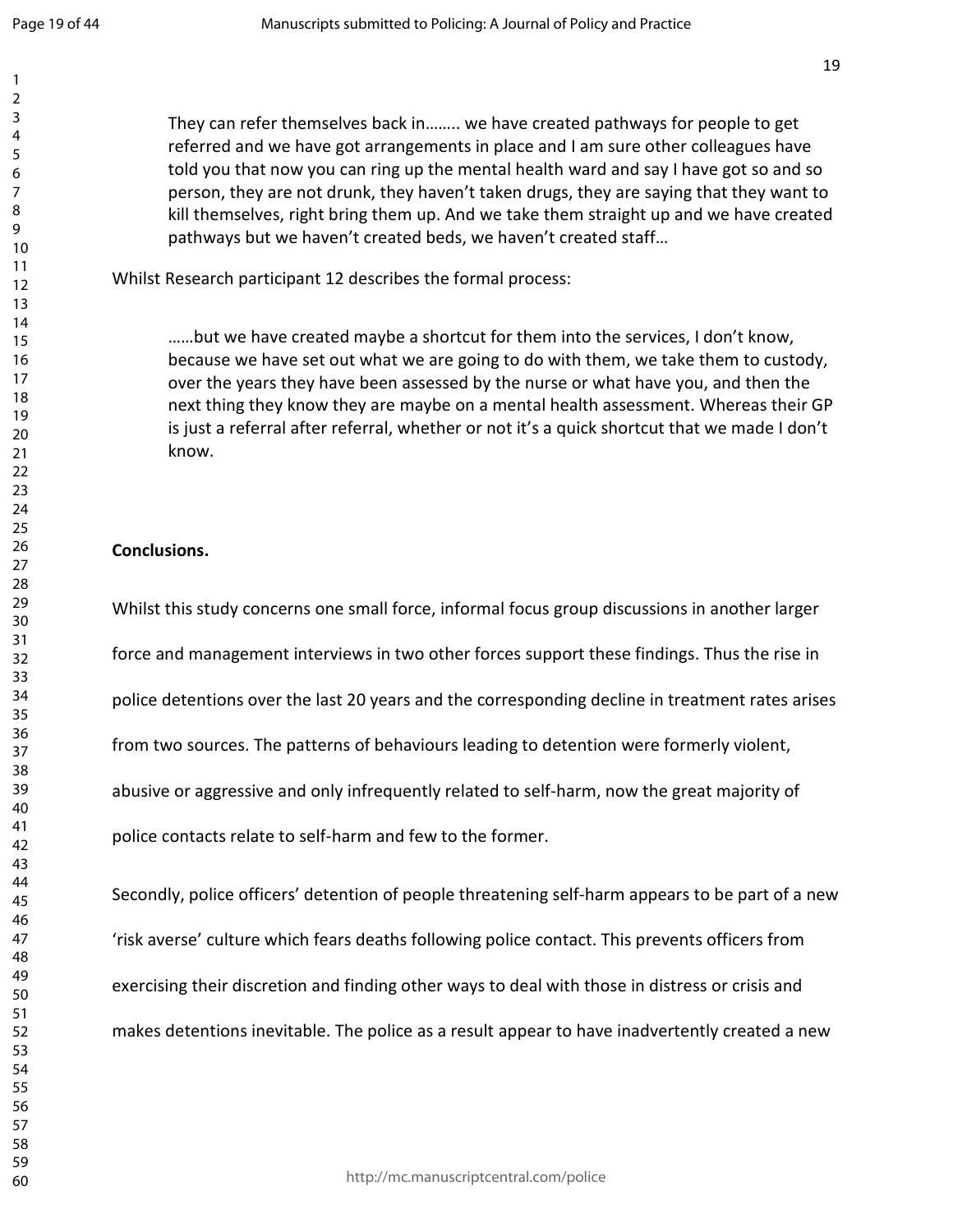'patient pathway' which provides access to Health Services that would otherwise be difficult or restricted. To use this a person only has to threaten self-harm.

The treatment rates for people detained in connection with self-harm were previously low and they remain so, if not even lower. Taken together this suggests that the mechanism by which Triage interventions reduce detentions relates to a specific reduction in those cases involving self-harm (This is the subject of ongoing research).

The implication of this and the recent changes to Section 136 in the Policing and Crime Act 2017, which, where possible, requires engagement by officers with a Triage scheme, is that the number of police detention will decline but in the absence of access to alternative support for those in crisis, the level of engagement by the police with those who are mentally ill may continue to rise.

#### Table 1.

| Category of incident      | Number of incidents Percentage of total |       |
|---------------------------|-----------------------------------------|-------|
| Absconders from treatment | 232                                     | 35.2% |
| Concern for safety        | 190                                     | 28.8% |
| Requests for assistance   | 87                                      | 13.2% |
| Section 136 detentions    | 59                                      | 9.0%  |
| Other                     | 43                                      | 6.5%  |
| Crime related             | 34                                      | 5.2%  |
| Section 135 warrants      | 15                                      | 2.3%  |

http://mc.manuscriptcentral.com/police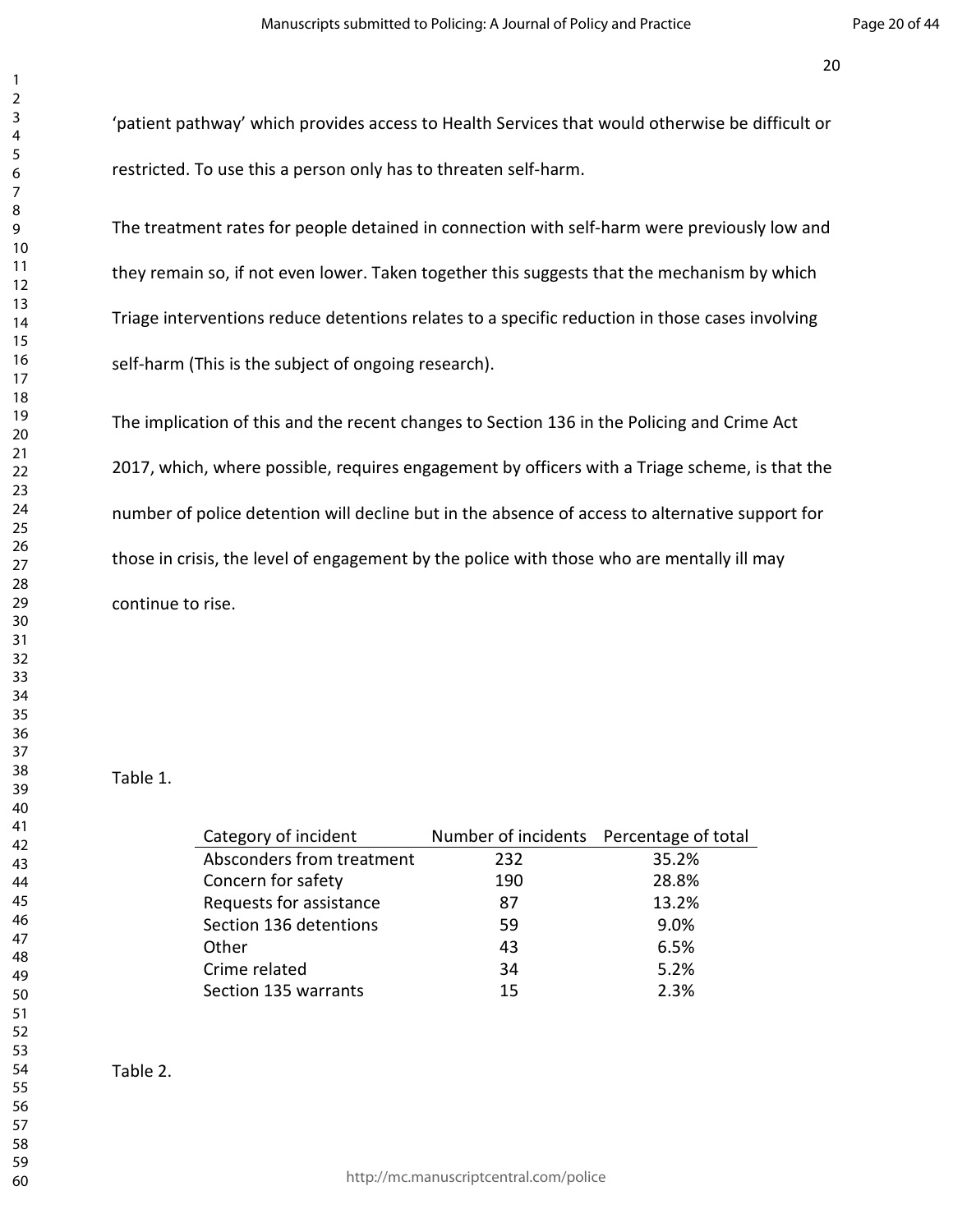|           |                                                            |                                  |                           | Overall incidents                          | Section 136<br>detentions               |
|-----------|------------------------------------------------------------|----------------------------------|---------------------------|--------------------------------------------|-----------------------------------------|
|           |                                                            | Concern for<br>Safety            |                           | 159 of $241 = 66%$                         | 47 of $58 = 81%$                        |
|           | Type of behaviour                                          | Crime related<br>Other           |                           | 30 of $241 = 12.5%$<br>52 of $241 = 21.5%$ | $60f\,58 = 10.3\%$<br>5 of $58 = 8.6\%$ |
|           |                                                            |                                  |                           |                                            |                                         |
| Table 3   |                                                            |                                  |                           |                                            |                                         |
|           |                                                            |                                  | Outcome                   |                                            |                                         |
|           |                                                            | Formal/informal<br>admission     | Follow up in<br>community | No further<br>Action                       | Not known                               |
| Behaviour | Concern for<br>safety (self-<br>harm)                      | 22.2%                            | 24.4%                     | 37.8%                                      | 15.5%                                   |
|           | Crime (violence)<br>Other (delusional                      | 50.0%<br>20.0%                   | 16.7%<br>20.0%            | 33.3%<br>40.0%                             | 20.0%                                   |
|           | behaviour)                                                 |                                  |                           |                                            |                                         |
|           | Not Known                                                  | "Not Known" consists of 3 cases. |                           | 33.3%                                      | 66.6%                                   |
|           |                                                            |                                  |                           |                                            |                                         |
| Table 4   |                                                            |                                  |                           |                                            |                                         |
|           | Disposal                                                   | Number of instances              |                           | Percentage of total                        |                                         |
|           | Sectioned under the MHA<br>Informal admission to hospital  | 13<br>25                         |                           | 13(10)<br>24 (20)                          |                                         |
|           | Follow up action                                           | 29                               |                           | 28 (26)                                    |                                         |
|           | recommended                                                |                                  |                           |                                            |                                         |
|           |                                                            |                                  |                           | 35 (44)                                    |                                         |
|           | Released - no further action<br>Released - criminal charge | 36<br>$\mathbf 0$                |                           | 0(0)                                       |                                         |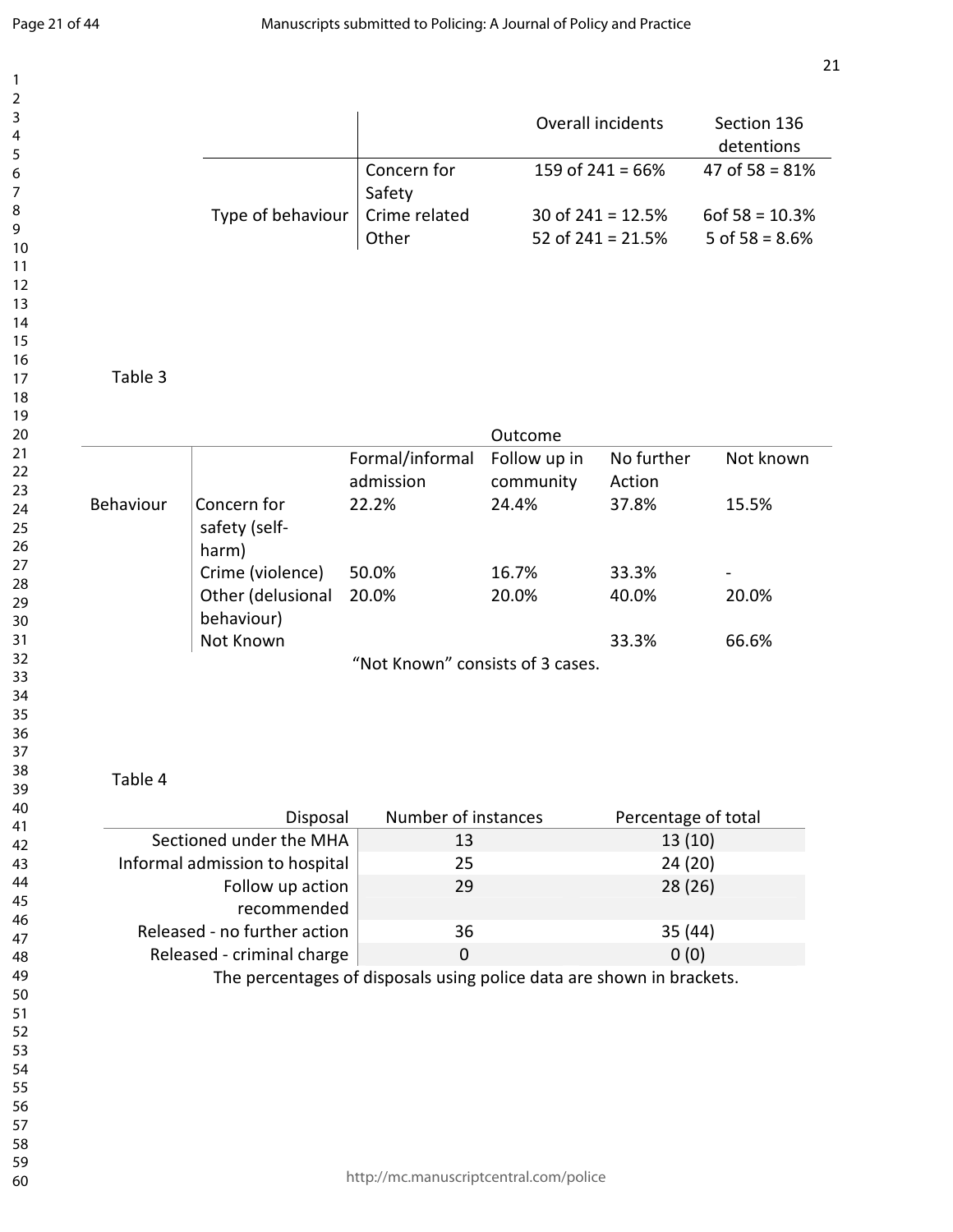<sup>&</sup>lt;sup>i</sup> Data obtained from the Health and Social Care Information Centre (HSCIC) and NHS Digital KP90 reports.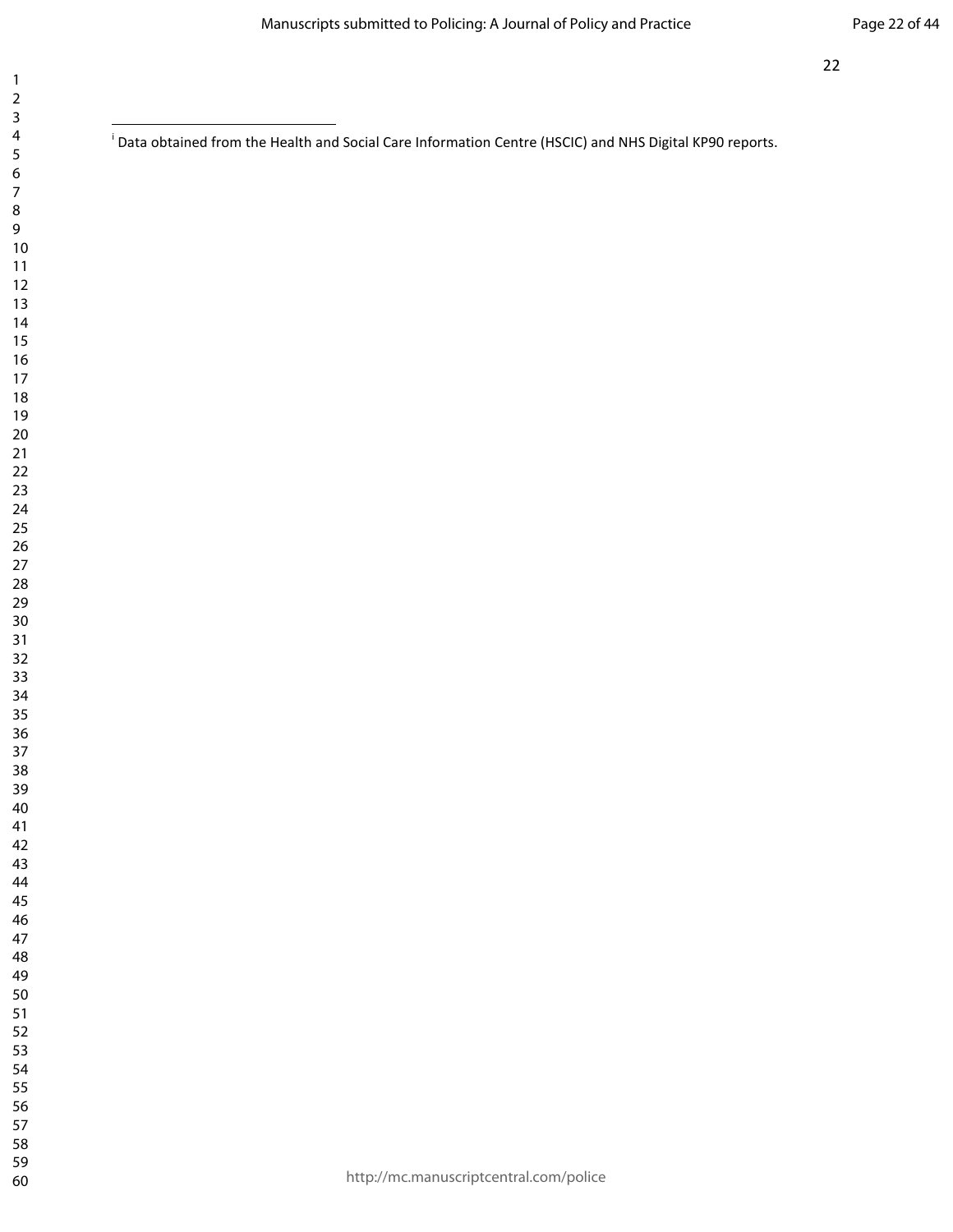#### **Introduction.**

The police in England and Wales possess a power under Section 136 of the Mental Health Act 1983 (MHA) to detain people who they believe are mentally ill. This section states:

If a constable finds in a place to which the public have access a person who appears to him to be suffering from mental disorder and to be in immediate need of care or control, the constable may, if he thinks it necessary to do so in the interests of that person or for the protection of other persons, remove that person  $\,$ to a place of safety within the meaning of section 135 above.

Whilst this section has recently been amended, during this study this detention enabled the police to take the person to the appropriate Health Authority to assess whether they were ill and in need of further detention and treatment.

The number of people detained by the police using this power has risen by as much as 6 fold over recent years (Keown 2013), this rise has been the source of much public disquiet. In parallel to the increase in detentions the subsequent rate of treatment by Health Authorities has declined. Thirty years ago, over ninety percent of people detained received treatment either formally or informally (Rogers 1990), whereas recently the figure was closer to twenty percent (House of Commons Health Committee 2013).

Over the last 30 years the number of people detained for compulsory treatment under all provisions of the Mental Health Act 1983 has also increased from 40,000 in 2003/04 to over 63,000 in 2015/16<sup>i</sup>. The causes for this rise include changes in social support networks;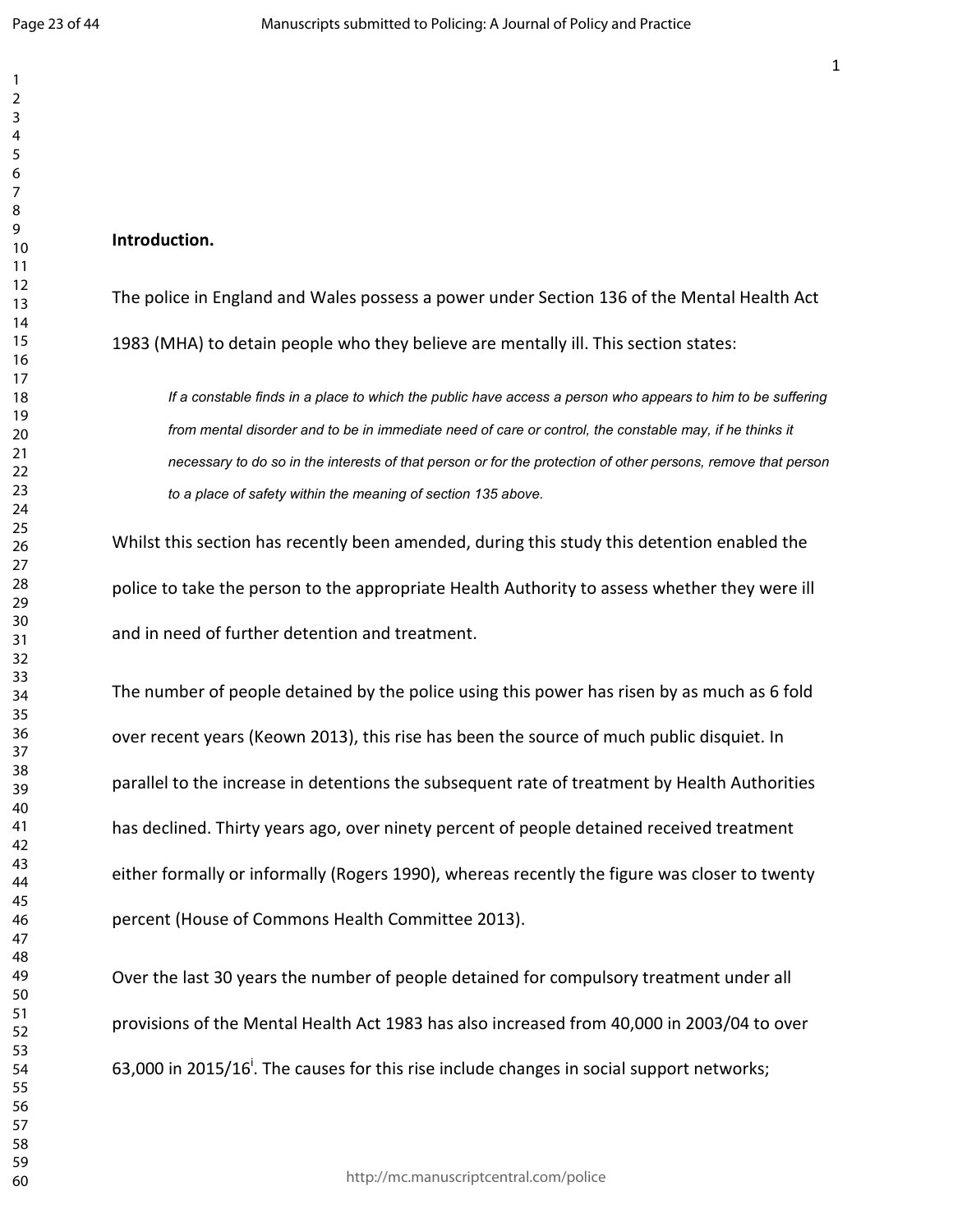treatment and bed shortages; reductions in 'care in the community'; increased use of compulsory treatment for patients initially admitted voluntarily; increased severity of illness before admission and early discharge resulting in relapse and early admission (Weich et al. 2014).

There have been significant efforts between public sector partners and the police to reduce the number of people detained under Section 136. Those reported upon such as street or telephone triage appear to operate by bringing forward the decisions about treatment to the stage before the officer detains a person (Dyer, Steer and Biddle 2015; Keown et al. 2016; Reveruzzi and Pilling 2016) thus reducing unnecessary detentions. Whilst the focus has been upon reducing detentions, there have however been no reported studies which have examined why the number of police detentions have risen. The implication from the reductions in treatment and care may be that there are a larger number of mentally ill people living in the community who come more often into contact with the police, resulting in the rise in detentions. In the past there have been reported studies which have examined in detail the behaviours of people which led to their detention (Bean et al 1991, Turner et al 1992, Simmons and Hoar 2001). In these the great majority of reported behaviour was violent, abusive, or disturbing - the sorts of behaviour that might be expected to result in the use of this power. This research set out to re-examine the types of behaviours leading to detention and to examine the circumstances and factors which caused officers to use their power of detention.

#### **Method.**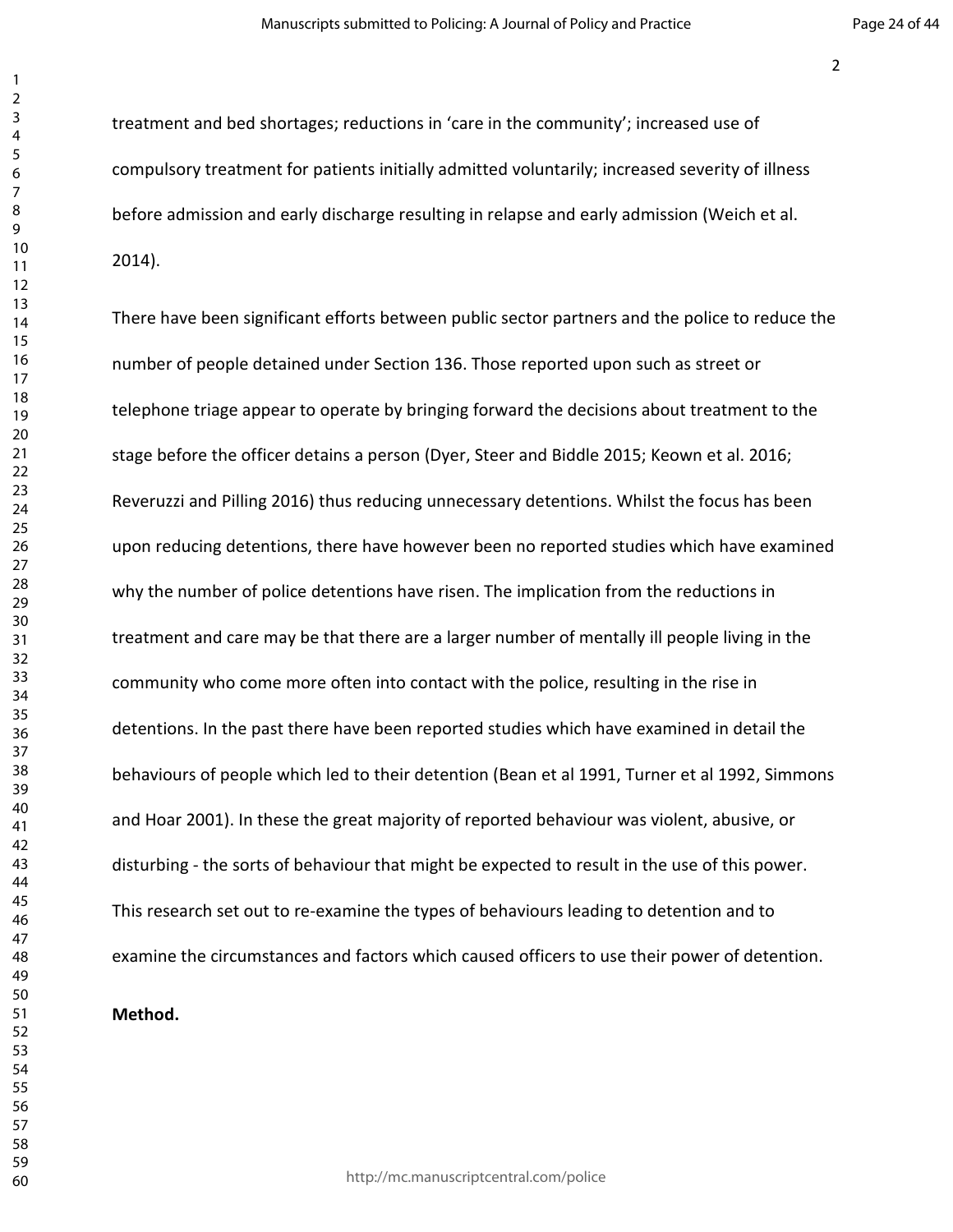The research for this study was undertaken in a small provincial police force, which contains post-industrial communities as well as relatively wealthy rural areas. A mixed-methods approach was undertaken, using both quantitative and qualitative methods and analyses.

Quantative data.

#### *Police records of mental illness.*

Two sets of quantitative data were analyzed. The first was data from the control room system. To collect data about mental illness operators are requested to 'flag' incidents which they believe involve mental illness. These can then be selected from the main volume of incidents. Each incident usually consists of two sets of anonymous text descriptors, an initial account, usually from the operator taking a telephone call and a closing account, most often provided by the officer or PCSO who attended.

The incident descriptors were read through several times and a number of categories were devised. Each time the incidents were assessed the descriptions of the categories were amended until they were consistent with each other and the number of categories were sufficiently large to support cross referenced analysis. The incident types were sorted into categories and the numbers obtained.

#### *Health Trust data.*

The second set of data concerned the Health assessments made of people presented to Health by the force, after a detention under Section 136. This data is collected by all Trusts and collated and reported nationally. In this case it was provided such that the data was co-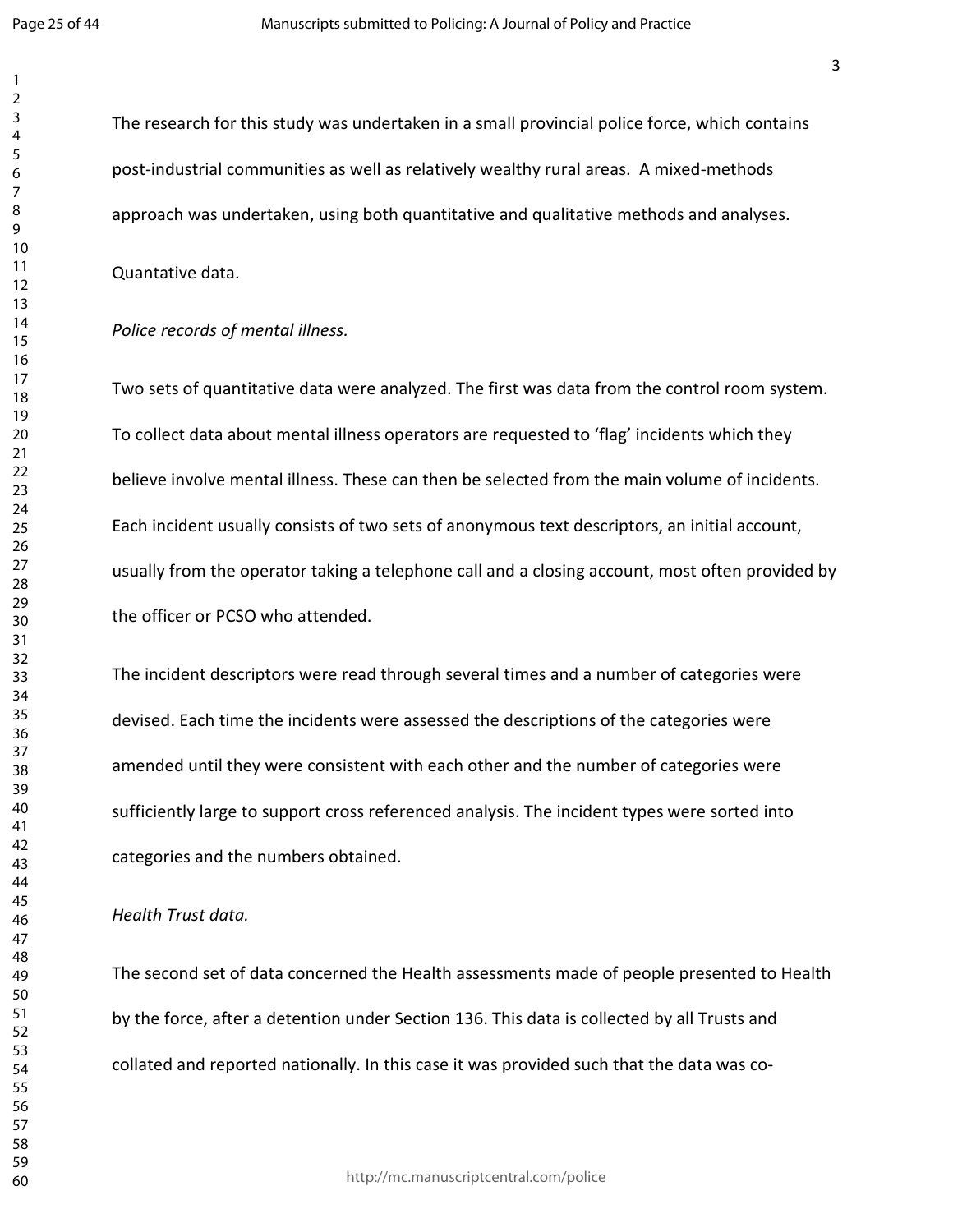terminous with the force boundary. It was in a tabulated, cross referenced and anonymized form and was not capable of further analysis.

Qualitative analysis: Police views and experiences of people with mental illness

Following on from the quantitative analysis a series of semi-structured interviews were undertaken with police officers. Using an ethnographic approach, the transcribed interviews produced a narrative of the informant's views and experiences in their own words providing their own subjective reality of their actions when dealing with people who were mentally ill. This method is phenomenologically orientated and accepts different realities for different informants and is regarded as "no less real than the objectively defined and measured reality" (Fetterman 1989 p. 11). A latent thematic analysis (Morse and Field, 1996; Glaser and Strauss, 1967) was carried out on the transcribed data. Text was systematically reviewed to identify and code major significant theoretical categories and themes. Comparative methods of Glaser (1992) were used in this process. The emerging framework was tested and retested by the second author to ensure a high degree of agreement about the themes. This inductive, analytical process (Glaser and Strauss, 1967) enabled a theoretical framework to be developed to explain the actions of officers and the data previously analyzed. 17 officers (15 uniformed constables and 2 uniformed sergeants) were interviewed for an average 40 minutes each. Participants were recruited by an appeal for volunteers through the force's internal communications system. It was not possible to select volunteers who were demographically representative of the workforce.

The structured framework of questions in all interviews concerned the following:

http://mc.manuscriptcentral.com/police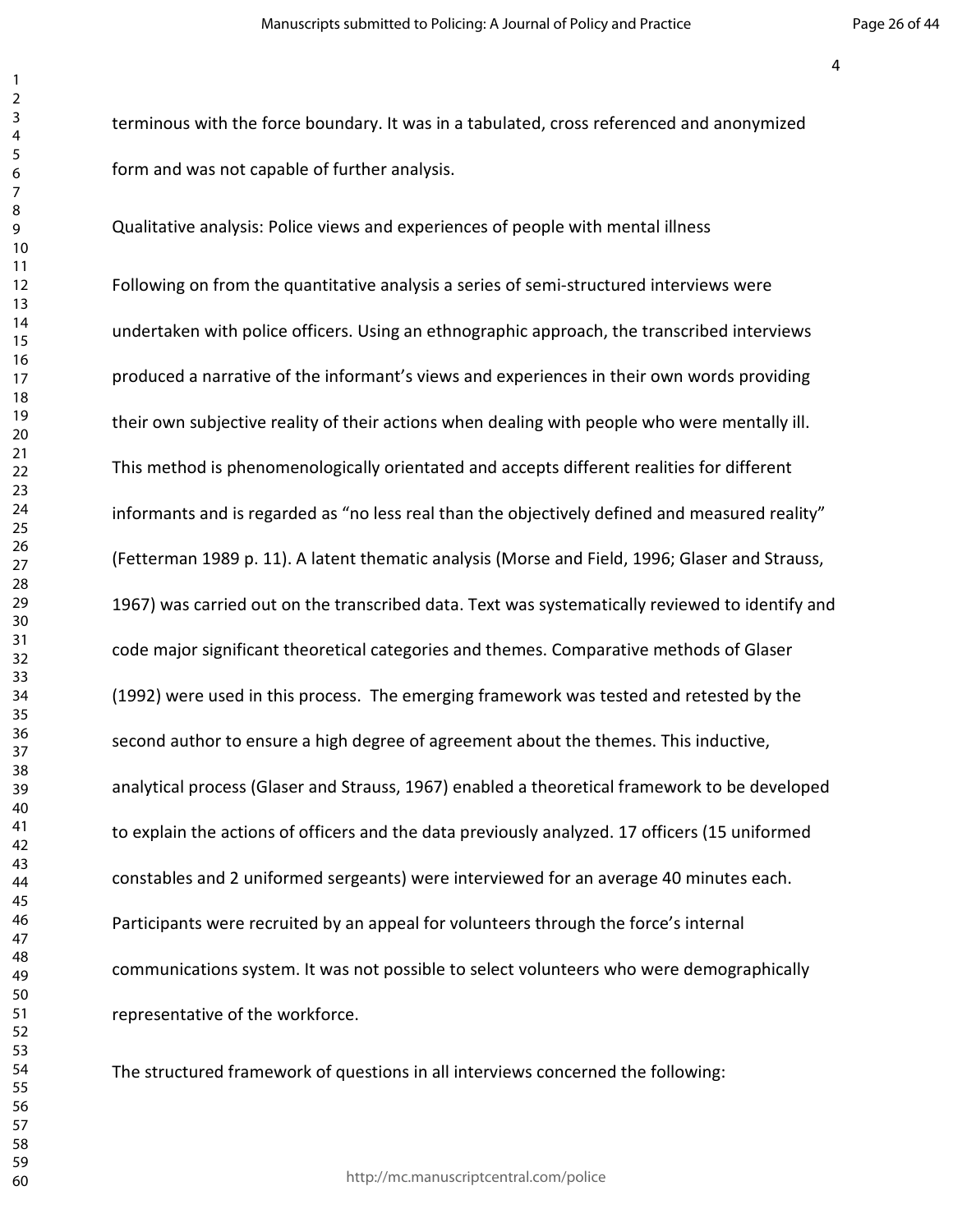- The frequency of encounters with people who are mentally ill or disordered.
	- The behaviours they engage in to come to notice.
	- Considerations when deciding how to deal with them.
	- Differences in dealing with mentally disordered offenders compared with those under Section 136.
	- Essential skills in dealing with people who are mentally disordered.
	- The necessity for the police to deal with people who are mentally disordered.
	- Views of colleagues about dealing with mentally disordered people.
	- Personal experiences of mental disorder.
	- Desirable changes to police engagement with people who are mentally disordered.

The interviews also allowed for any other issues or concerns by participants to be raised.

#### **Results and discussion.**

#### Command and Control data.

Between 1st Jan and 31st July 2015, the force identified 660 incidents, which officers were sent to, where mental illness or disorder was a principle concern. Over that seven-month period the force recorded 104,418 calls from the public. Given that several calls could relate to one incident and many calls may not illicit a police response, it is not possible to be exact, but that indicates around 0.6% of calls directly related to mental illness. This figure is low compared to the College of Policing (2015) estimate that 2% of demand arises from mental illness and the Metropolitan Police estimate in the same report, that 15 to 20% of demand relates to mental illness. This is discussed below.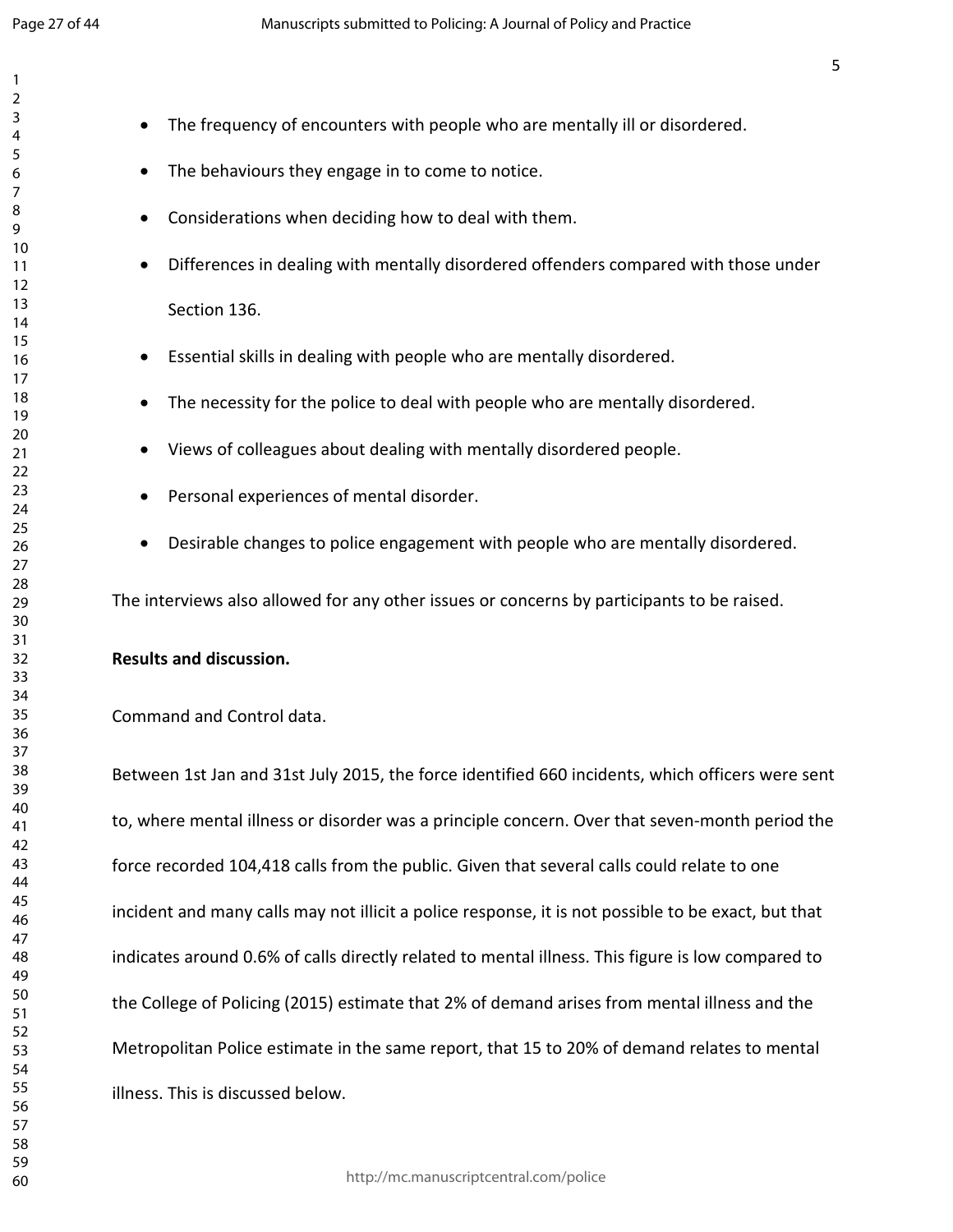These 660 calls were classified into 8 categories. These were:

• Absconders from treatment. These calls related to people who were being detained for treatment under the MHA and who absconded from hospital, or had left a hospital whilst informally receiving assessment or treatment and were considered to be at risk. These were all reported to the police by Health organisations.

• Requests for assistance. These were requests from other public authorities for assistance from the police over an issue concerning mental health. They included assisting Health staff to restrain patients, requests to transport patients to care facilities or requests to visits patients' home addresses where there were concerns for their welfare.

• Section 135. These related to the use of a Warrant, by Health or Social Services, to search for and detain a person in their home, where they were believed to be in need of treatment.

• Concerns for safety. These related to calls from the public where it was believed that a person had or was likely to harm themselves. In this period one suicide occurred.

• Crime related. These are incidents where violence was used or threatened, either against people or property and the offender was suspected of being mentally ill. Many incidents concerned violence within the family.

• Other. These included a range of incidents that did not fall into the other categories but still appeared to relate to mental illness or incapacity. They included calls relating to people with dementia or mental illness who were confused or delusional. One call concerned the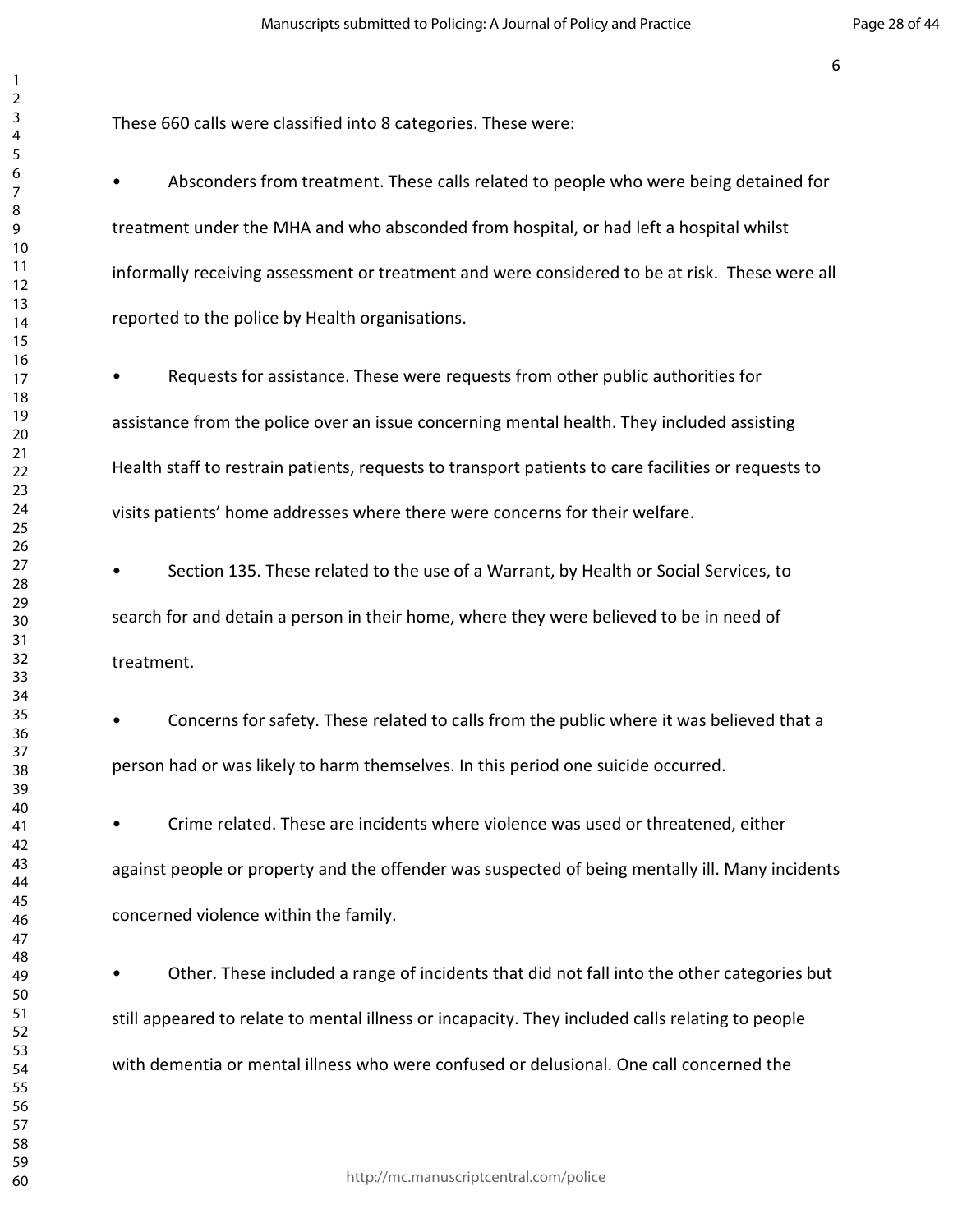behaviour of a person with Asperger's Syndrome and others related to neighbour disputes where one or more parties were mentally ill.

• Section 136. These concerned incidents where a person was detained by a police officer under Section 136. This is a different category from the other seven as it is an 'outcome' and not a type of behaviour. Contained within this group are some of the categories above. The numbers in each category are set out in Table 1 below.

Table 1.

The most striking feature of this data is that the largest part of the demands on police time arose from Health and other partner organisations. The categories shown as 'Requests for Assistance', 'Absconder' or 'Section 135'are relatively clearly defined in their categorization for they were incidents involving approaches from these partners. This concerned 334 of the 660 incidents, which is 50.6 % of the total. Previous research looking only at Section 136 and its outcomes has not identified the scale of this demand, which other ongoing research suggests varies considerably from force to force (unpublished data).

The remaining 326 incidents are those concerning direct police and public encounters. These consist of three categories of calls and an outcome – detention under Section 136.

• Concern for Safety. There were 190 such incidents. There would appear to be considerable scope for different outcomes from these depending upon the views and actions of the officers. Many would appear to meet the criteria for the use of Section 136 but are dealt with by other means.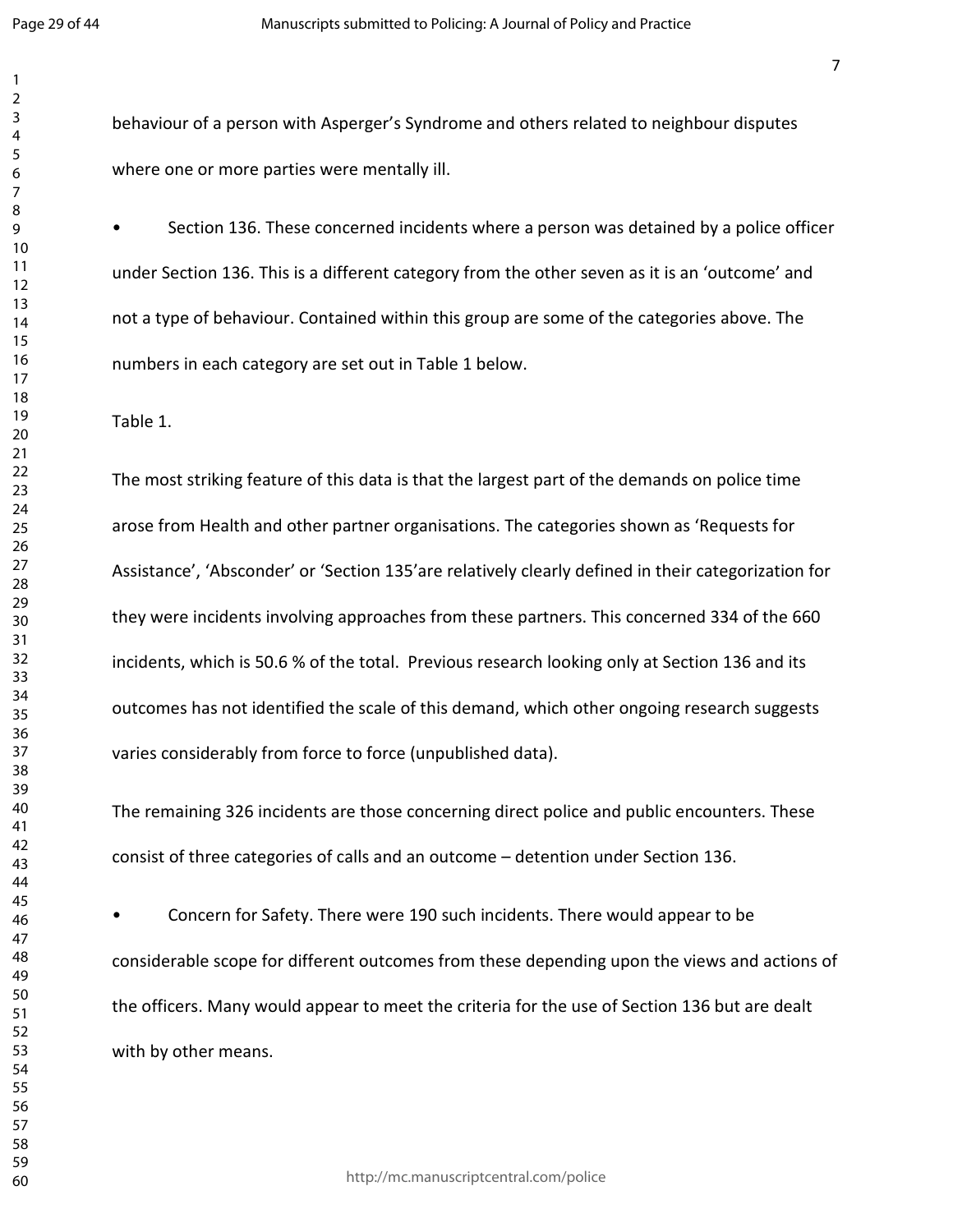- Crime related. There were 34 incidents in this category.
- Other. There were 43 incidents in this category.

There were 61 Section 136 detentions. They can be divided into the same behavioural categories above and consisted of 42 incidents of concern for safety. Seven incidents which were 'crime related' i.e. violence against persons or property. There were seven incidents which would be classified as 'other' above but in this case, they all concerned delusional behaviour. Finally, there were three incidents where the behaviour was not recorded. A comparison of all public/police mental health incidents compared with Section 136 incidents is set out in table 2 below. The three Section 136 incidents where the behaviour is not known are excluded.

#### Table 2.

On the numerical values it appears that Section 136 detentions arise more often from threats of self-harm.

For these Section 136 detentions the final outcomes after assessment by Health were as follows:

| No further action                                                | 44% |
|------------------------------------------------------------------|-----|
| Released with recommended follow up such as from community teams | 26% |
| Informal admission to hospital<br>$\bullet$                      | 20% |
| 'Sectioned' for treatment<br>$\bullet$                           | 10% |
| These results exclude the 9 cases where no result was recorded.  |     |

The national figures for the outcomes from Section 136 detentions do not include informal referrals to community based teams as these are not recorded in NHS data because they are not admissions for treatment. There is no way to determine the outcome of these referrals or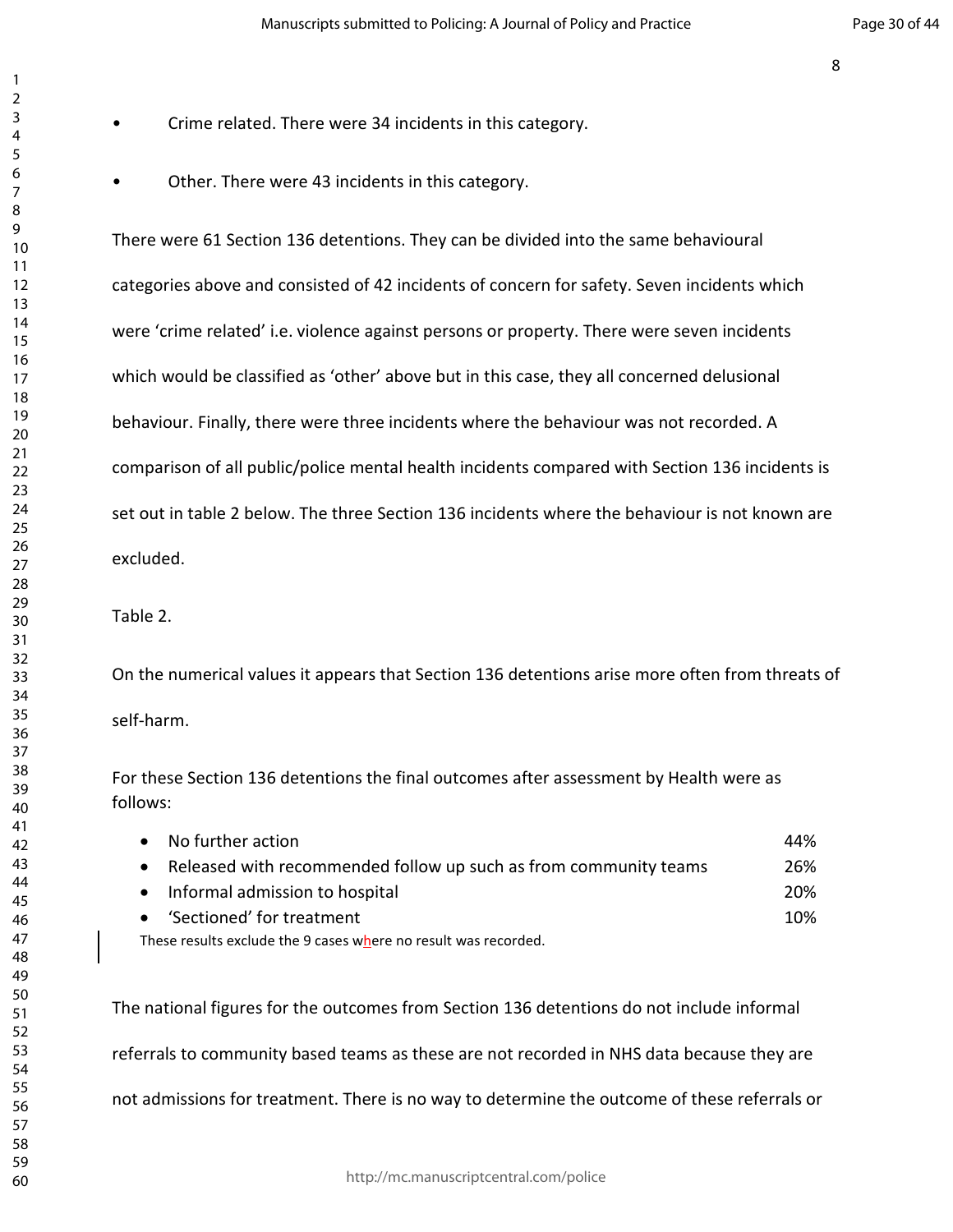indeed whether any follow up contact is made. On that basis 30% of these Section 136 detentions resulted in some form of formal or informal treatment and 70% resulted in a release back into the community either with no further action or a community referral.

These two sets of data about behaviours and outcomes can also be cross referred and at this level of analysis, the behaviours can be more precisely defined. All the concerns for safety are about self-harm; all the crime concerns violent conduct and all the others are delusional behaviour see table 3 below.

Table 3

With a sample size of 58, the numbers when cross referred are small however, violence prior to detention appears to indicate a higher rate of admission for treatment than other behaviours. This provides an interesting differential between partners, the police appear more disproportionately likely to detain someone who threatens self-harm whom Health are less likely to treat, whilst the police proportionately detain people who are violent under Section 136 in proportion to their overall presence, whilst Health are more likely to detain these people for treatment.

Health data.

The other set of data concerns Section 136 detentions presented to Health for assessment. In the four months from April to August 2015 105 detentions were recorded. In terms of the behaviours leading to their detention, there are two classifications in the Health data: conduct and behaviour. These classifications are not the same as in the police data but 80% of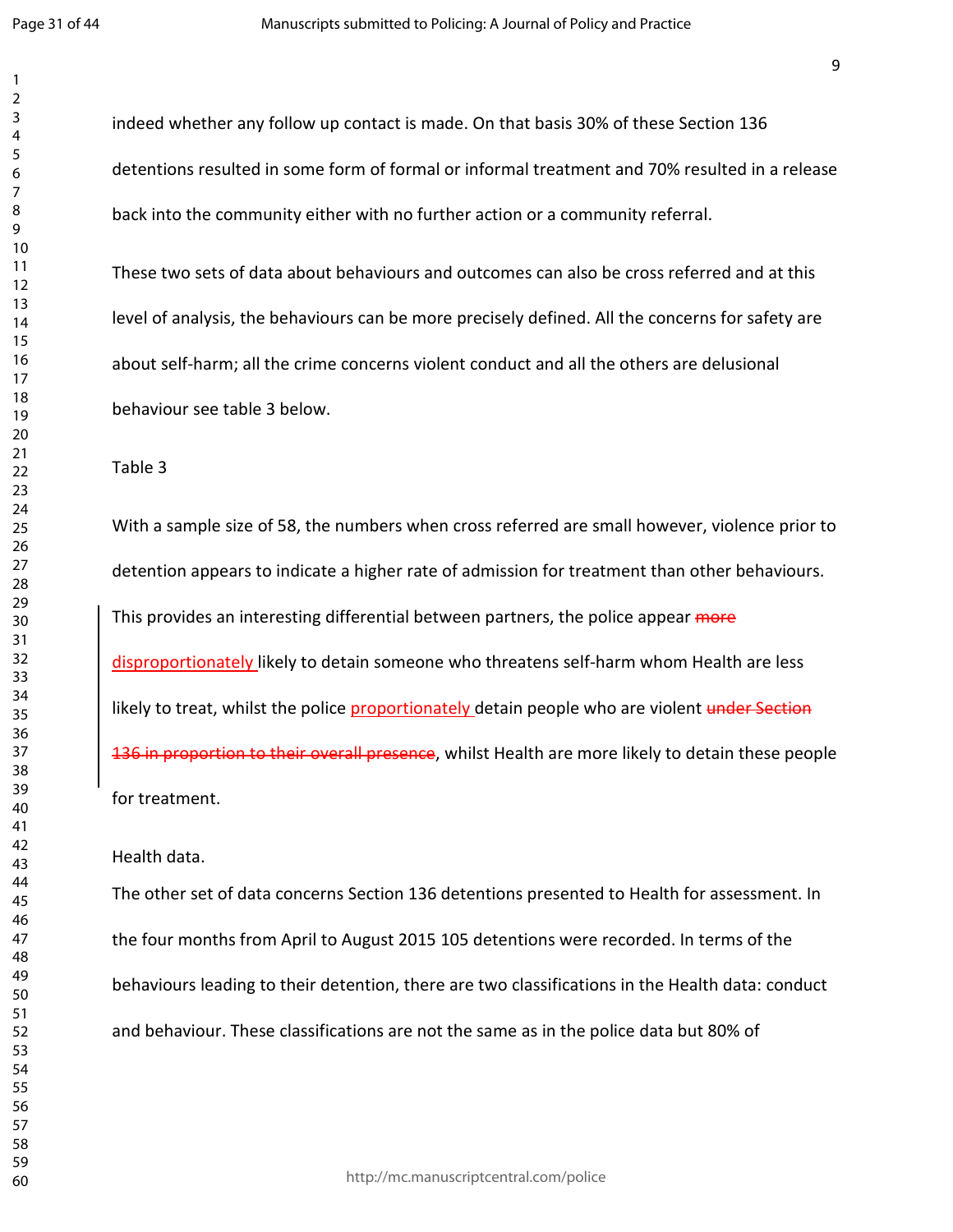detentions presented for assessment appeared to relate to self-harm or threats of self-harm.

This is the same as the 79% of Section 136 detentions relating to self-harm in the force data.

For 'conduct' there were four types:

- Harming others 3%
- $\bullet$  Harming self  $-16\%$
- Threats to harm self 64%
- Difficult to manage 16%

For behaviours there five types:

- $\bullet$  Violent 5%
- Aggressive  $-9%$
- $\bullet$  Abusive 2%
- Irrational 80%
- $\bullet$  Other 4%

In terms of behaviour, 16% of Health instances related to violent, abusive or aggressive behaviour. This appeared to correspond to the 'criminal' classification in the Force data, which constituted 10% of Section 136 detentions (and 15% of overall incidents). Again, the two sets of figures are similar.

Another area for direct comparison concerns the outcome of the Health detentions. These are set out in table 4 below. In the Health data 36% of detainees were formally sectioned under the MHA or informally admitted to hospital for treatment. In the Force data 30% of detainees were admitted, which again is a similar proportion. The police data percentages are shown in brackets.

Table 4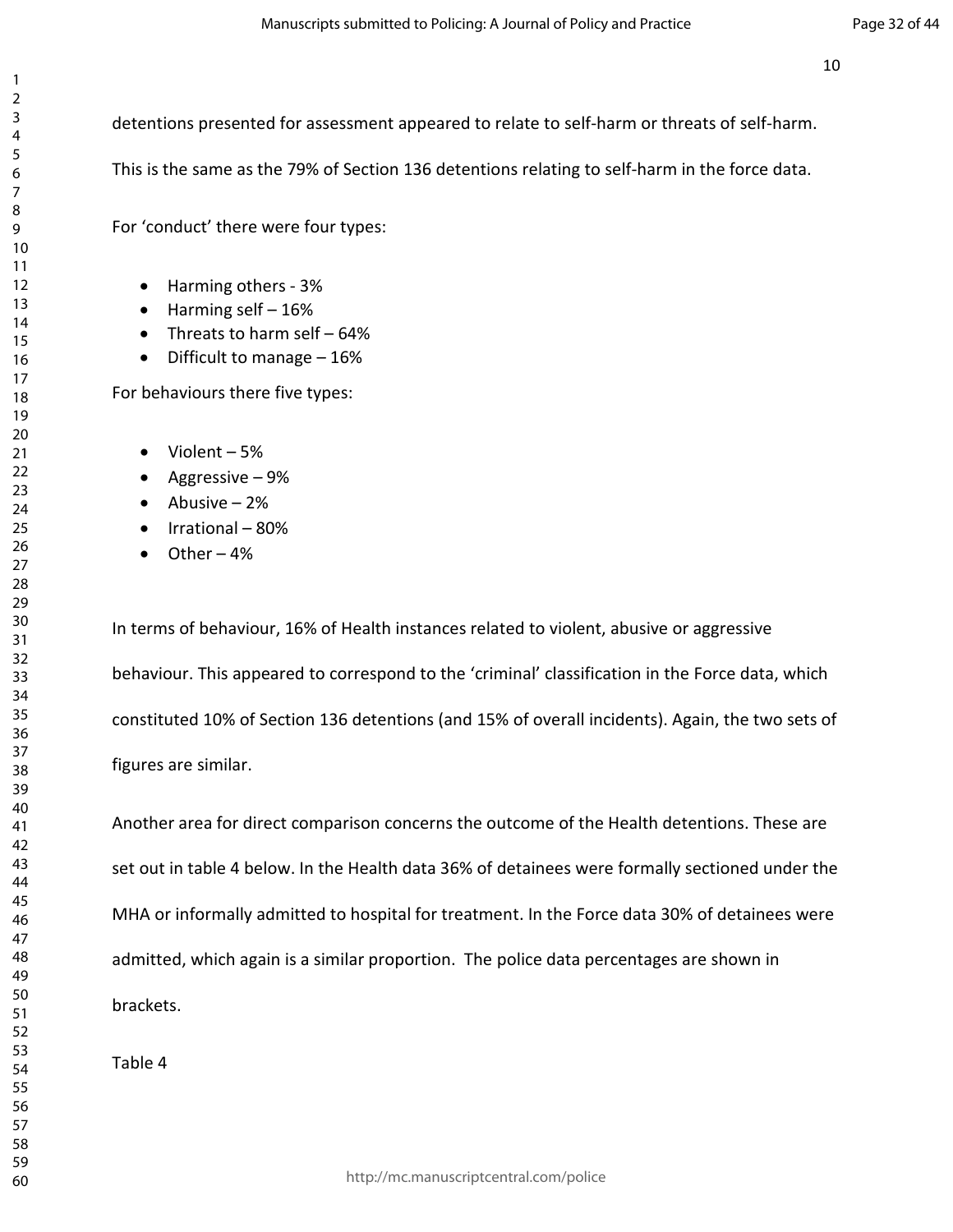Based on these comparisons of Section 136 data the Force and Health figures were similar, notwithstanding that the rate of detention in the Health figures was three times higher than the Force's recorded rate (26 per month for Health compared to eight per month for the police data). There are a range of possible reasons why reviewing police command and control data does not identify a significant proportion of incidents involving officers' contacts with people who were mentally ill. However, if the force was only identifying one third of incidents then the actual rate of incidents at 1.8% would be closer to the College of Policing estimate (2015). On the basis of this comparison it also appears that the under recording by the police relating to Section 136 is 'random' as there are no differences between police and Health categories and outcomes.

Whilst there are few recent reports in England and Wales on the proportion of police demand arising from mental illness, in the U.S. it is reported that seven to ten percent of police contacts involved people who were mentally disordered (Borum et al. 1997), whilst in Canada this varied between 8% in a small rural town to between 23 and 47% in Vancouver (Cotton and Coleman 2013). Understanding the complete volume and nature of police contacts with the mentally ill is the subject of ongoing research.

How does this study compare to those previously reported? In their 1991 study Bean et al. (1991) interviewed Metropolitan police officers about 100 incidents where they detained a person under Section 136. In these interviews, they considered the features of the events that precipitated the detention. Self-harm, suicide or threats of either were features in 9% of the detentions whilst violent behaviour towards others and threats of it were present in 34% of cases and violence towards property of threats were present in 37% of cases. Thus, self-harm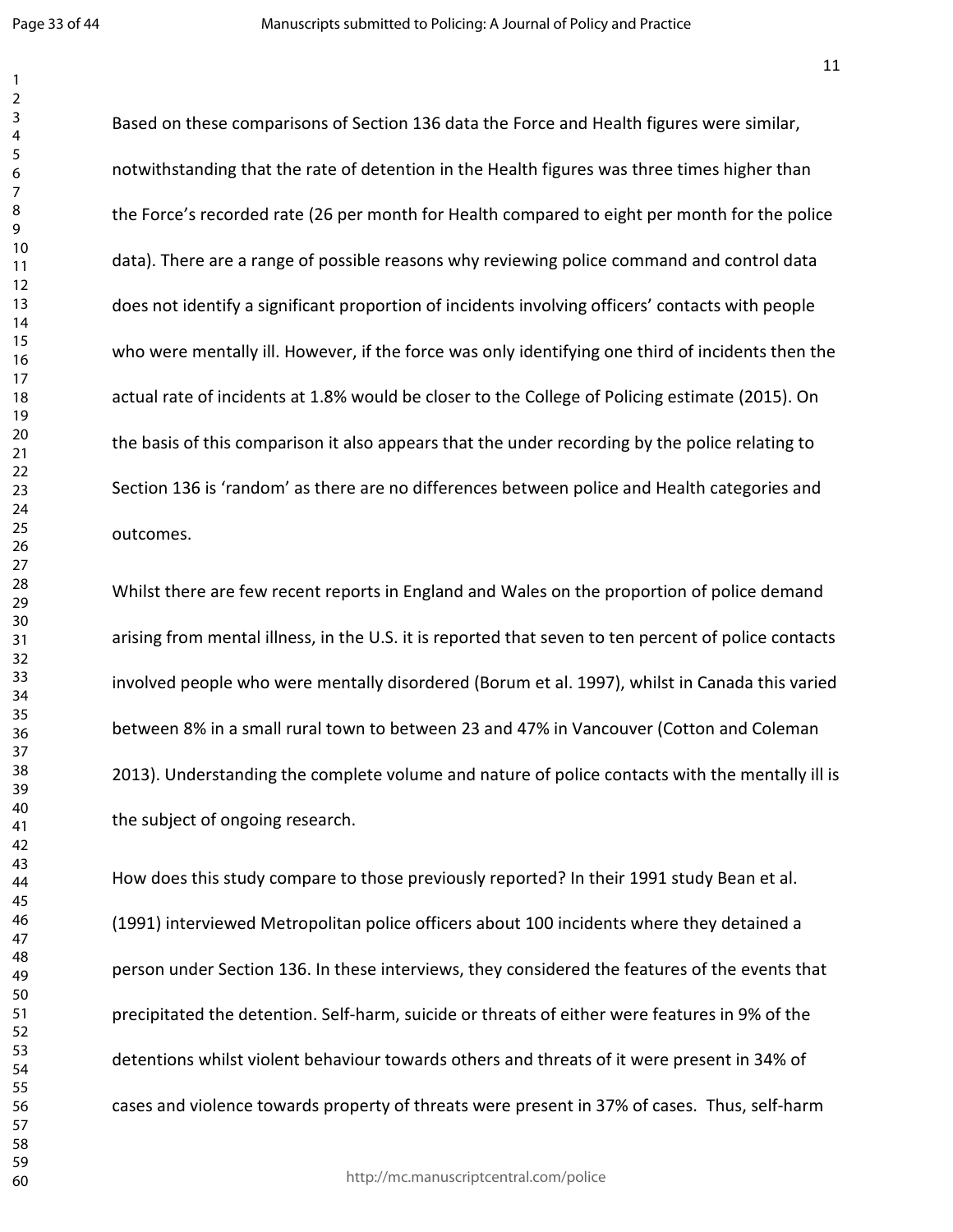or suicide (or attempts at either) were relatively rare as events precipitating detention. In examining suicide or an attempt as a precipitating feature Bean et al. ( 1991) observed that suicide alone appeared to be sufficient cause for police intervention though it was not necessarily thought to be a sign of mental disorder.

Turner at al. ( 1992) examined Section 136 detentions in the City of London and Hackney Health areas over two years between 1985 and 1987. From the Health records they identified 163 cases which led to 135 admissions. 90% of conduct leading to detention was violent or threatening and only 10% concerned self-harm.

This was examined again by Simmons and Hoar ( 2001) who in their study looked at 90 detentions under Section 136 in London in 1996/97. In this study excluding the 'other' and 'unknown' categories, self-harming behaviour was exhibited 14 times whilst violent or disorderly behaviours were expressed 153 times. These latter behaviours were ten times more likely. In addition, whilst overall 82% of the 90 individuals were admitted for treatment following detention, only 57% of those self-harming were admitted. This was the lowest rate for any behaviour. For all others, the rate was between 79 and 100%.

Whilst these results only relate to one police force, the difference in behaviour leading to detention is most striking. The great majority of incidents that the police in this study engaged in directly with the public, concerned threats of suicide or self-harm. The violent or disorderly behaviours that were previously so prominent now represented a small minority. Given the rise in use of Section 136 over time, could it be that this rise is largely made up of the growth in incidents involving self-harm?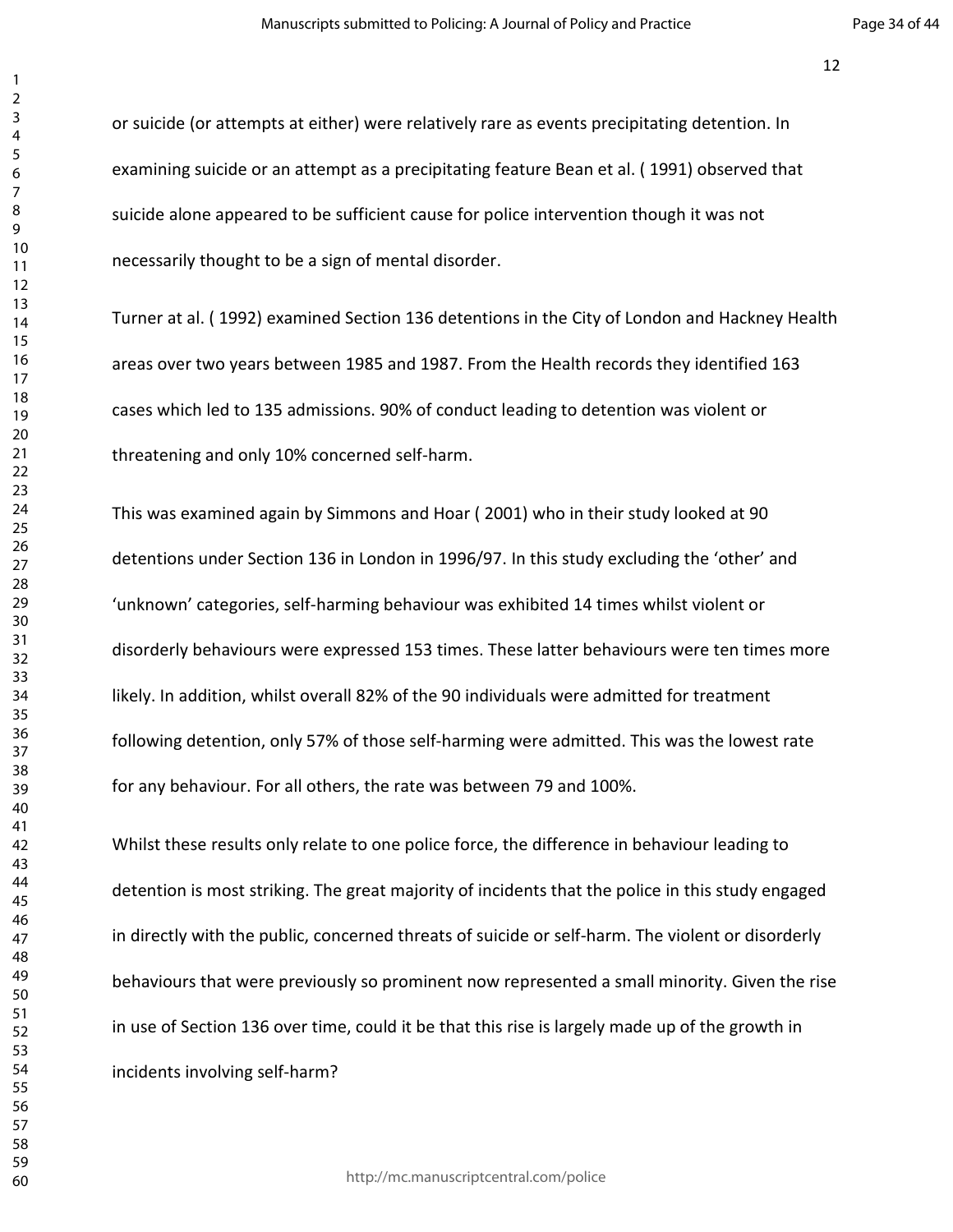Qualitative findings – police response to mental illness.

Officers' responses could be broadly classified into 3 categories; those within the police, those concerning public sector partners and societal or environmental issues. In this paper only the police issues are presented. Five themes important to officers were derived from the interviews. Each is described below and exemplified by substantive quotations.

#### *Self-harm.*

All the participant officers agreed that self-harm and threats of self-harm were the most common type of incident that they dealt with involving people whom they considered to be mentally ill. This is entirely in accord with the data presented above.

Seven of the seventeen officers interviewed identified the second most common kind of incident as dementia in its various forms, manifest as 'missing persons' or finding people in a confused or disorientated state. This appeared to be very localised to the more established and settled communities with an aging population.

#### *Frequent presenters.*

Twelve of the seventeen officers interviewed believed that a significant proportion of incidents arose from a relatively small number of 'frequent presenters'. This was described by a sergeant, Research participant 15, as most demand from a few people:

It's like with most policing, we get sort of a nucleus of 6 people and they give us all our business, they are the ones who are repeat callers, who are the biggest users of our resource.

Research participant 9 set out the challenges of dealing with the same person again and again.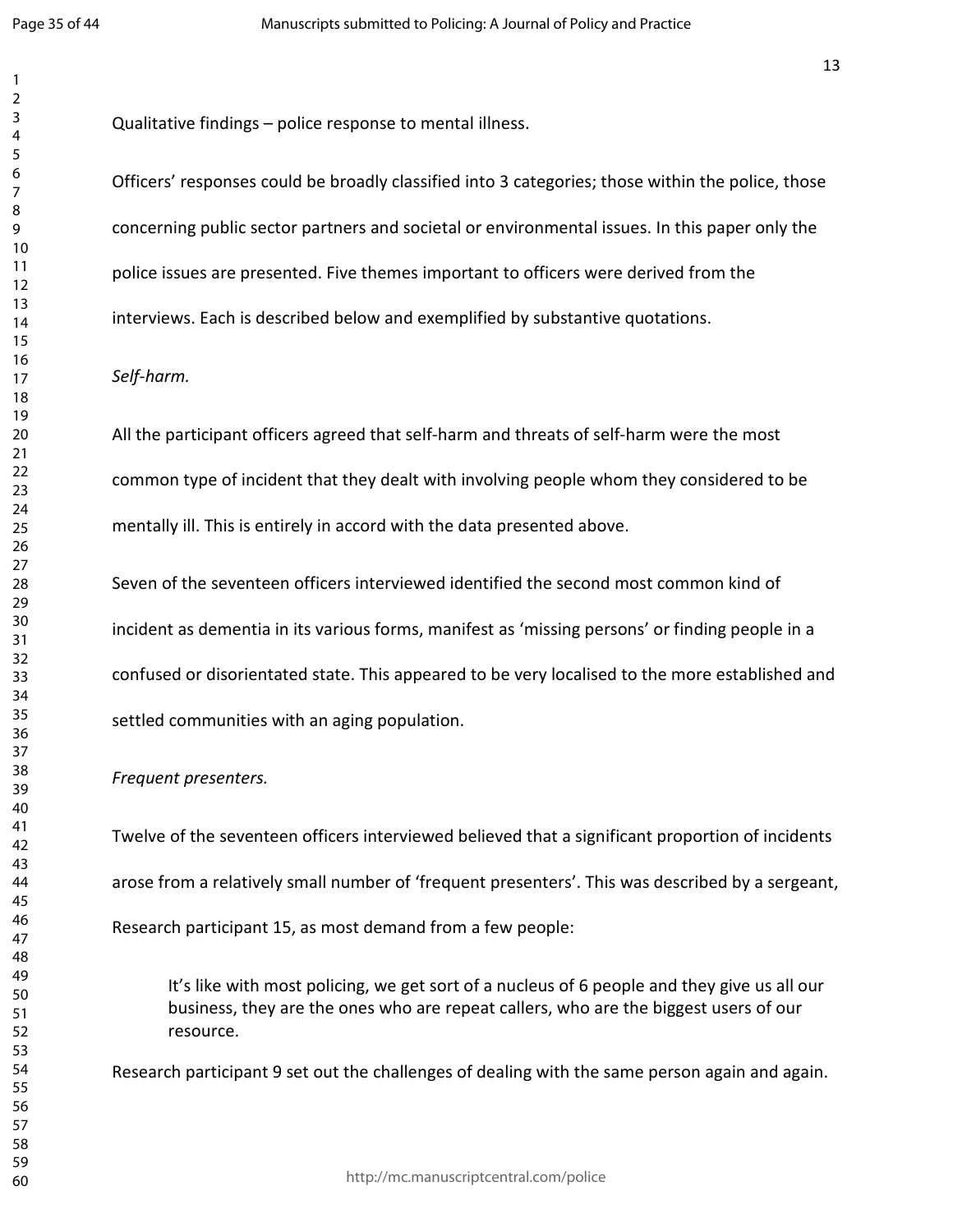Yes, it is about sometimes you do go to that same person for the  $20<sup>th</sup>$  time that week and you do get that feeling- crikey! here we go again – we will have lots of paperwork, lots of my time just sat with this person. Trying to talk them through but at the same time then, we don't know what's going on in their head, you don't know why they are in crisis, you don't know the background so you have got to…. As hard as it can be sometimes, got to treat it like it's the first time you ever met them, so yea, mixed feelings, yes it can be frustrating sometimes but personally you have got to treat them… do as much as you can for them.

Research participant 14 identified repeat callers and the disparity in assessment between the

police and Health as to whether the detained people were mentally ill:

It would be the same people over and over. Mostly, you do get people that you meet for a first time and they are given the right care and straight off the bat, but we go through periods of time where a person will come to our attention and they will be arrested or detained for 136, continually every day the same thing, every day assessed, assessed, assessed, keep being told that it is behavioural issues not mental illness and we will continue to detain them and getting them assessed…..

Estimates of the proportion of mental disorder incidents relating to frequent presenters varied

from 'most' above to half as with research participant 12:

Probably half and half. There are certain re-occurers shall we say, a couple are one off episodes, because of their circumstances they just lose it and come into our contact.

A few officers did not see frequent presenters as an issue such as research participant 17:

I would say that there is quite a variety of people. Sometimes they are not from this area, they might even catch a train here or something like that, they do all sort of things.

Such views appeared to be very specific to location, in this case an urban centre which the

officer believed drew people in from a wider area.

*Issues about diagnosis.*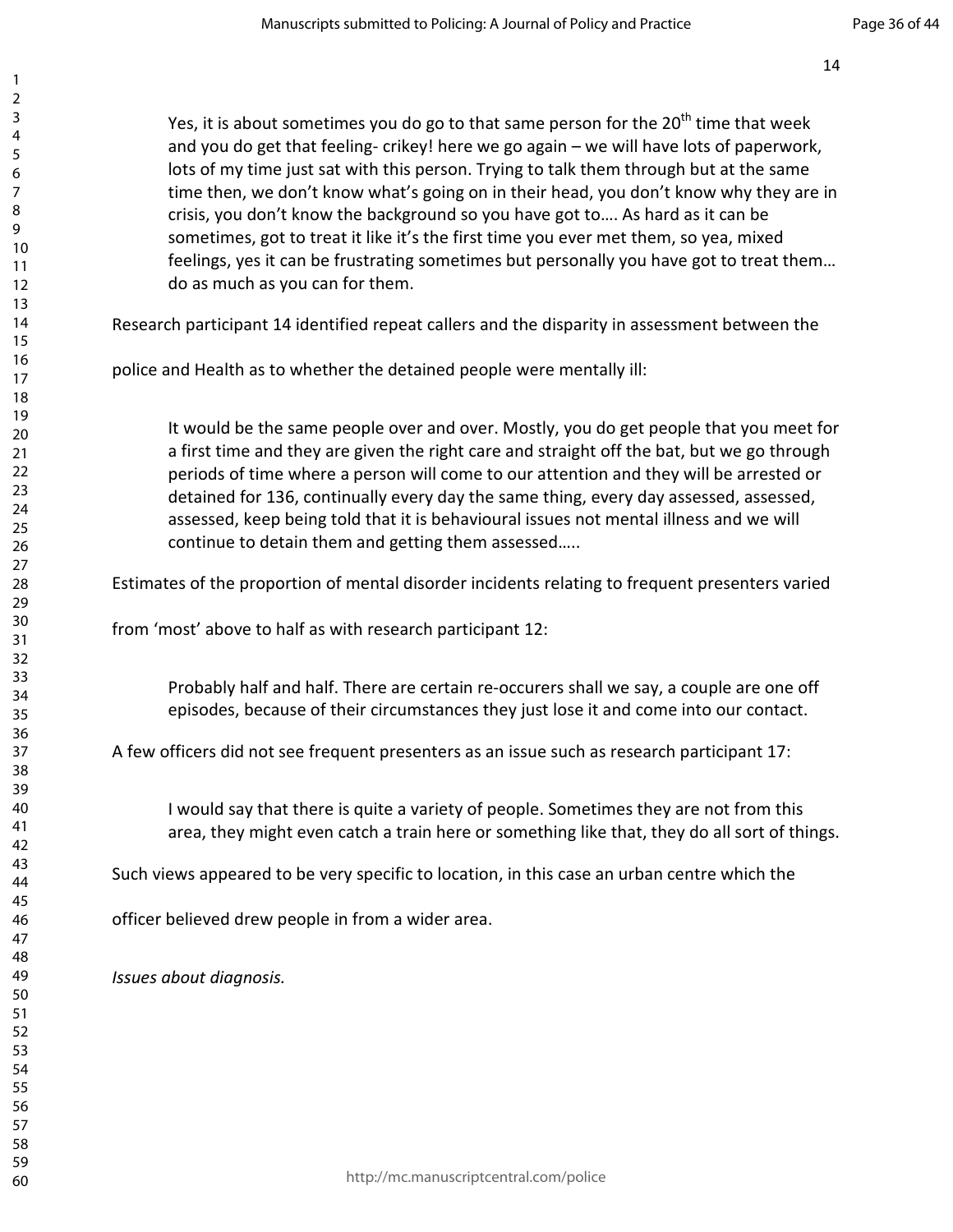| The repeated process of assessment and release by Health mentioned above introduced                                                                                                                                                                                                                                                                                                                                                                                                                                                   |
|---------------------------------------------------------------------------------------------------------------------------------------------------------------------------------------------------------------------------------------------------------------------------------------------------------------------------------------------------------------------------------------------------------------------------------------------------------------------------------------------------------------------------------------|
| another set of issues raised by officers and this relates to whether people in contact the police                                                                                                                                                                                                                                                                                                                                                                                                                                     |
| are mentally ill.                                                                                                                                                                                                                                                                                                                                                                                                                                                                                                                     |
| Research participant 14 expressed it thus:                                                                                                                                                                                                                                                                                                                                                                                                                                                                                            |
| That's where we seem to be fighting these loosing battles all the time. We are just, it's<br>never a waste of time to help someone but it feels at the time when you are sat there<br>with someone that you know isn't in dire need of mental health care, that you are<br>wasting your time I would say why the mental health act was brought in, Section<br>136, was for the genuine cases where we come across somebody in the street who is<br>clearly unwell and we take them to a place of safety where they are then assessed. |
| The most common view amongst officers was that many people were lonely or unhappy, in                                                                                                                                                                                                                                                                                                                                                                                                                                                 |
| crisis and wanted attention. Research participant 6 set out 'attention seeking' behaviour thus:                                                                                                                                                                                                                                                                                                                                                                                                                                       |
| Oh yea, I have gone to ones, both very recently, where you sit down and have a chat<br>with them, they say it's nice just to have a chat with somebody as well. You can certainly<br>sit down and engage with somebody who is genuinely in need but then there is also that<br>person who will take advantage of saying that they have taken an overdose or whatever<br>to get a bit of attention and to get what they want. It's like a toddler tantrum.                                                                             |
| Research participant 5 observed that many people who have received treatment for a mental                                                                                                                                                                                                                                                                                                                                                                                                                                             |
| health condition have become 'institutionalised' and want to return into such 'care'.                                                                                                                                                                                                                                                                                                                                                                                                                                                 |
| Yes, I think the one problem that I seem to notice is that people who are already in the<br>mental health system, they get released from the hospital and it's almost like they have<br>been institutionalized once they got into the hospital, so that they are afraid of the<br>outside world, so therefore they do what they can to get back, so they tend to go to<br>places like a hospital or to family, say whatever they can or do what they can in order to<br>think that they will get back into the system.                |
| Worthiness and empathy.                                                                                                                                                                                                                                                                                                                                                                                                                                                                                                               |
| Whatever the personal motives of the person contacting the police, many participants believed                                                                                                                                                                                                                                                                                                                                                                                                                                         |
| that the outcome of the incident was being managed by what people said or did and officers                                                                                                                                                                                                                                                                                                                                                                                                                                            |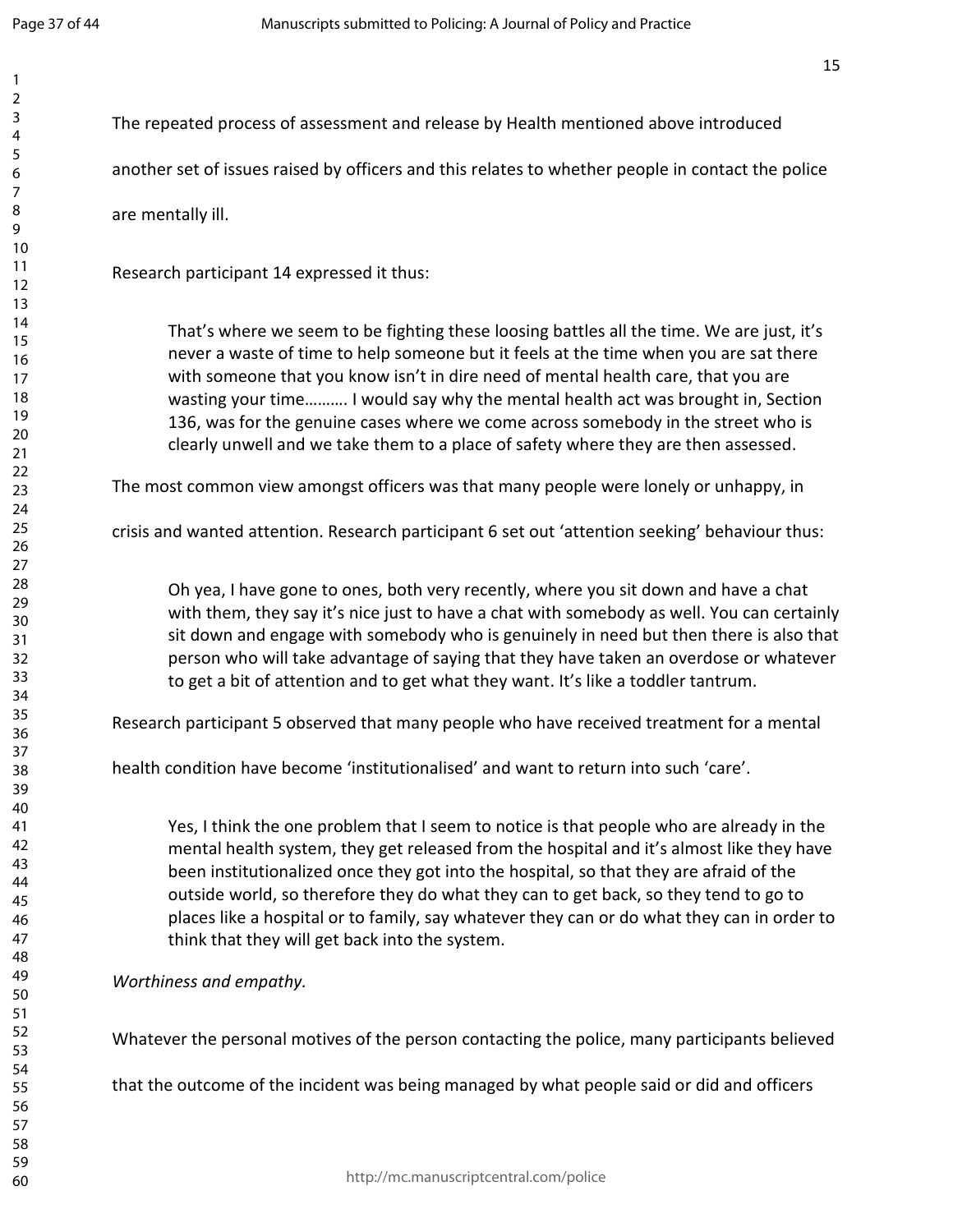were thus not in control of the outcome. This frustrated some officers as they viewed some of

the people they dealt with as more 'worthy' than others. This was reflected in their personal

feelings about them. Research participant 15, a sergeant, observed:

So, if you have got an 18 year old boy who is totally out of it on legal highs and something like that, then the empathy that we would give somebody like that with regards to their current mental health condition would be totally different from maybe someone with bi-polar who has struggled for years and years…… somebody who is selfinflicted through alcohol or drugs then….. I definitely have less sympathy, I would say that that probably goes for many officers. But yes, I certainly do.

A few participants such as participant 9 took a more nuanced view:

I do recognize that, I would say that sometimes you do have those feelings but I would also say that there is always something that perhaps you don't know, that's there is always perhaps a back story whether it be in their upbringing or whether it be in their previous relationships to make them that like that. You might not know that, it might be that that made them abuse. It might not be the case at all, it might be the case that they are just one of those people on self-destruct and they like taking drugs and getting drunk all the time. But do you ever really know and I think that is the tragedy that sometimes there are genuinely people that come into contact with us who aren't very nice, who are wild but they are a subject of their upbringing or something that happened in their life and that's the reason for being like it. Of course, it can be quite hard when they are shouting and bawling in your face and being violent …..

Police officers making judgements about whether people are responsible for their mental

illness have previously been reported by Watson et al. (2004) in the U.S. Whilst Godfedson et al

(2011) in Australia observed that officers based such judgments on several factors surrounding

the incident. Hansson and Markström have suggested that such stigma or negative judgements

about mental illness can be changed through appropriate training.

*Risk aversion and the creation of a new 'patient pathway'.*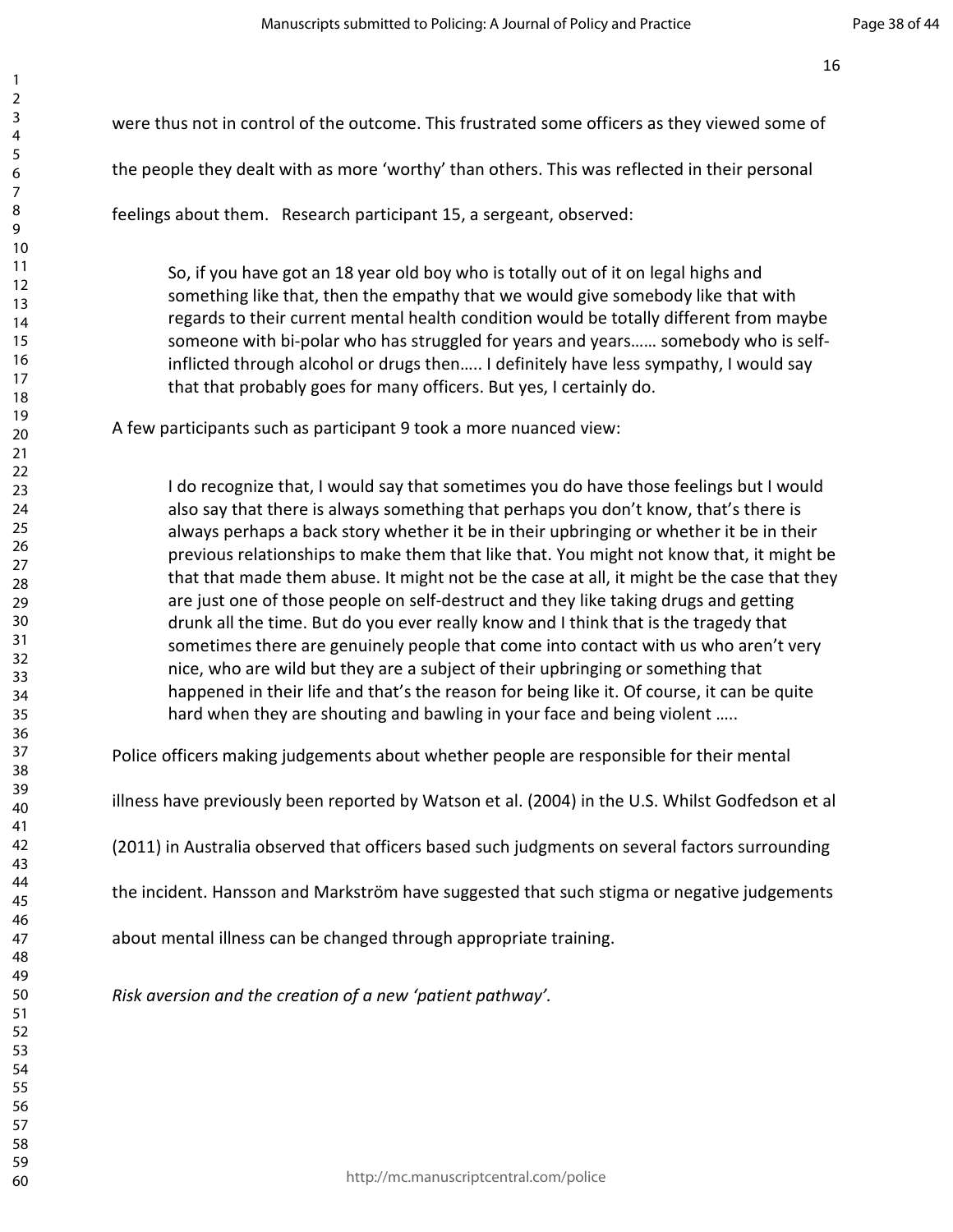| It is perhaps surprising given the widespread view that many people are wasting police time,                                                                                                                                                                                                                                                                                                                                                                                                    |
|-------------------------------------------------------------------------------------------------------------------------------------------------------------------------------------------------------------------------------------------------------------------------------------------------------------------------------------------------------------------------------------------------------------------------------------------------------------------------------------------------|
| that the police respond in such an attentive way but the reason for this is very clear. Research                                                                                                                                                                                                                                                                                                                                                                                                |
| participant 6 introduced the notion:                                                                                                                                                                                                                                                                                                                                                                                                                                                            |
| No because if you made a decision that you were going to leave that one person and say<br>I am sorry you are clearly manipulating us we are not doing anything for you, that could<br>be the person that is lying on the road dead, so it's not worth taking the risk of that one<br>person, that you know for a fact is taking advantage, it is still not worth taking the risk<br>of not going through the process of taking them to hospital waiting 6 hours for the<br>ambulance to arrive. |
| The overwhelmingly strong view shared by fifteen of the seventeen participants (and                                                                                                                                                                                                                                                                                                                                                                                                             |
| recognised by the other two) is that officers operate in fear of a 'death in police contact' which                                                                                                                                                                                                                                                                                                                                                                                              |
| results in highly risk averse behaviour and a high degree of compliance with force policy, even                                                                                                                                                                                                                                                                                                                                                                                                 |
| where the officers judge this is inappropriate. When asked about the consequences if an                                                                                                                                                                                                                                                                                                                                                                                                         |
| incident 'went wrong' Research participant 7 stated:                                                                                                                                                                                                                                                                                                                                                                                                                                            |
| I would lose my job! If something happened to her and I had had contact with her and it<br>turned out that she had self-harmed I would be a bit worried and a bit concerned that<br>they would be looking at a death following police contact.                                                                                                                                                                                                                                                  |
| Research participant 17 stated:                                                                                                                                                                                                                                                                                                                                                                                                                                                                 |
| You would lose your job. You would be sacked. As you are probably fully aware officers<br>do get sacked for neglect of duty                                                                                                                                                                                                                                                                                                                                                                     |
| Research participant 9 stated:                                                                                                                                                                                                                                                                                                                                                                                                                                                                  |
| It is. I would say mostly it is about consequences, for me personally, I have got a young<br>family, I have got a mortgage and bills to pay, I don't want to be on the receiving end of<br>a phone call saying such and such has died because you did not do your job properly.                                                                                                                                                                                                                 |
| Research participant 5 set out why this is more serious than other failings:                                                                                                                                                                                                                                                                                                                                                                                                                    |
| It's not, however mental health can be more extreme because if we have taken the<br>wrong decision in mental health it can lead to something somebody seriously ill, life                                                                                                                                                                                                                                                                                                                       |
| http://mc.manuscriptcentral.com/police                                                                                                                                                                                                                                                                                                                                                                                                                                                          |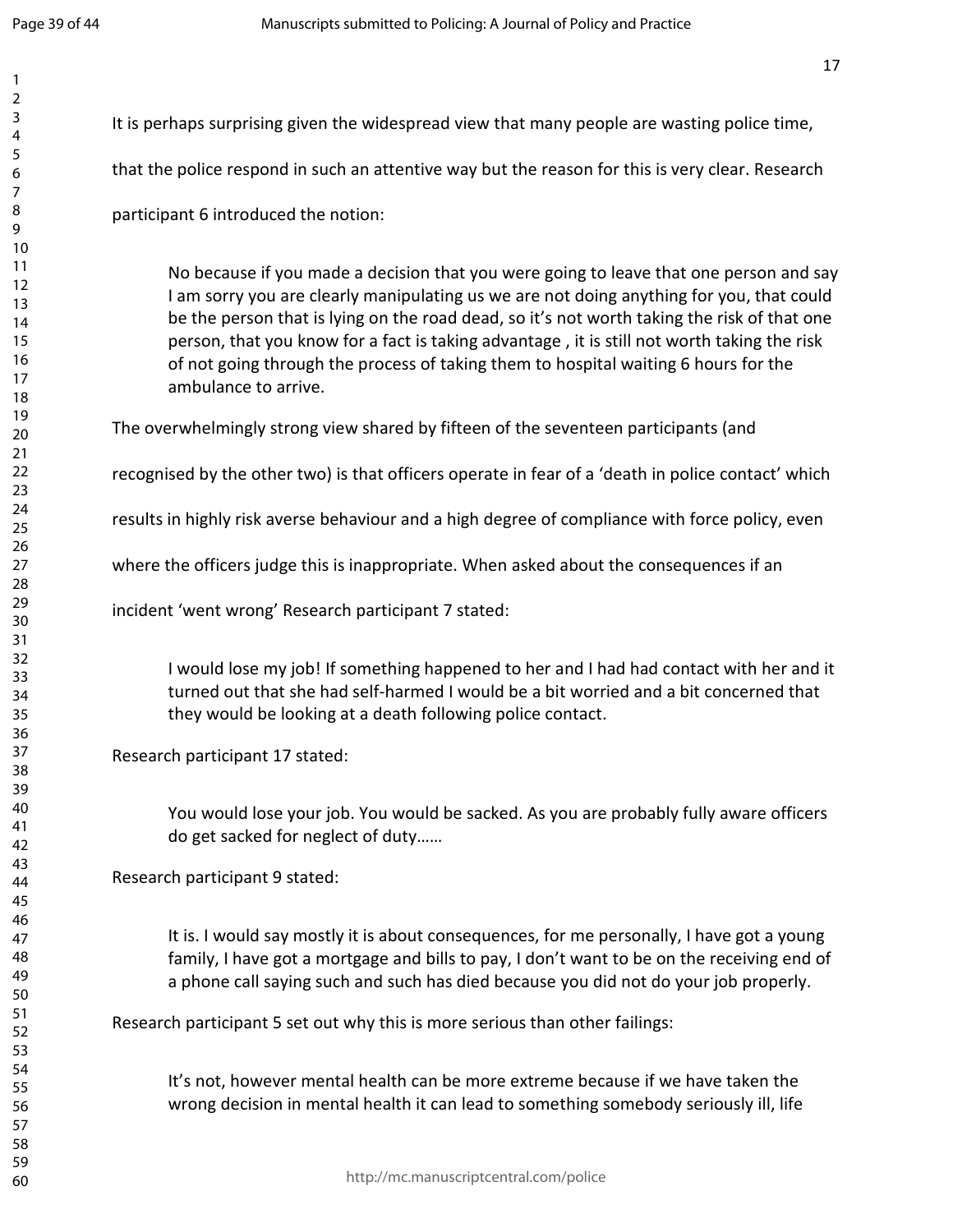changing or death that's the sort of thing where effectively we are looking at losing our jobs whereas not investigating something properly or dealing with something properly is more likely just to put marks on your record rather than anything else.

Two participants nearing 30 years' service reflected upon the changes over time. Research

participant 12 stated:

No, it's a cover all isn't it. If they mention that they are going to kill themselves they are coming in – full stop. Why? Because I have got 18 months to go (laughs).…. Whereas before we could quite happily make our own decisions, we are directed by policies, by them above……Whereas now it is come on, for if they jump or if they are hurt and there is police contact, any police contact, then we are the ones that get the blame.

Whilst research participant 13 stated:

I think, in this day and age, it would be fair to say that you are looking at losing your job, because it's a hell of a decision to make and I know it goes back to, taking things back to a bygone era was that that decision about taking the drunk out of the town, taking them home, opening their door for them and leaving them there. We did it and we did it time and time again, because it was easier than having a drunk and incapable in the cells overnight. You pushed them in through the door and as long as they didn't die everything was OK. But it's now got to the stage where you are looking at what happened, I came across this person, they said they had taken tablets, couldn't see any, found his address and so took him home, they die of an overdose overnight. I think in this day and age its goodbye.

Once an officer has become involved in an incident where there is a threat to life, then the only

way they can discharge their accountability is to pass the responsibility to someone else. In the

past, this may have been custody, but with the reduction in the number of people taken there,

it appears to be a Health professional, whether to a hospital or an ambulance - Research

participant 1:

We know what the consequences would be, we would be in a world of trouble, we are in a catch 22 situation we can't take that risk…. As I say if they suggest that they have taken tablets, whether or not they have taken them, if they tell the ambulance service, when they eventually turn up, that they are fine and the ambulance says they are fine, thank you very much. That is a different set of circumstances.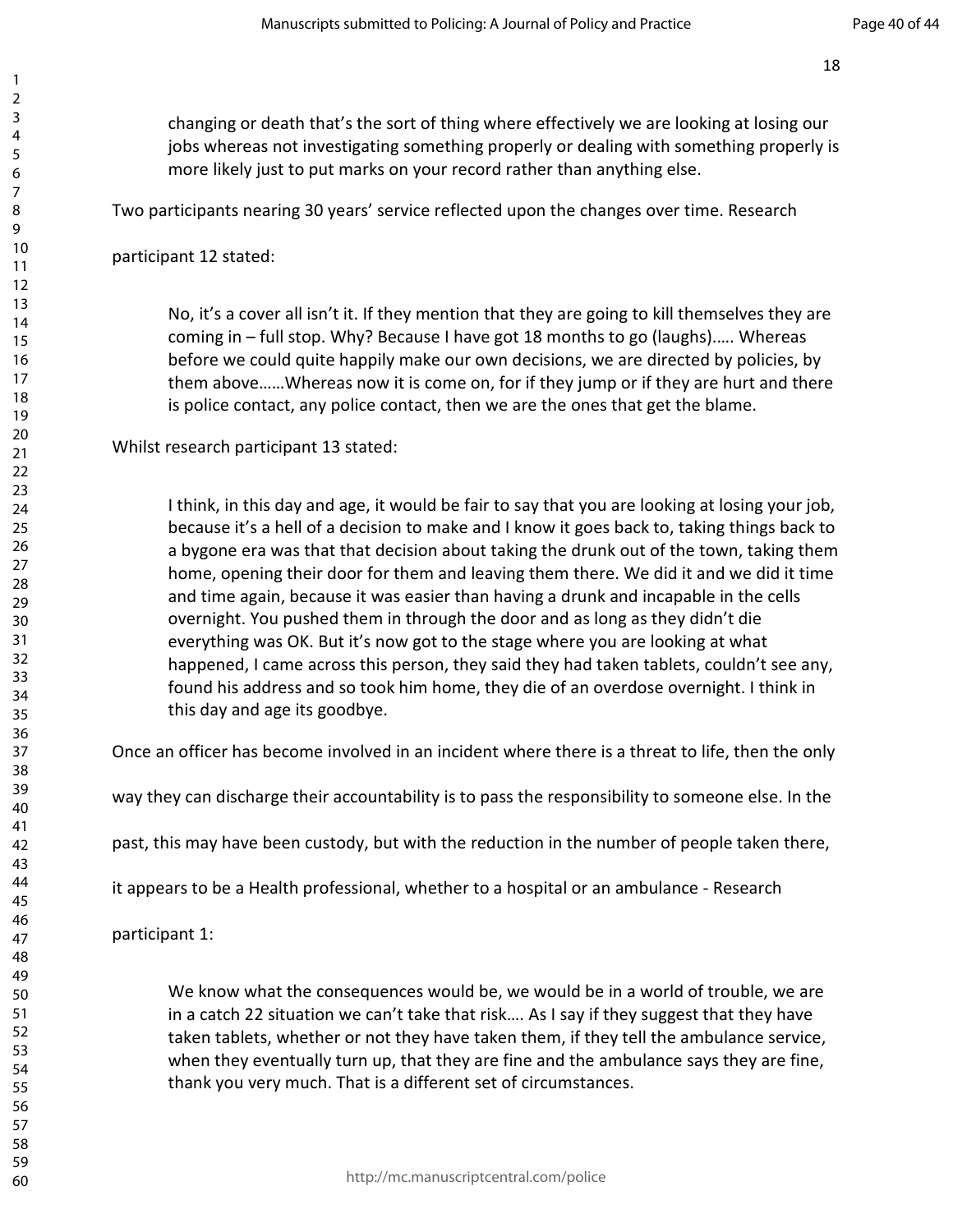| $\mathbf{1}$   |                                                                                                  |
|----------------|--------------------------------------------------------------------------------------------------|
| $\overline{2}$ |                                                                                                  |
| 3              | It appears based on these interviews and the analysis of data that the police have inadvertently |
| 4              |                                                                                                  |
| 5              | created a new 'patient pathway' which provides direct access for people in crisis to health      |
| 6              |                                                                                                  |
| 7              |                                                                                                  |
| 8<br>9         | services and to a mental health assessment. This can operate either formally through Section     |
| 10             |                                                                                                  |
| 11             | 136 or informally with consent. Research participant 13 describes the informal process:          |
| 12             |                                                                                                  |
| 13             |                                                                                                  |
| 14             | They can refer themselves back in we have created pathways for people to get                     |
| 15             | referred and we have got arrangements in place and I am sure other colleagues have               |
| 16             |                                                                                                  |
| 17             | told you that now you can ring up the mental health ward and say I have got so and so            |
| 18             | person, they are not drunk, they haven't taken drugs, they are saying that they want to          |
| 19             | kill themselves, right bring them up. And we take them straight up and we have created           |
| 20             | pathways but we haven't created beds, we haven't created staff                                   |
| 21             |                                                                                                  |
| 22             | Whilst Research participant 12 describes the formal process:                                     |
| 23             |                                                                                                  |
| 24             |                                                                                                  |
| 25             | but we have created maybe a shortcut for them into the services, I don't know,                   |
| 26             |                                                                                                  |
| 27             | because we have set out what we are going to do with them, we take them to custody,              |
| 28             | over the years they have been assessed by the nurse or what have you, and then the               |
| 29             | next thing they know they are maybe on a mental health assessment. Whereas their GP              |
| 30             | is just a referral after referral, whether or not it's a quick shortcut that we made I don't     |
| 31             | know.                                                                                            |
| 32             |                                                                                                  |
| 33             |                                                                                                  |
| 34             |                                                                                                  |
| 35             |                                                                                                  |
| 36             | <b>Conclusions.</b>                                                                              |
| 37             |                                                                                                  |
| 38             |                                                                                                  |
| 39             |                                                                                                  |
| 40             | Whilst this study concerns one small force, informal focus group discussions in another larger   |
| 41             |                                                                                                  |
| 42             | force and management interviews in two other forces support these findings.                      |
| 43             |                                                                                                  |
| 44             |                                                                                                  |
| 45             | This study indicates that the rise in police detentions over the last 20 years and the           |
| 46             |                                                                                                  |
| 47             | corresponding decline in treatment rates arises from two sources. The patterns of behaviours     |
| 48             |                                                                                                  |
| 49             |                                                                                                  |
| 50             | leading to detention were formerly violent, abusive or aggressive and only infrequently related  |
| 51             |                                                                                                  |
| 52             | to self-harm, now the great majority of police contacts relate to self-harm and few to the       |
| 53             |                                                                                                  |
| 54             |                                                                                                  |
| 55             | former.                                                                                          |
| 56             |                                                                                                  |
| 57             |                                                                                                  |
| 58             |                                                                                                  |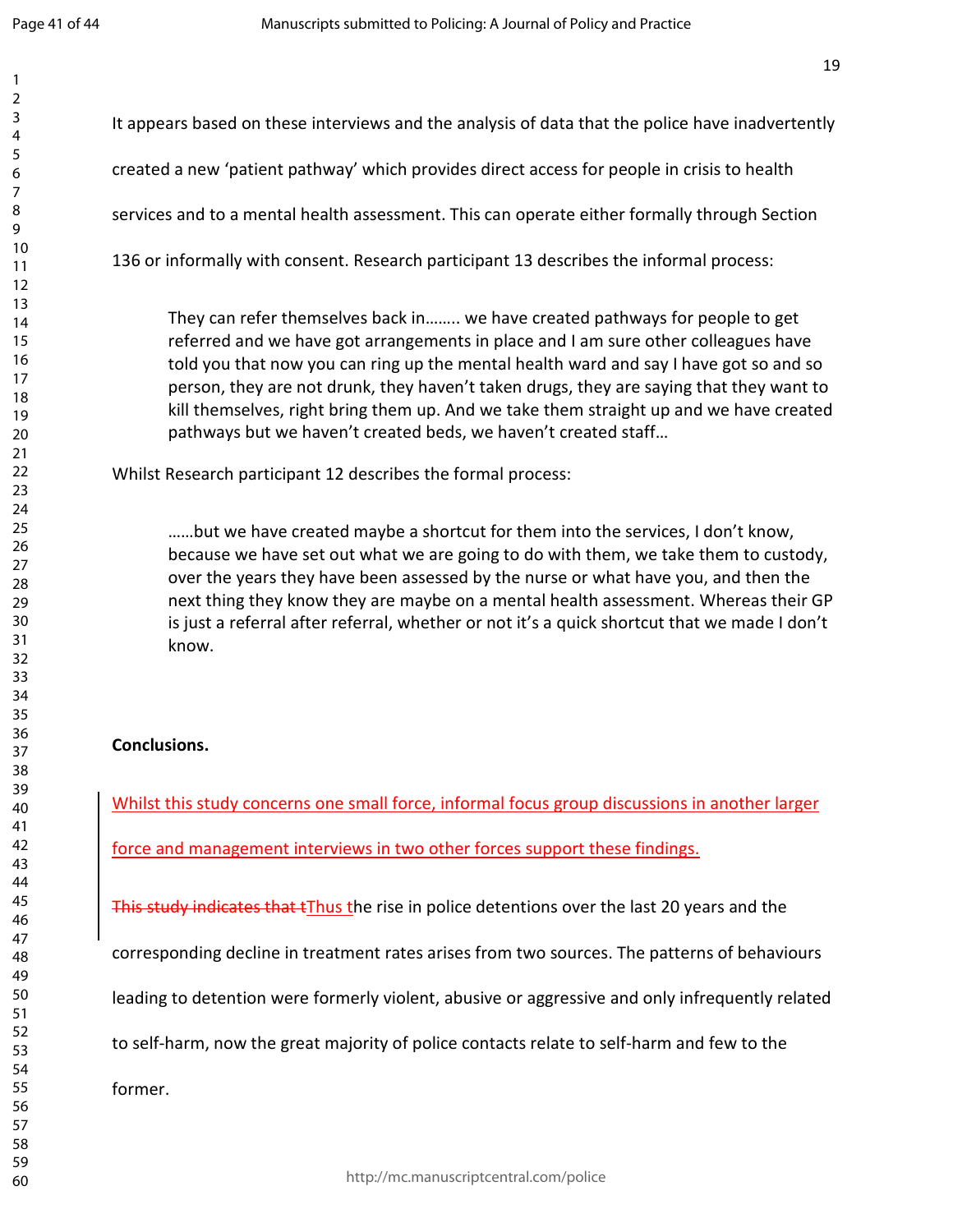Secondly, police officers' detention of people threatening self-harm appears to be part of a new 'risk averse' culture which fears deaths following police contact. This prevents officers from exercising their discretion and finding other ways to deal with those in distress or crisis and makes detentions inevitable. The police as a result appear to have inadvertently created a new 'patient pathway' which provides access to Health Services that would otherwise be difficult or restricted. To use this a person only has to threaten self-harm.

The treatment rates for people detained in connection with self-harm were previously low and they remain so, if not even lower. Taken together this suggests that the mechanism by which Triage interventions reduce detentions relates to a specific reduction in those cases involving self-harm (This is the subject of ongoing research).

The implication of this and the recent changes to Section 136 in the Policing and Crime Act 2017, which, where possible, requires engagement by officers with a Triage scheme, is that the number of police detention will decline but in the absence of access to alternative support for those in crisis, the level of engagement by the police with those who are mentally ill may continue to rise.

#### Table 1.

| Category of incident      | Number of incidents Percentage of total |       |
|---------------------------|-----------------------------------------|-------|
| Absconders from treatment | 232                                     | 35.2% |
| Concern for safety        | 190                                     | 28.8% |
| Requests for assistance   | 87                                      | 13.2% |
| Section 136 detentions    | 59                                      | 9.0%  |
|                           |                                         |       |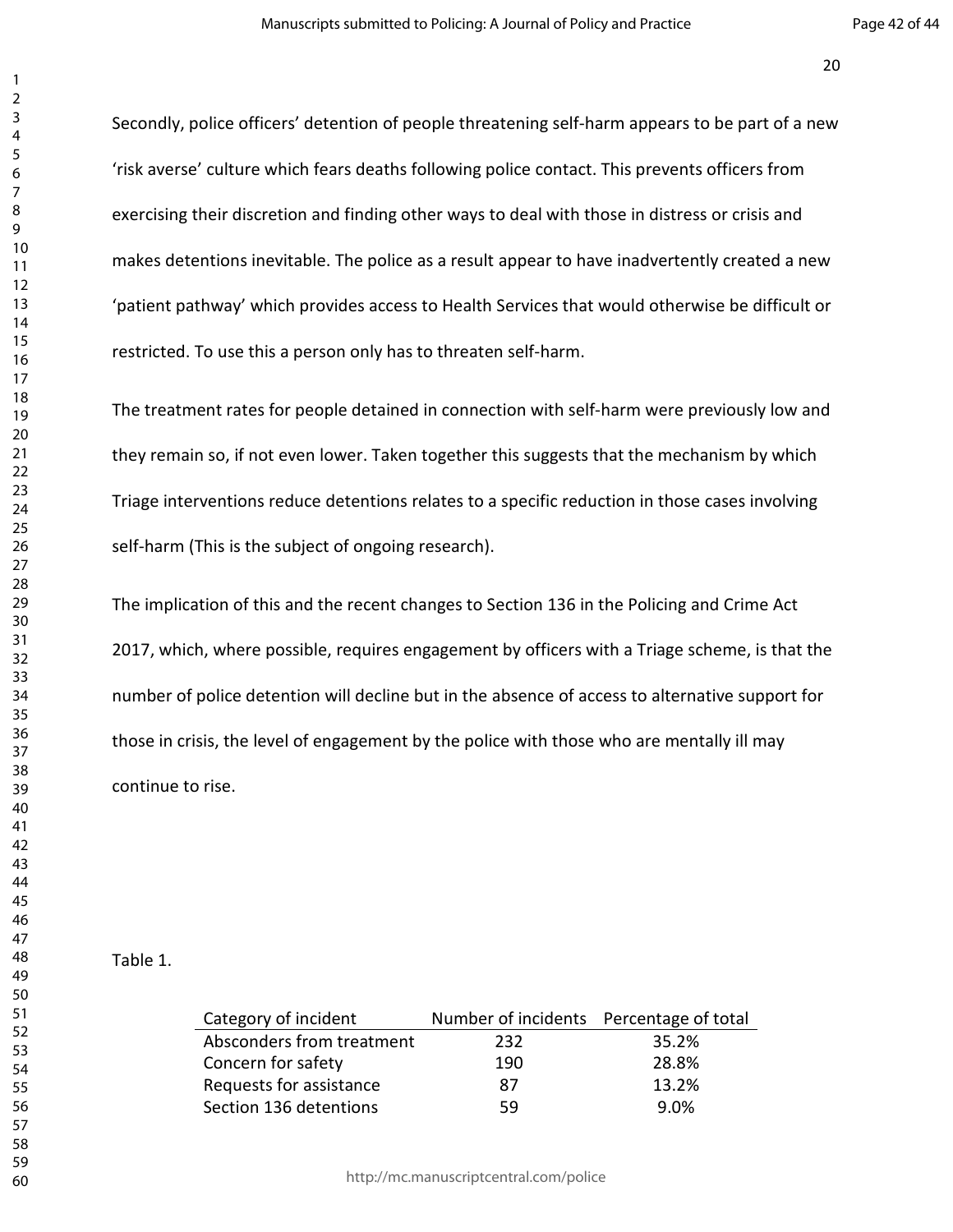| Other                | 43 | 6.5% |
|----------------------|----|------|
| Crime related        | 34 | 5.2% |
| Section 135 warrants | 15 | 2.3% |

Table 2.

|                   |                       | Overall incidents   | Section 136<br>detentions |
|-------------------|-----------------------|---------------------|---------------------------|
|                   | Concern for<br>Safety | 159 of $241 = 66\%$ | 47 of $58 = 81\%$         |
| Type of behaviour | Crime related         | 30 of $241 = 12.5%$ | $60f\,58 = 10.3\%$        |
|                   | Other                 | 52 of $241 = 21.5%$ | 5 of $58 = 8.6%$          |

#### Table 3

|           |                                       |                                  | Outcome                   |                      |           |
|-----------|---------------------------------------|----------------------------------|---------------------------|----------------------|-----------|
|           |                                       | Formal/informal<br>admission     | Follow up in<br>community | No further<br>Action | Not known |
| Behaviour | Concern for<br>safety (self-<br>harm) | 22.2%                            | 24.4%                     | 37.8%                | 15.5%     |
|           | Crime (violence)                      | 50.0%                            | 16.7%                     | 33.3%                |           |
|           | Other (delusional<br>behaviour)       | 20.0%                            | 20.0%                     | 40.0%                | 20.0%     |
|           | Not Known                             |                                  |                           | 33.3%                | 66.6%     |
|           |                                       | "Not Known" consists of 3 cases. |                           |                      |           |

Table 4

| Disposal                        | Number of instances | Percentage of total |
|---------------------------------|---------------------|---------------------|
| Sectioned under the MHA         | 13                  | 13(10)              |
| Informal admission to hospital  | 25                  | 24 (20)             |
| Follow up action<br>recommended | 29                  | 28(26)              |